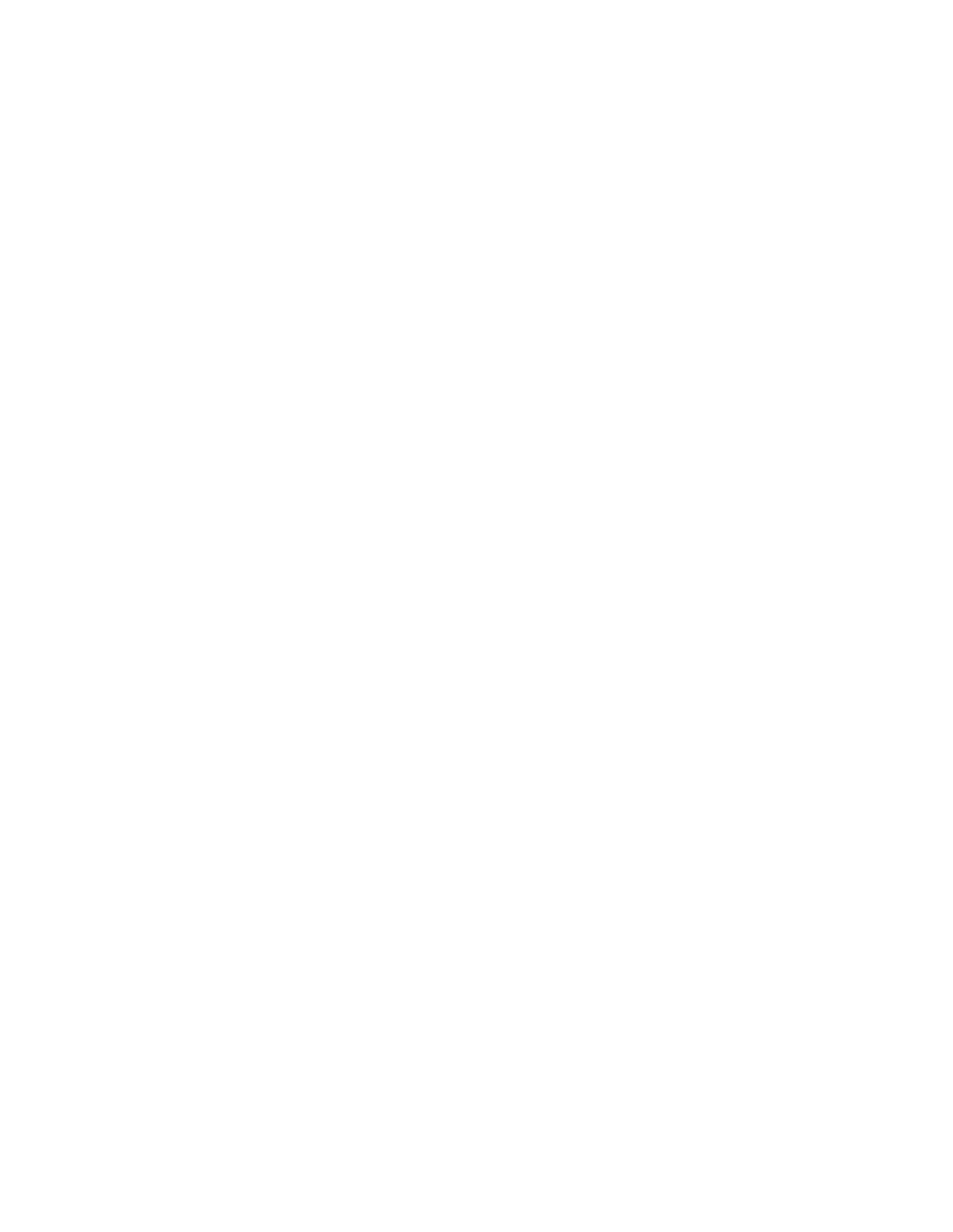PUBLIC SIMULTANEOUS DISCLOSURE

DOCUMENT OF THE INTER-AMERICAN DEVELOPMENT BANK

# **GUATEMALA**

# **ROAD INFRASTRUCTURE DEVELOPMENT PROGRAM**

**(GU-L1169)**

**LOAN PROPOSAL**

This document was prepared by the project team consisting of: Mauro Alem (INE/TSP), Project Team Leader; René Cortés (TSP/CGU), Alternate Project Team Leader; Daniel Torres (TSP/CNI); Paola Rodríguez (INE/TSP); Fredrik Lindblom and Luca Marini (VPS/ESG); Rodrigo Castro and Lilena Martínez (FMP/CGU); Juan Carlos Pérez-Segnini (LEG/SGO); Claudia Aguirre (CID/CGU); Hugo Us (SCL/GDI); Sisi Larrea (INE/INE); Omar Samayoa (CSD/CCS); and Benoit Lefevre (CSD/CCS).

This document is being released to the public and distributed to the Bank's Board of Executive Directors simultaneously. This document has not been approved by the Board. Should the Board approve the document with amendments, a revised version will be made available to the public, thus superseding and replacing the original version.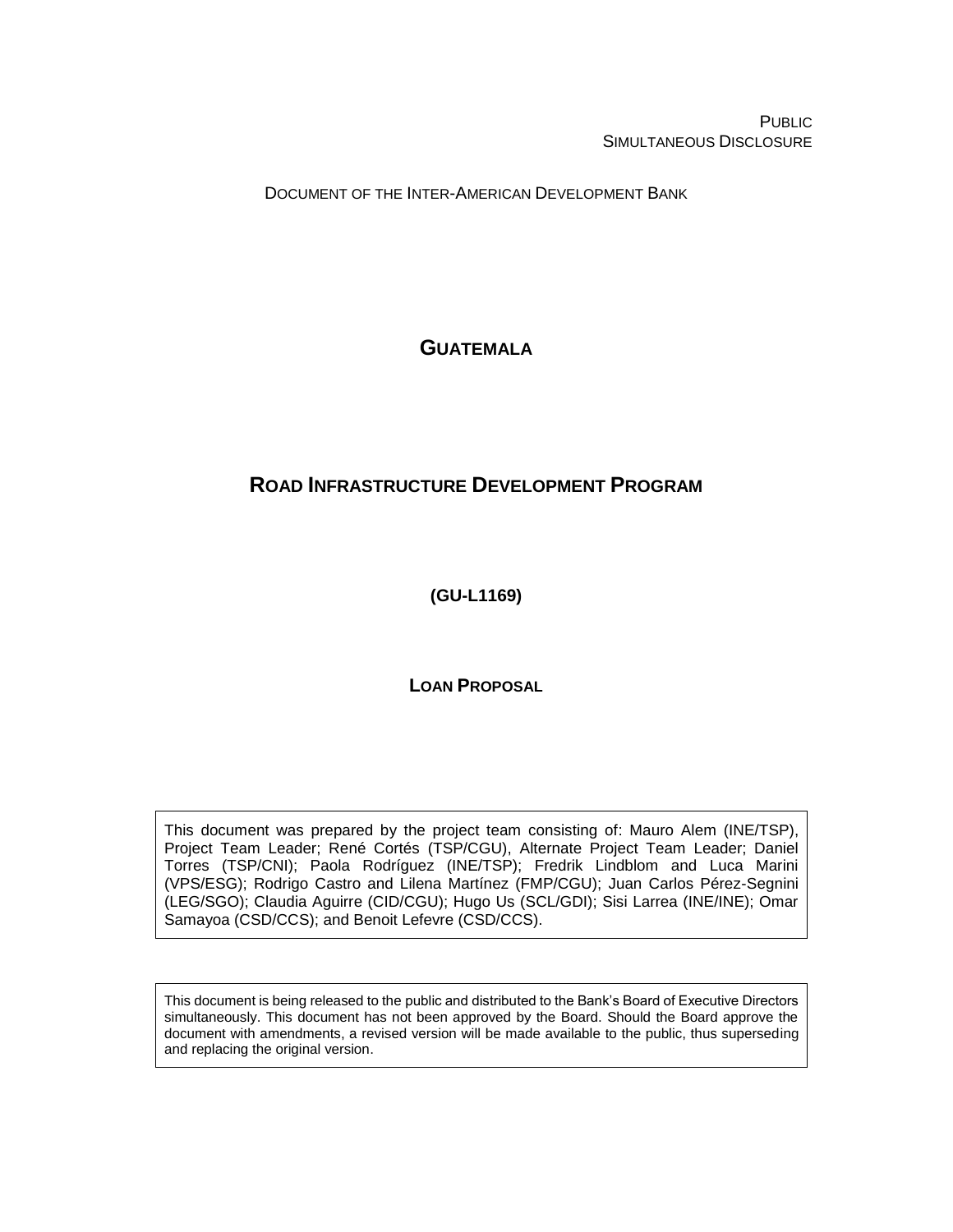# **CONTENTS**

### PROJECT SUMMARY

| $\mathbf{L}$ |                |  |
|--------------|----------------|--|
|              | А.<br>В.<br>C. |  |
| II.          |                |  |
|              | Α.             |  |
|              | В.             |  |
|              | C.             |  |
|              | D.             |  |
| III.         |                |  |
|              | А.<br>В.       |  |

#### **APPENDIXES**

Proposed resolution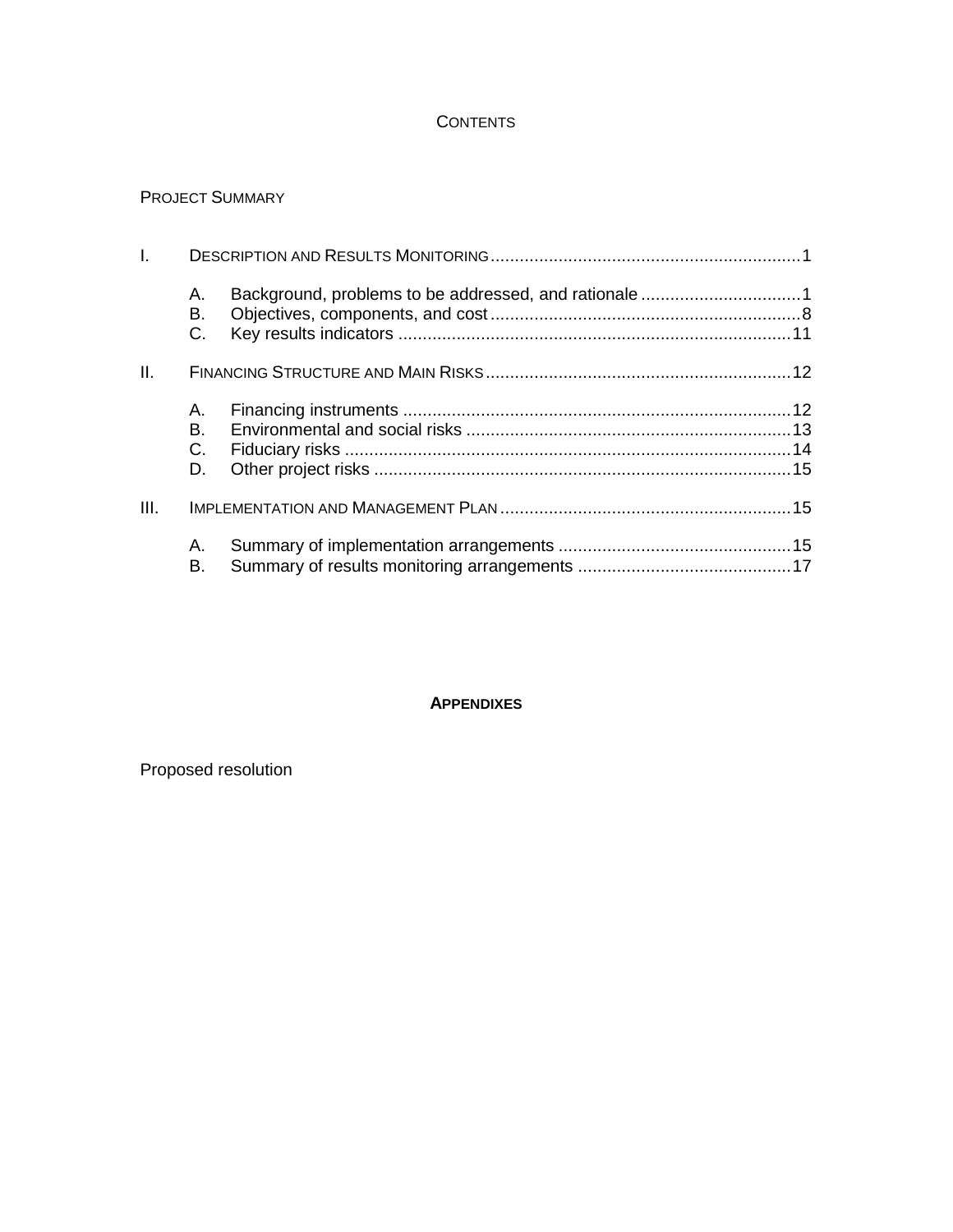|           | <b>ANNEXES</b>                                 |
|-----------|------------------------------------------------|
| Annex I   | Summary Development Effectiveness Matrix (DEM) |
| Annex II  | <b>Results Matrix</b>                          |
| Annex III | <b>Fiduciary Agreements and Requirements</b>   |

#### **LINKS**

#### **REQUIRED**

- 1. [Multiyear execution plan](http://idbdocs.iadb.org/wsdocs/getDocument.aspx?DOCNUM=EZSHARE-1990667305-49) an[d annual work plan](http://idbdocs.iadb.org/wsdocs/getDocument.aspx?DOCNUM=EZSHARE-1990667305-25)
- 2. [Monitoring and evaluation plan](http://idbdocs.iadb.org/wsdocs/getDocument.aspx?DOCNUM=EZSHARE-1990667305-16)
- 3. [Environmental and social management report \(ESMR\)](http://idbdocs.iadb.org/wsdocs/getDocument.aspx?DOCNUM=EZSHARE-1990667305-17)
- 4. [Procurement plan](http://idbdocs.iadb.org/wsdocs/getDocument.aspx?DOCNUM=EZSHARE-1990667305-18)

#### **OPTIONAL**

- 1. [Guidelines for execution mechanism](http://idbdocs.iadb.org/wsdocs/getDocument.aspx?DOCNUM=EZSHARE-1990667305-19)
- 2. [Demographic data for](http://idbdocs.iadb.org/wsdocs/getDocument.aspx?DOCNUM=EZSHARE-1990667305-68) the area of intervention
- 3. [Ex ante economic evaluation](http://idbdocs.iadb.org/wsdocs/getDocument.aspx?DOCNUM=EZSHARE-1990667305-21)
- 4. [Gender](http://idbdocs.iadb.org/wsdocs/getDocument.aspx?DOCNUM=EZSHARE-1990667305-28)
- 5. [Executive summary of the RN-12 South engineering studies](http://idbdocs.iadb.org/wsdocs/getDocument.aspx?DOCNUM=EZSHARE-1990667305-29)
- 6. [Executive summary of the Paquip –](http://idbdocs.iadb.org/wsdocs/getDocument.aspx?DOCNUM=EZSHARE-1990667305-30) Motagua River engineering studies
- 7. [Executive summary of the Tecpán -](http://idbdocs.iadb.org/wsdocs/getDocument.aspx?DOCNUM=EZSHARE-1990667305-31) Patzún engineering studies
- 8. [Annual work plan](http://idbdocs.iadb.org/wsdocs/getDocument.aspx?DOCNUM=EZSHARE-1990667305-34) of the DGC (2017)
- 9. [Report on the Guatemalan road system](http://idbdocs.iadb.org/wsdocs/getDocument.aspx?DOCNUM=EZSHARE-1990667305-36)
- 10. [Map of the Guatemalan road system](http://idbdocs.iadb.org/wsdocs/getDocument.aspx?DOCNUM=EZSHARE-1990667305-35)
- 11. [Program Operations Manual](http://idbdocs.iadb.org/wsdocs/getDocument.aspx?DOCNUM=EZSHARE-1990667305-64)
- 12. [Alignment of the Road Infrastructure Development Program with the current public policy framework](http://idbdocs.iadb.org/wsdocs/getDocument.aspx?DOCNUM=EZSHARE-1990667305-69)
- 13. [Table of tentative projects proposed by the executing agency](http://idbdocs.iadb.org/wsdocs/getDocument.aspx?DOCNUM=EZSHARE-1990667305-66)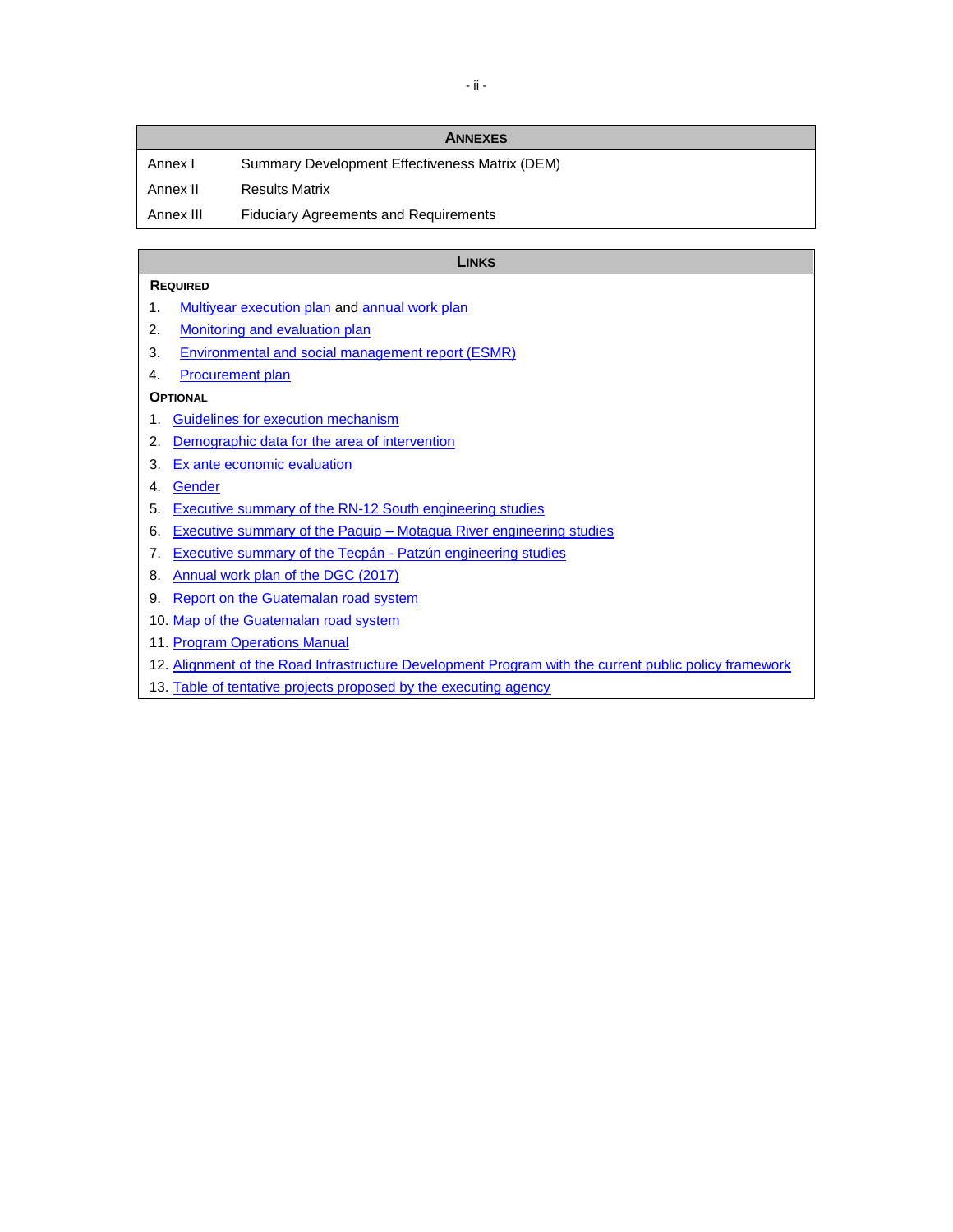#### **ABBREVIATIONS**

| <b>AADT</b><br><b>CGC</b><br><b>CIV</b> | Annual average daily traffic<br>Contraloría General de Cuentas [Office of the Comptroller General]<br>Ministry of Communications, Infrastructure, and Housing |
|-----------------------------------------|---------------------------------------------------------------------------------------------------------------------------------------------------------------|
| <b>COVIAL</b>                           | Unidad Ejecutora de Conservación Vial [Road Maintenance Execution<br>Unit]                                                                                    |
| <b>DGC</b>                              | <b>Highway Administration</b>                                                                                                                                 |
| <b>EIRR</b>                             | Economic internal rate of return                                                                                                                              |
| <b>ESMR</b>                             | <b>Environmental and Social Management Report</b>                                                                                                             |
| <b>MARN</b>                             | Ministry of Environment and Natural Resources                                                                                                                 |
| <b>PDV</b>                              | Plan de Desarrollo Vial [Road Development Plan]                                                                                                               |
| <b>PCU</b>                              | Program coordination unit                                                                                                                                     |
| <b>RED</b>                              | <b>Road Economic Decision Model</b>                                                                                                                           |
| <b>RVN</b>                              | Red Vial Nacional [National Road Network]                                                                                                                     |
| <b>SEGEPLAN</b>                         | Secretaría de Planificación y Programación de la Presidencia [Planning<br>and Programming Secretariat, Office of the President of Guatemala]                  |
| <b>STA</b>                              | <b>Single Treasury Account</b>                                                                                                                                |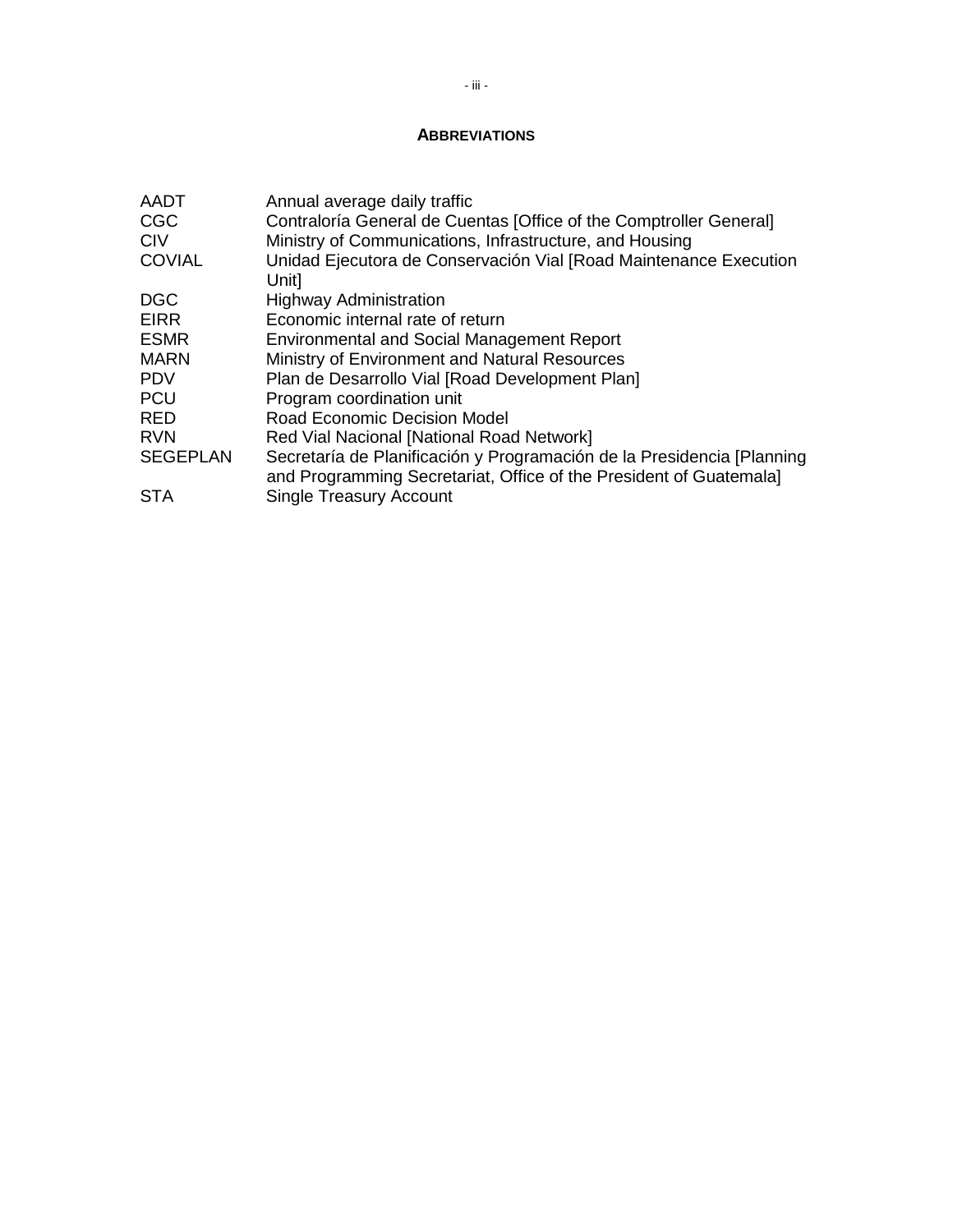| <b>PROJECT SUMMARY</b>                         |
|------------------------------------------------|
| <b>GUATEMALA</b>                               |
| <b>ROAD INFRASTRUCTURE DEVELOPMENT PROGRAM</b> |
| (GU-L1169)                                     |

| <b>Financial Terms and Conditions</b>                                                                                                                                                                                                                                                                                                                                                                                                                                                                                                                                                                                                                                                                                                                                                                                                                                                                                                                                                                                                                                                                                                                                                                                                                                                                                                                                                                                                                                                                                                                                                                                                                                                                                                                                                                                                                                                                                                                                                                                                                                                                                                                                                                                                                                                                                                                                  |               |         |                                                                                                                         |                              |  |
|------------------------------------------------------------------------------------------------------------------------------------------------------------------------------------------------------------------------------------------------------------------------------------------------------------------------------------------------------------------------------------------------------------------------------------------------------------------------------------------------------------------------------------------------------------------------------------------------------------------------------------------------------------------------------------------------------------------------------------------------------------------------------------------------------------------------------------------------------------------------------------------------------------------------------------------------------------------------------------------------------------------------------------------------------------------------------------------------------------------------------------------------------------------------------------------------------------------------------------------------------------------------------------------------------------------------------------------------------------------------------------------------------------------------------------------------------------------------------------------------------------------------------------------------------------------------------------------------------------------------------------------------------------------------------------------------------------------------------------------------------------------------------------------------------------------------------------------------------------------------------------------------------------------------------------------------------------------------------------------------------------------------------------------------------------------------------------------------------------------------------------------------------------------------------------------------------------------------------------------------------------------------------------------------------------------------------------------------------------------------|---------------|---------|-------------------------------------------------------------------------------------------------------------------------|------------------------------|--|
| <b>Borrower: Republic of Guatemala</b><br>Flexible Financing Facility <sup>(a)</sup>                                                                                                                                                                                                                                                                                                                                                                                                                                                                                                                                                                                                                                                                                                                                                                                                                                                                                                                                                                                                                                                                                                                                                                                                                                                                                                                                                                                                                                                                                                                                                                                                                                                                                                                                                                                                                                                                                                                                                                                                                                                                                                                                                                                                                                                                                   |               |         |                                                                                                                         |                              |  |
|                                                                                                                                                                                                                                                                                                                                                                                                                                                                                                                                                                                                                                                                                                                                                                                                                                                                                                                                                                                                                                                                                                                                                                                                                                                                                                                                                                                                                                                                                                                                                                                                                                                                                                                                                                                                                                                                                                                                                                                                                                                                                                                                                                                                                                                                                                                                                                        |               |         | <b>Amortization period:</b>                                                                                             | 24 years                     |  |
| Executing agency: Ministry of Communications,                                                                                                                                                                                                                                                                                                                                                                                                                                                                                                                                                                                                                                                                                                                                                                                                                                                                                                                                                                                                                                                                                                                                                                                                                                                                                                                                                                                                                                                                                                                                                                                                                                                                                                                                                                                                                                                                                                                                                                                                                                                                                                                                                                                                                                                                                                                          |               |         | <b>Disbursement period:</b>                                                                                             | 6 years                      |  |
| Infrastructure, and Housing (CIV), acting through the<br>Highway Administration (DGC)                                                                                                                                                                                                                                                                                                                                                                                                                                                                                                                                                                                                                                                                                                                                                                                                                                                                                                                                                                                                                                                                                                                                                                                                                                                                                                                                                                                                                                                                                                                                                                                                                                                                                                                                                                                                                                                                                                                                                                                                                                                                                                                                                                                                                                                                                  |               |         | Grace period:                                                                                                           | 6.5 years $(b)$              |  |
| <b>Source</b>                                                                                                                                                                                                                                                                                                                                                                                                                                                                                                                                                                                                                                                                                                                                                                                                                                                                                                                                                                                                                                                                                                                                                                                                                                                                                                                                                                                                                                                                                                                                                                                                                                                                                                                                                                                                                                                                                                                                                                                                                                                                                                                                                                                                                                                                                                                                                          | Amount (US\$) | %       | Interest rate:                                                                                                          | LIBOR-based                  |  |
| <b>IDB (Ordinary Capital):</b>                                                                                                                                                                                                                                                                                                                                                                                                                                                                                                                                                                                                                                                                                                                                                                                                                                                                                                                                                                                                                                                                                                                                                                                                                                                                                                                                                                                                                                                                                                                                                                                                                                                                                                                                                                                                                                                                                                                                                                                                                                                                                                                                                                                                                                                                                                                                         | 150,000,000   | 100     | <b>Credit fee:</b>                                                                                                      | (c)                          |  |
|                                                                                                                                                                                                                                                                                                                                                                                                                                                                                                                                                                                                                                                                                                                                                                                                                                                                                                                                                                                                                                                                                                                                                                                                                                                                                                                                                                                                                                                                                                                                                                                                                                                                                                                                                                                                                                                                                                                                                                                                                                                                                                                                                                                                                                                                                                                                                                        |               |         | Inspection and supervision fee:                                                                                         | (c)                          |  |
| Total:                                                                                                                                                                                                                                                                                                                                                                                                                                                                                                                                                                                                                                                                                                                                                                                                                                                                                                                                                                                                                                                                                                                                                                                                                                                                                                                                                                                                                                                                                                                                                                                                                                                                                                                                                                                                                                                                                                                                                                                                                                                                                                                                                                                                                                                                                                                                                                 | 150,000,000   | 100     | Weighted average life:                                                                                                  | 15.25 years                  |  |
|                                                                                                                                                                                                                                                                                                                                                                                                                                                                                                                                                                                                                                                                                                                                                                                                                                                                                                                                                                                                                                                                                                                                                                                                                                                                                                                                                                                                                                                                                                                                                                                                                                                                                                                                                                                                                                                                                                                                                                                                                                                                                                                                                                                                                                                                                                                                                                        |               |         | <b>Currency of approval:</b>                                                                                            | <b>United States dollars</b> |  |
|                                                                                                                                                                                                                                                                                                                                                                                                                                                                                                                                                                                                                                                                                                                                                                                                                                                                                                                                                                                                                                                                                                                                                                                                                                                                                                                                                                                                                                                                                                                                                                                                                                                                                                                                                                                                                                                                                                                                                                                                                                                                                                                                                                                                                                                                                                                                                                        |               |         | <b>Project at a Glance</b>                                                                                              |                              |  |
|                                                                                                                                                                                                                                                                                                                                                                                                                                                                                                                                                                                                                                                                                                                                                                                                                                                                                                                                                                                                                                                                                                                                                                                                                                                                                                                                                                                                                                                                                                                                                                                                                                                                                                                                                                                                                                                                                                                                                                                                                                                                                                                                                                                                                                                                                                                                                                        |               |         | Project objective/description: The general objective of the program is to help boost productivity by providing adequate |                              |  |
|                                                                                                                                                                                                                                                                                                                                                                                                                                                                                                                                                                                                                                                                                                                                                                                                                                                                                                                                                                                                                                                                                                                                                                                                                                                                                                                                                                                                                                                                                                                                                                                                                                                                                                                                                                                                                                                                                                                                                                                                                                                                                                                                                                                                                                                                                                                                                                        |               |         |                                                                                                                         |                              |  |
|                                                                                                                                                                                                                                                                                                                                                                                                                                                                                                                                                                                                                                                                                                                                                                                                                                                                                                                                                                                                                                                                                                                                                                                                                                                                                                                                                                                                                                                                                                                                                                                                                                                                                                                                                                                                                                                                                                                                                                                                                                                                                                                                                                                                                                                                                                                                                                        |               |         |                                                                                                                         |                              |  |
| infrastructure and safe and reliable transportation services and facilitating access to markets and basic social services. The<br>specific objectives are to help improve the service and quality levels of the targeted network through improvement and<br>rehabilitation works, with a view to reducing vehicle operating costs and average travel time and increasing traffic.<br>Special contractual conditions precedent to the first disbursement of the loan: (i) approval and entry into force of the<br>program Operations Manual agreed upon with the Bank; (ii) creation of a program coordination unit (PCU) within the DGC<br>and identification of the core structure needed for it to function, based on professional profiles previously agreed upon with<br>the Bank; and (iii) submittal of a request for proposals to the firms specializing in technical assistance for project<br>management that comprise the short list, in accordance with terms of reference previously agreed upon with the Bank<br>(paragraph 3.9). See environmental and social contractual conditions in Annex B to the Environmental and Social<br>Management Report (ESMR) (required link 3).<br>Special contractual conditions for execution: (i) the program, in terms of scope and execution, will be governed by the<br>provisions of the loan contract, its annexes, the program Operations Manual, and any modifications agreed upon by the<br>parties, as well as applicable national legislation; (ii) the CIV will contract the firm specializing in technical assistance for<br>project management within the first 90 days on or after the date on which the Bank regards as fulfilled the conditions<br>precedent to the first disbursement of the loan contract; (iii) budgetary execution of the program will be conducted on the<br>basis of adequate planning at the DGC with the support of a firm specializing in technical assistance for project management<br>and the assignment of a specific budget code to identify the loan; and (iv) the PCU will be comprised of an exclusively<br>dedicated professional technical team, whose costs may be financed with program resources (paragraph 3.10).<br>See fiduciary contractual conditions in Annex III and environmental and social contractual conditions in the ESMR (required<br>$link 3)$ . |               |         |                                                                                                                         |                              |  |
| <b>Exceptions to Bank policies: None.</b><br><b>Strategic Alignment</b>                                                                                                                                                                                                                                                                                                                                                                                                                                                                                                                                                                                                                                                                                                                                                                                                                                                                                                                                                                                                                                                                                                                                                                                                                                                                                                                                                                                                                                                                                                                                                                                                                                                                                                                                                                                                                                                                                                                                                                                                                                                                                                                                                                                                                                                                                                |               |         |                                                                                                                         |                              |  |
| Challenges:(d)                                                                                                                                                                                                                                                                                                                                                                                                                                                                                                                                                                                                                                                                                                                                                                                                                                                                                                                                                                                                                                                                                                                                                                                                                                                                                                                                                                                                                                                                                                                                                                                                                                                                                                                                                                                                                                                                                                                                                                                                                                                                                                                                                                                                                                                                                                                                                         |               | ⊽<br>SI | ⊽<br>PI                                                                                                                 | EI                           |  |

Crosscutting areas:<sup>(e)</sup> GD **V** CC **V** CC **O** (a) Under the Flexible Financing Facility (document FN-655-1), the borrower has the option of requesting changes to the amortization schedule, as well as currency and interest rate conversions. The Bank will take operational and risk management considerations into account when reviewing such requests.

(b) Under the Flexible Financing Facility's flexible reimbursement options, changes may be made to the grace period provided the original weighted average life of the loan and the last payment date, as documented in the loan contract, are not exceeded.

(c) The credit fee and inspection and supervision fee will be established periodically by the Board of Executive Directors as part of its review of the Bank's lending charges, in accordance with the applicable policies.

(d) SI (Social Inclusion and Equality); PI (Productivity and Innovation); and EI (Economic Integration).<br>(e) GD (Gender Fouality and Diversity): CC (Climate Change and Fnyironmental Sustainability):

GD (Gender Equality and Diversity); CC (Climate Change and Environmental Sustainability); and IC (Institutional Capacity and Rule of Law).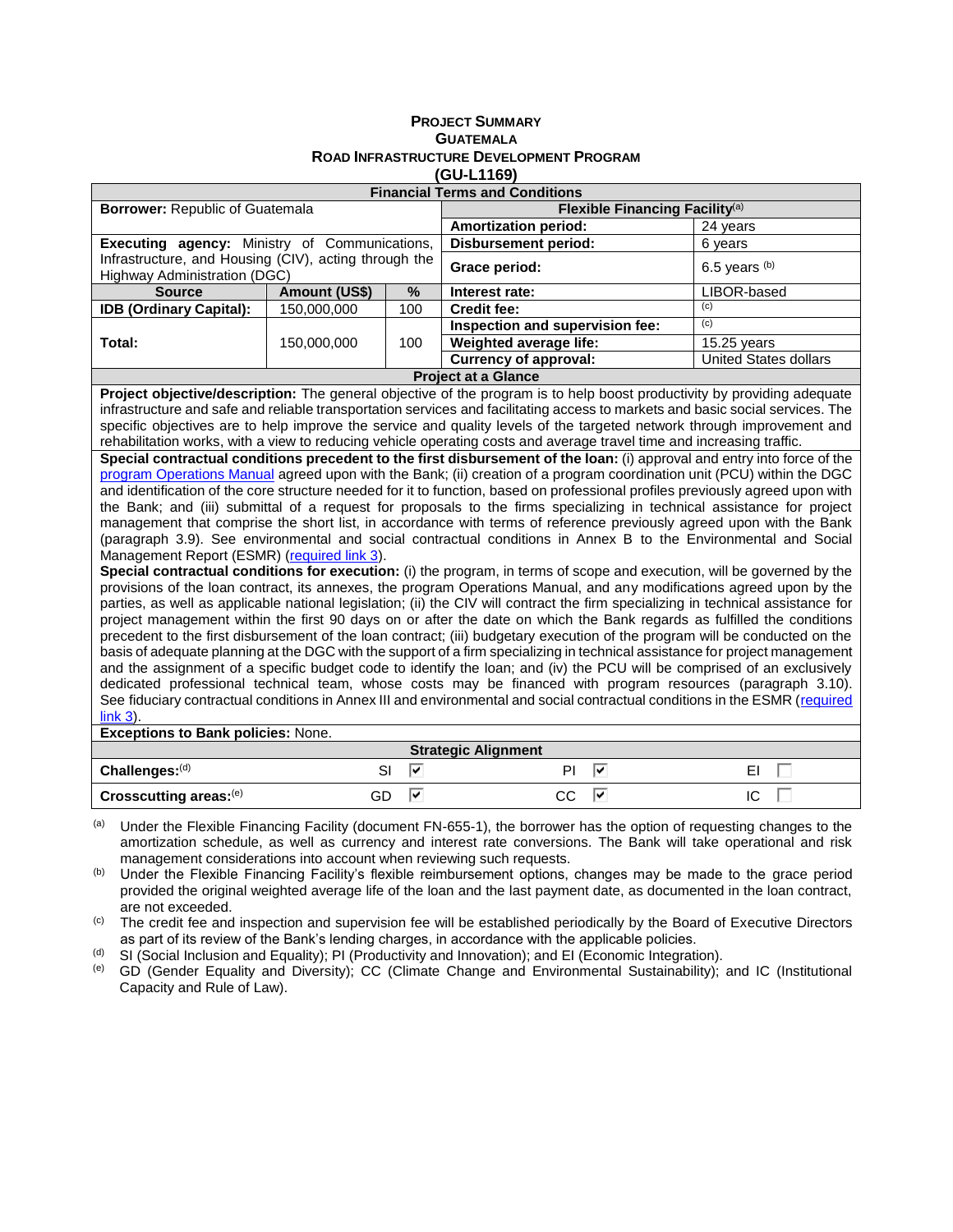# **I.** DESCRIPTION AND RESULTS MONITORING

### **A. Background, problems to be addressed, and rationale**

- 1.1 **Overall context.** Thanks to prudent macroeconomic management, Guatemala's macroeconomic performance in recent years has been among the best in Latin America, with a growth rate of 3.2% in 2017 and a projected growth rate of 3.0% in 2018. At the same time, however, Guatemala has one of the highest income inequality levels in the region, as well as high levels of poverty, particularly in communities in the country's interior, rural areas (76.1%), and indigenous populations (79.2%). Growth has not been sufficient to raise the gross domestic product (GDP) per capita, which in 2017 was US\$4,470.
- 1.2 **Significance of the transportation sector for the country's productivity.** Guatemala is characterized by a mountainous topography along its central axis, with challenges in connectivity between its major cities and areas of production. In addition, the geographic dispersal of its population presents challenges for the development of a communications infrastructure and raises the cost of transportation<sup>1</sup> and logistics in the country, affecting business productivity. According to the Global Competitiveness Report, Guatemala is ranked 81st of 138 countries<sup>2</sup> in terms of quality and availability of infrastructure for international trade, and 92nd in terms of roads. The country ranks 111th out of 160 countries<sup>3</sup> in the Logistics Performance Index.
- 1.3 Road transportation plays a vital role in Guatemalan productivity and trade. On an annual basis, 3.5 million vehicles are driven<sup>4</sup> and more than 24 million tons of freight are transported $5$  on the national road network, the country's primary road system, illustrated in Figure 1. While the main Central American road network<sup>6</sup> is in good condition, one third of national highways and over half of departmental highways (paragraph 1.7) connecting production areas to the primary system and facilitating the rural population's access to basic social services are unpaved. The sample of projects that were analyzed, which consists of projects located in subtropical areas characterized by heavy rainfall and high agricultural productivity, showed a 15- to 25-kilometer-per-hour drop in average driving speed due to road surface deterioration resulting from erosion and standing water, which significantly increases travel times and costs by necessitating the use of alternative routes during the rainy season. The operational effectiveness of the country's road network is important for

 <sup>1</sup> The estimated cost of transporting a 40-foot container is US\$1.50/km, which is higher than in El Salvador (US\$1.34/km); Honduras (US\$1.24/km); Mexico (US\$1.42/km); and Nicaragua (US\$1.21/km).

<sup>&</sup>lt;sup>2</sup> The Global Competitiveness Report 2016-2017.

<sup>&</sup>lt;sup>3</sup> Logistics Performance Index 2016 (World Bank).

<sup>4</sup> Superintendency of Tax Administration.

<sup>5</sup> IDB Freight Transport and Logistics Regional Observatory, 2013. In 2016, 6.3 million tons of freight were transported through its border crossings.

<sup>6</sup> In addition to the Central American highways, which are the main road corridors CA-1 and CA-2, connecting the Mexican border to the west with the major ports in the northeast and south (CA-9) and with the Salvadoran border (CA-8 and CA-12), the Honduran border (CA-10 and CA-11), and the north (CA-13 and CA-14), the primary network is comprised of 9 national highways and 11 departmental highways. At the center of these corridors lies the department of Guatemala, which comprises Guatemala City, the department and national capital, and 16 municipios with an aggregate area covering 2,216 square kilometers and 20% of the total population. This department generates 60% of the country's GDP and is home to 68% of the country's industrial and commercial facilities.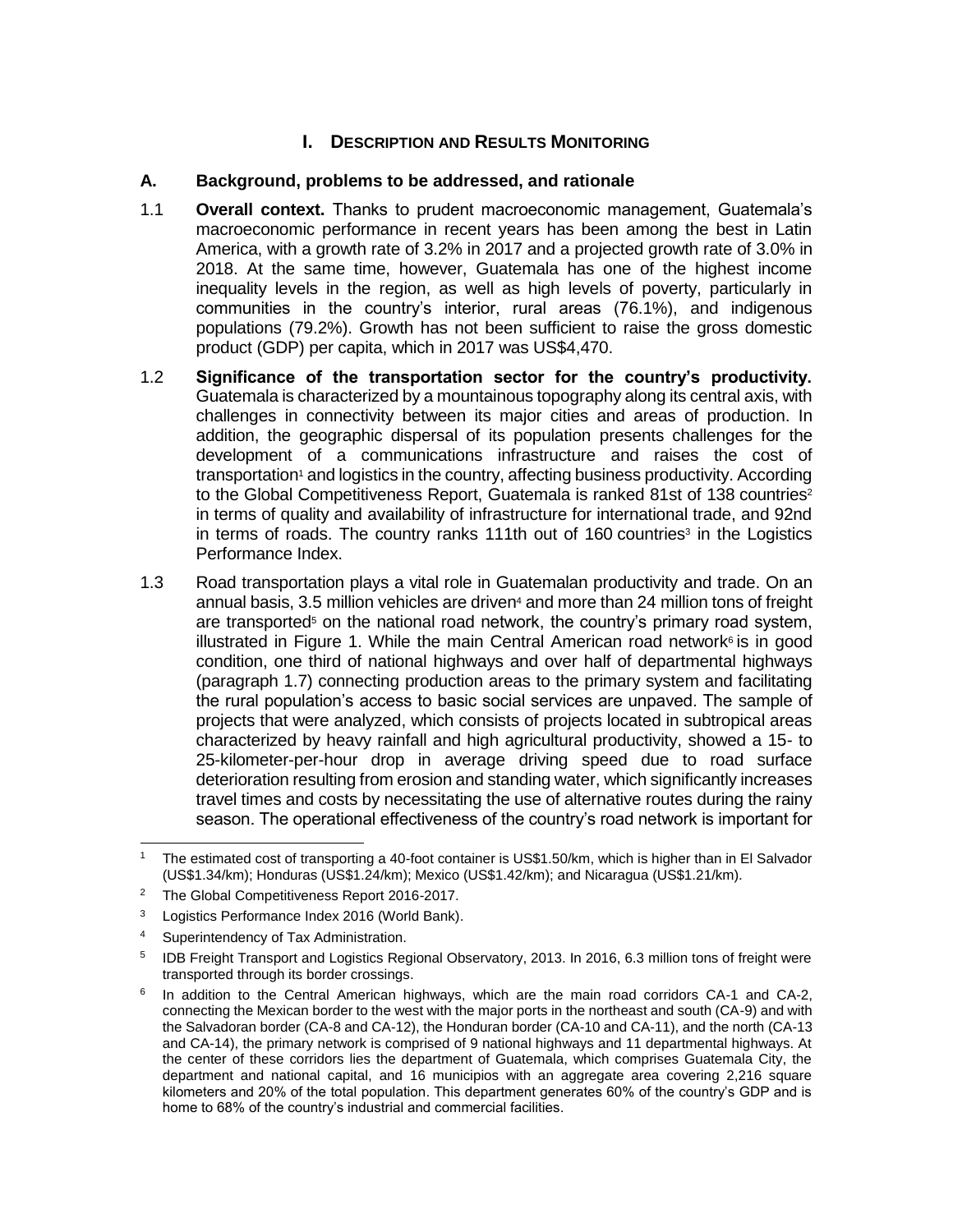expanding access to basic services for the Guatemalan population, a large proportion of which is indigenous and approximately half of which continues to live in rural areas despite a rapid urbanization process.<sup>7</sup> For example, $8$  along the Paquip-Motagua River corridor, the fact that the rural road is unpaved limits access for local producers to the municipal and community markets in the area, increasing the time it takes to travel 12.7 kilometers to 33 minutes and raising the vehicle operating costs of transporting produce (corn, beans, and temperate-climate fruits) by 60%. It also limits student access to schools in the city of Chiché.



**Figure 1. Primary road network** 

Source: Highway Administration (DGC).

1.4 **Context of climate change vulnerability.** Road surface deterioration in Guatemala is particularly significant in view of the country's high vulnerability to climate change, as assessed by various indices. The German Watch Global Climate Risk Index, in which a higher ranking denotes higher risk, ranks Guatemala in 11th place out of 183 countries for the 1997-2016 period. This index considers events such as storms, floods, extreme temperatures, heat waves, and cold waves (Kreft et al., 2017). The DARA Climate Vulnerability Monitor index places Guatemala at a "moderate" vulnerability level for 2010, while projecting an "acute" level for 2030. The Notre Dame Global Adaptation Index (ND-GAIN), which measures vulnerability and preparedness for climate change by country, ranked Guatemala as highly vulnerable and very poorly prepared (116th out of 180 countries) in 2014.

<sup>7</sup> Percentages of rural population: 67.3% (1981), 65% (1994), and 53.9% (2002).

<sup>8</sup> Along the Tecpán-Patzún corridor, women make up a small percentage (21%) of the economically active population, which is predominantly rural (73%).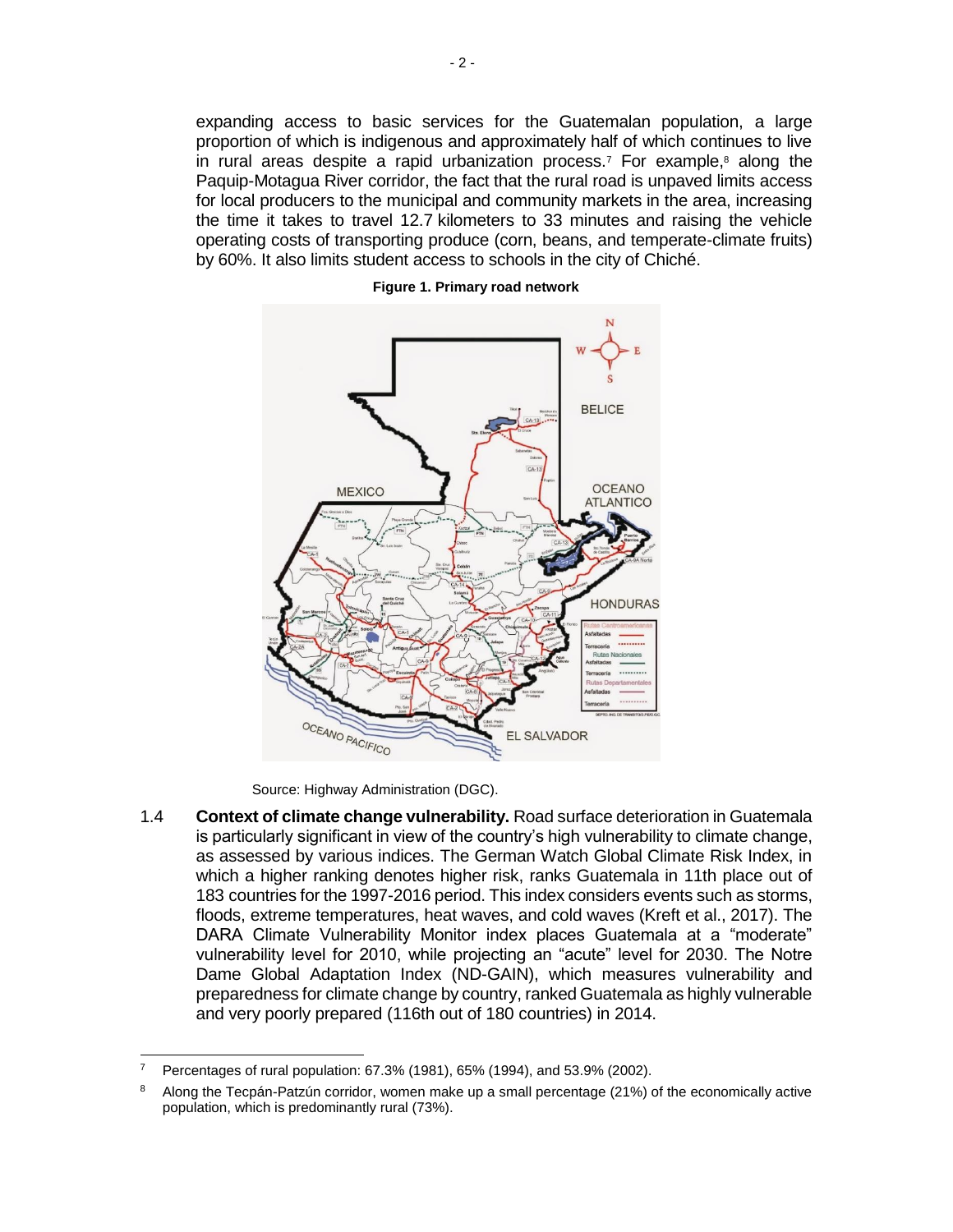1.5 **Context of gender and diversity vulnerability.** Seventy-five percent of the rural population<sup>9</sup> that has difficulty reaching the primary road network is indigenous (paragraph 1.3), and the main economic activity of this community is agriculture. For this group, deficient infrastructure means unequal access to basic social services and community markets as well as steep inflation in basic food prices.<sup>10</sup> There are also gender gaps<sup>11</sup> in the workforce. While women make up 46% of the workforce in Guatemala's commercial and transportation sectors, the jobs held by women are for the most part informal or poor quality. In the agricultural sector, women were  $17.5\%$ <sup>12</sup> of the workforce in 2007. This figure is an underestimate, since in most cases women's contributions are considered domestic work or support for men [\(optional](http://idbdocs.iadb.org/wsdocs/getDocument.aspx?DOCNUM=EZSHARE-1990667305-28)   $link(4)$ .

| <b>Department</b> | <b>Population</b> | Indigenous<br>population<br>(%) | Percentage of<br>women | Percentage of<br>poverty |
|-------------------|-------------------|---------------------------------|------------------------|--------------------------|
| Quiché            | 953.027           | 88.6                            | 51.6                   | 76.9                     |
| San Marcos        | 1.019.719         | 27.0                            | 50.0                   | 76.4                     |
| Chimaltenango     | 612.973           | 78.4                            | 52.2                   | 78.7                     |

**Table 1. Social and demographic profile of the area**

Sources: Municipal development plans, Planning and Programming Secretariat, Office of the President of Guatemala (SEGEPLAN), 2010, and Indicators and Statistics for Peoples and Linguistic Communities in Guatemala (Presidential Commission on Discrimination and Racism against Indigenous Peoples in Guatemala, 2008).

- 1.6 **Description of the national road network.** The density of the Guatemalan road network  $(15.5 \text{ km}/100 \text{ km}^2)$  is lower than the average in Latin America  $(22 \text{ km}/100 \text{ km}^2)$ . In terms of paved kilometers per 100,000 inhabitants, the network performs poorly (48) in comparison with countries such as Mexico (118), Nicaragua (54), Panama (171), and Costa Rica (227).<sup>13</sup> The national road network is classified into three levels based on function: (i) primary: Central American highways and roads connecting with the capitals of the various departments and allowing international links; (ii) secondary: roads interconnecting departmental seats; (iii) tertiary: roads interconnecting municipal seats; and (iv) rural roads: feeders into tertiary roads.
- 1.7 While the national road network is properly distributed, reasonably covering the area of the country, it is deficient in terms of both capacity and quality. From 1985 to 2013, the national road network grew by 80%, at an average annual rate of 1.8%. In addition, there is an insufficient allocation of resources for network maintenance,<sup>14</sup> and the infrastructure has not been adapted to address the effects of climate change.

 9 According to official statistics, close to 40% of the population identifies as indigenous. This includes the Maya, Garífuna, and Xinca peoples.

<sup>10</sup> [See document.](http://www.imf.org/external/np/blog/dialogo/022817.pdf)

<sup>&</sup>lt;sup>11</sup> Guatemala has gender equality policies in place at the national level. The main instrument in this regard is the National Policy for the Advancement and Integral Development of Women, which establishes the economic, social, political, and cultural rights of Mayan, Xinca, Garífuna, and Mestizo women.

<sup>12</sup> Instituto Nacional de Estadística [National Statistics Institute]; National Survey on Living Conditions, 2006.

<sup>&</sup>lt;sup>13</sup> Statistical data from the International Road Federation, 2014.

<sup>&</sup>lt;sup>14</sup> The lack of periodic maintenance by COVIAL has led comunas to use a portion of their income to grade and compact these roads.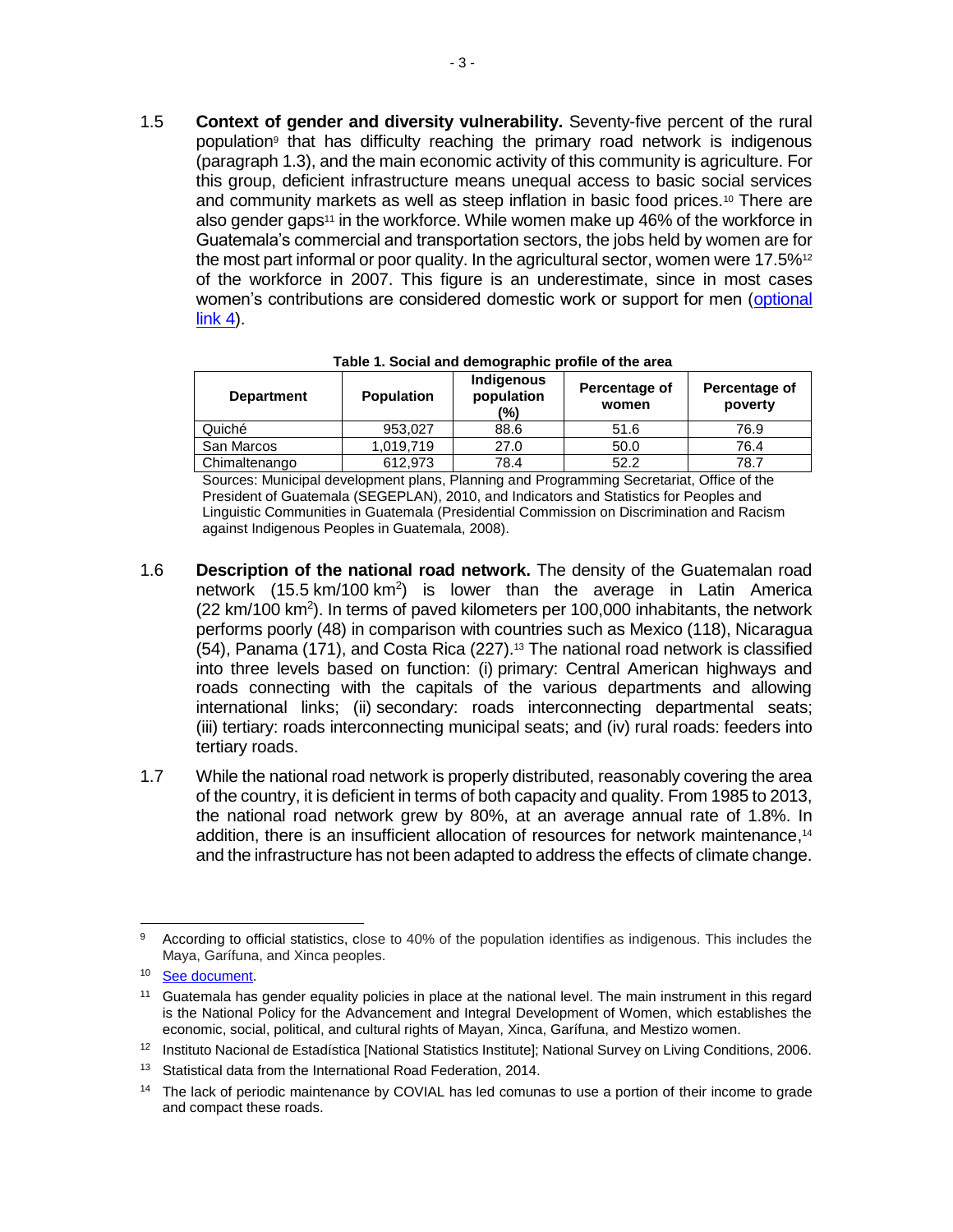|                            |                | <b>Surface type</b> |             | $\frac{0}{0}$ |       |  |
|----------------------------|----------------|---------------------|-------------|---------------|-------|--|
| <b>Classification (km)</b> | <b>Asphalt</b> | <b>Concrete</b>     | <b>Dirt</b> | Total (km)    |       |  |
| Central American           | 1,930.2        | 214.0               | 0.0         | 2.144.2       | 12.5  |  |
| National                   | 1,858.9        | 44.0                | 1,008.8     | 2.911.7       | 16.9  |  |
| Departmental               | 3,359.1        | 51.0                | 4.295.9     | 7,706.0       | 44.9  |  |
| Rural road                 | 15.6           | 4.8                 | 4,395.9     | 4,416.3       | 25.7  |  |
| Total                      | 7,163.8        | 313.8               | 9,700.6     | 17,178.2      | 100.0 |  |

**Table 2. National Road Network**

Source: National road network inventory, Traffic Engineering Department, DGC, 2018.

- 1.8 **Institutional structure of the road sector.** The Ministry of Communications, Infrastructure, and Housing (CIV) is responsible for planning and developing the country's communications, infrastructure, and transport systems. The planning, design, procurement, and management of road construction, improvement, and rehabilitation projects is carried out by the CIV through the Highway Administration (DGC). The DGC will strengthen its management capacity by hiring a specialized firm to provide technical assistance in project management, enabling it to fulfill the following conditions: (i) develop medium- and long-term strategic plans with measurable objectives and results for road network construction, improvement, and rehabilitation actions; (ii) improve project planning, management, and evaluation processes; (iii) improve statistical information on passenger and freight traffic demand; and (iv) improve road safety measures and climate change disaster management as investment priorities.
- <span id="page-10-0"></span>1.9 **Institutional execution capacity in the road sector.** The deterioration of the national road network is partly the result of a reduced availability of human resources and equipment for the supervision of designs and works by the DGC, leading in turn to longer execution periods and higher costs than envisaged in the original designs. This is coupled with: (i) a deficit in the road maintenance funds that were formerly obtained from a fuel surcharge and are currently a budget allocation to the Road Maintenance Execution Unit (COVIAL); <sup>15</sup> and (ii) the suspension of contracts, halting works that generate fiscal contributions and have committed financing.
- 1.10 **Identification of the problem.** The national road network has low levels of operational service (paragraphs 1.2, 1.3, and 1.7).<sup>16</sup> This is an obstacle to promoting the productivity of businesses and the economy as a whole (paragraph 1.3). The poor state of the country's roads increases vehicle operating costs (paragraph 1.3), restricting local competitiveness due to limitations on commercial trade, and extends travel times (by an average of 80%), delaying the development of production and limiting access to basic social services for the rural population, which is characterized by a large proportion of women and indigenous communities.
- 1.11 **Causes of the problem**. One of the main causes of the limited capacity and poor quality of the road infrastructure has been the paucity of investment<sup>17</sup> in improvement

 <sup>15</sup> According to the COVIAL execution reports, physical and financial progress was 75% and 50% respectively in 2016, and in 2017 little progress has been made in control of weights and dimensions (46% and 28%, respectively). For the projects under this program, an agreement will be signed with COVIAL to allocate maintenance resources that can ensure the sustainability of the investments.

<sup>&</sup>lt;sup>16</sup> The service levels reflect road conditions, such as speed, travel time, safety, comfort, and vehicle operating costs.

<sup>&</sup>lt;sup>17</sup> According to the DGC, the trajectory of the CIV budget allocated to the DGC shows declining levels of execution of works on the order of 30% (US\$90 million less per year) with respect to 2015.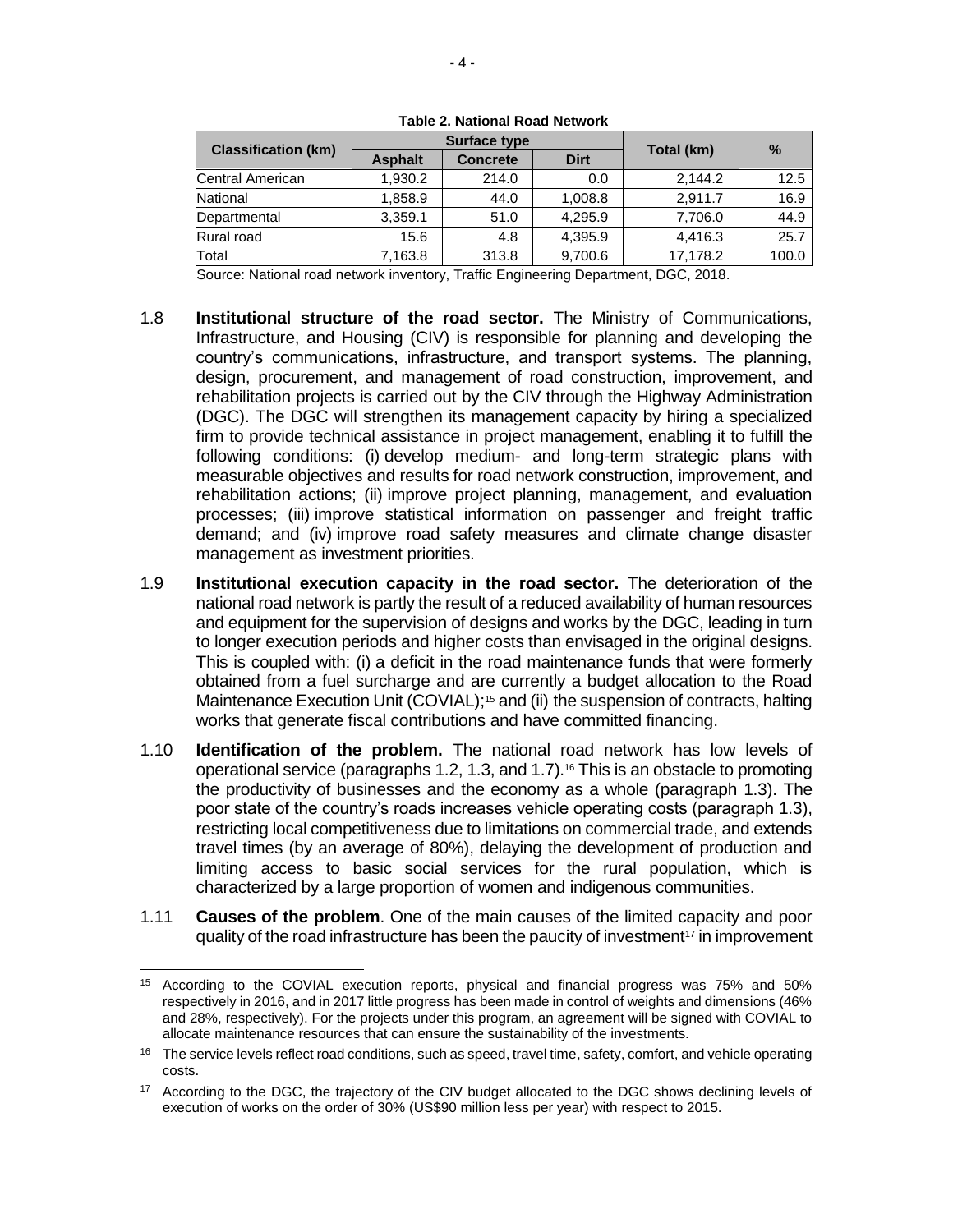and rehabilitation. This is coupled with a decline in investment in maintenance and with climate change effects on an infrastructure that is vulnerable to natural disasters (paragraph 1.4) and lacks resilience. According to the DGC/CIV institutional plan, the goal is to address road infrastructure problems, identified as "the population with inadequate and nonexistent road infrastructure to provide mobility and access to local, regional, and supraregional markets" and "the rural population with limited access to urban centers and main corridors."

- 1.12 **Empirical evidence of the benefits of road improvement.** The international evidence indicates that investments to improve the quality and connectivity of transport infrastructure create positive economic and social impacts by reducing travel costs and times, lowering operating costs, and facilitating producer access to new markets. In fact, Bank studies and programs have produced lessons learned and empirical evidence worth noting. The investments in rural roads in the areas of Chontales and the San Juan de Nicaragua River<sup>18</sup> made it possible to significantly boost agricultural and fishing production between 2006 and 2011. The improvement of roads in certain rural areas<sup>19</sup> of Nicaragua led to a rise in the use of health centers and schools thanks to shorter travel times and the development of transportation services.<sup>20</sup> In the social sphere, rural road improvements in Peru expanded school attendance by adolescent boys (ages 12 to 18) and younger girls (ages 6 to 11) by approximately 7%.<sup>21</sup> To date, there have been no evaluations to measure the impact of these investments in the country. This program seeks to compile a baseline through user surveys disaggregated by gender and ethnic group, as well as through satellite information, so as to measure the benefits of the program in terms of reductions in the average time it takes for farmers to reach markets and for the population to get to basic social services.
- 1.13 **Rationale for interventions.** With a view to solving the identified problems, the program is justified by its contribution toward achieving productivity gains in the targeted areas and favoring the wellbeing of the population through reduced travel times and vehicle operating costs, while promoting sustainable transit that can help expand access to markets and social services for the beneficiary population (51.1% women and 61.2% indigenous communities - Table 1). In addition, these interventions will serve to reinforce the capacity of the DGC by incorporating management systems and better standards related to: (i) climate-resilient infrastructure;<sup>22</sup> (ii) road safety; and (iii) the development of guidelines and good practices for road planning.
- 1.14 **Proposed program intervention**. The proposal is to provide adequate infrastructure, specifically in the form of improvement and rehabilitation of roads that connect production areas and departmental capitals to the primary network, allowing greater freight and passenger traffic. The baseline will be disaggregated by gender and ethnic group. In addition, the program will seek to address the deficit in the execution of CIV investments in road infrastructure by improving the technical and

 <sup>18</sup> PCR for loan operation 1796/SF-NI.

<sup>&</sup>lt;sup>19</sup> Nicaragua – Poverty assessment: Challenges and opportunities for poverty reduction, World Bank, 2000.

<sup>&</sup>lt;sup>20</sup> General Study of the Impact of Rural Roads in Nicaragua, Organization for Economic Cooperation and Development (OECD), (COWI Consulting, 2008).

<sup>&</sup>lt;sup>21</sup> Contracting the Road to Development: Early Impacts of a Rural Roads Program (Martín Valdivia, 2009).

 $22$  Resilient infrastructure is designed, built, and operated to be resistant to natural disasters and adverse effects of climate change (e.g., increase in precipitation).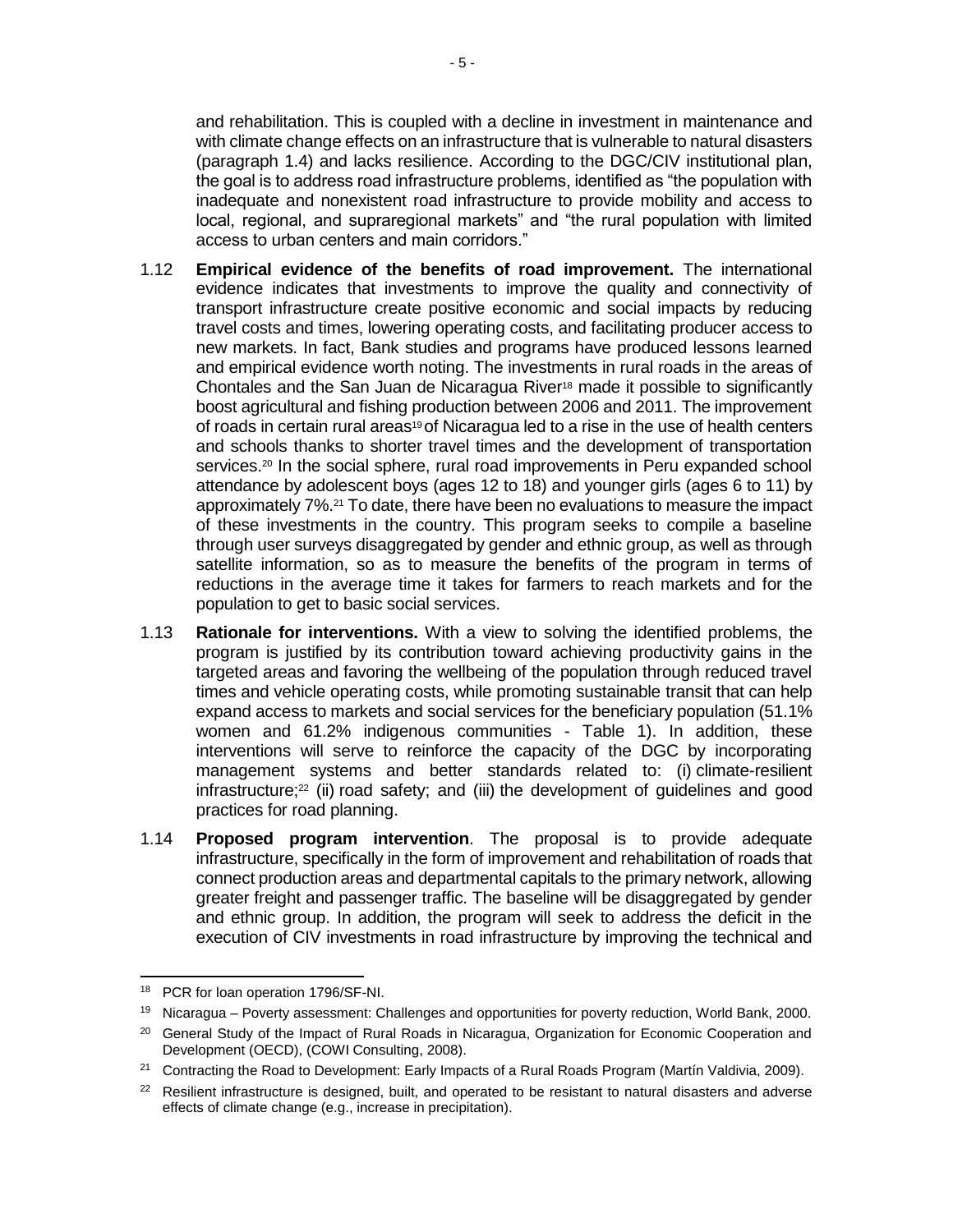operational capacity of the CIV, promoting proper planning of technical and socialenvironmental designs, and incorporating climate resilience and gender diversity considerations, with a view to implementing these projects within reasonable time frames and at a reasonable cost. At the same time, the program will address critical preinvestment needs with quality standards, so that other road infrastructure investments will follow this logical sequence for achieving appropriate technical designs and best practices in execution.





1.15 **Gender and diversity considerations.** The departments in which the representative sample of the targeted roads is located (Quiché, San Marcos, and Chimaltenango) include the villages of Kaqchikel, Q'anjobal, Akateco, and Chuj,<sup>23</sup> where women account for more than 50.9% of the population.<sup>24</sup> The main economic activity of women in these villages is related to production chains in the agricultural sector<sup>25</sup> and is typically unremunerated: $26$  a mere 20% of women in this line of work receive compensation. Using nonreimbursable technical cooperation resources, the proposal is to survey, alongside this operation, information to identify women's economic and labor gaps with a view to proposing actions to benefit the rural indigenous women [\(optional link 4\)](http://idbdocs.iadb.org/wsdocs/getDocument.aspx?DOCNUM=EZSHARE-1990667305-28). The program will encourage the participation of women in technical and planning roles, in the supervision (paragraph [1.9\)](#page-10-0) of

 <sup>23</sup> Indigenous peoples contribute to the nation's economy through the production of goods. They have been and continue to be the main source of agricultural labor in the country (World Bank, 2004a).

<sup>&</sup>lt;sup>24</sup> Women take part in the entire coffee production chain, from planting to marketing and sale.

 $25$  Sugarcane and coffee (the major export products) plantations cover 80% of the country's farmland. Analysis, strategy, and instruments for improving freight and commerce logistics in Mesoamerica.

 $26$  Women actively participate in agricultural and livestock activities (food production, bulking, and processing, and cattle and poultry husbandry) and in production activities (crafts, agroindustry, marketing, and needlework) (Food and Agriculture Organization, 2011).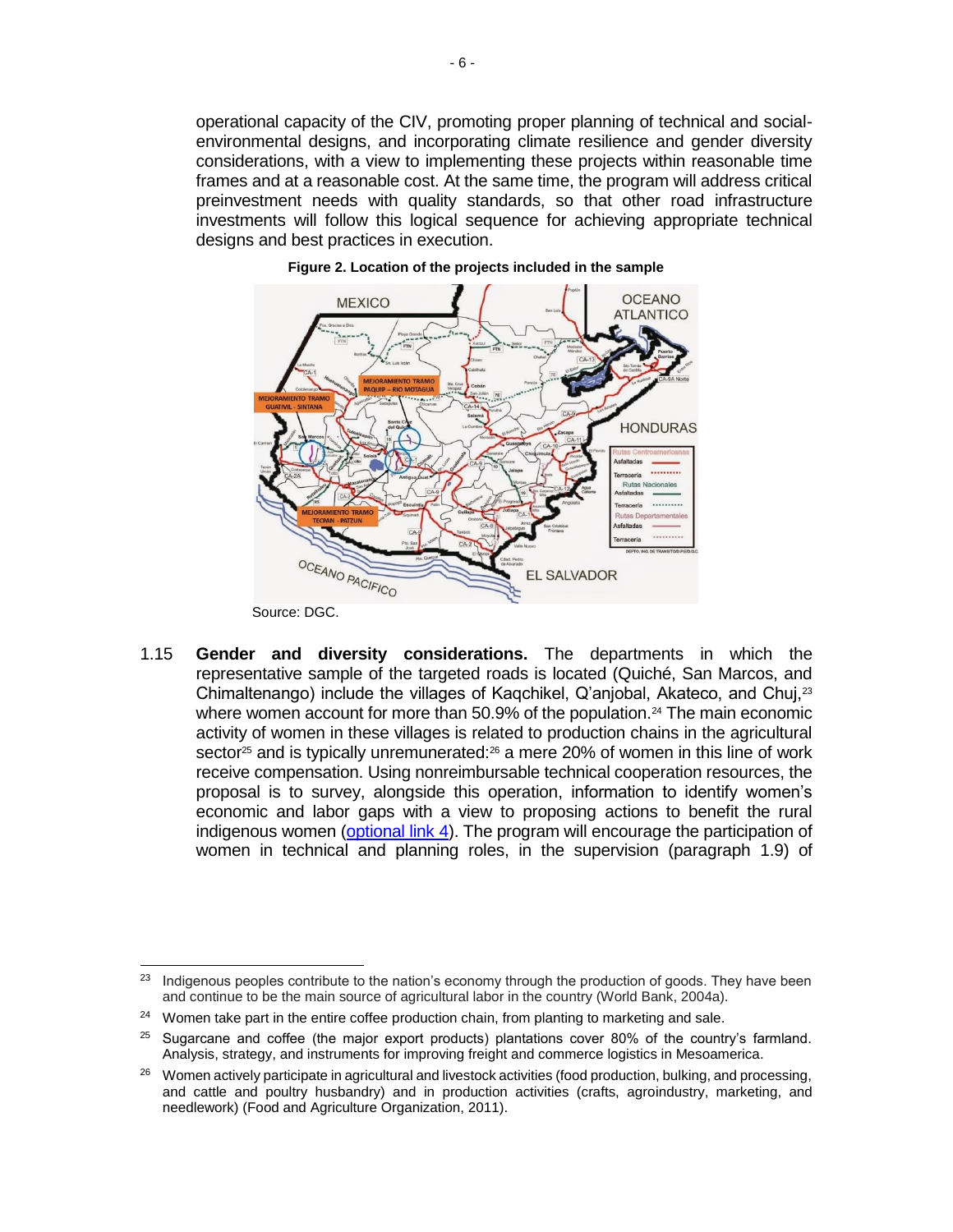technical designs and completed works, $27$  and in executive positions during the execution of projects.<sup>128</sup>

- 1.16 **Opportunity to contribute to road investment.** After nearly 10 years, this operation is presented as an opportunity for the Bank to contribute with its support to the development of road infrastructure in the country. This commitment, however, required an exhaustive analysis of the execution context in the country and a review of the country's regulatory framework,<sup>29</sup> institutional arrangements, and processes, in order to ensure that it was consistent with the Bank's standards, which has led to the creation of an operation consisting of small independent projects (paragraph 2.1) within the framework of a set of special provisions (paragraph 3.10) as key conditions for ensuring the successful execution of this investment loan.
- 1.17 **The Bank's experience and lessons learned.** The Bank has ample experience in implementing road infrastructure development projects that have helped to strengthen the sector through investment recovery strategies, support for planning capacity, and increased execution efficiency. $30$  The Bank has an extensive track record of support to the sector in Guatemala, with operations dating back to 1971,<sup>31</sup> although the last approval of an operation was in 1999. $32$  The main lessons learned from projects of this type that have been incorporated into the design of this operation include the need to: (i) provide for supervision of detailed engineering designs to ensure high technical quality; (ii) include the remediation of existing social and environmental liabilities along the roads as part of the investment activities; and (iii) reinforce the technical and operational capacity of the executing agency evaluating and supervising road projects and improve processes in the execution cycle. The Bank has applied these lessons respectively: (i) through a detailed technical review of the final studies submitted to the Bank by the CIV, particularly with respect to their social and environmental impacts; (ii) by financing preinvestment studies; and (iii) by strengthening the operational capacity of the executing agency.
- 1.18 **CIV vision.** The authorities raised the need to rely on the Bank's support to: (i) promote the sustainable mobility of communities and economies in the country's interior by improving the roads that connect them to the primary network; and (ii) strengthen the technical and operational execution capacity of the CIV so as to recover its road investment levels. In response to the priorities of the Guatemalan government, the program encompasses actions pending execution under the Road Development Plan for 2008-2017 while progress is made on the Bank-financed Road Development Plan for 2018-2027.
- 1.19 **The Bank's country strategy with Guatemala.** This operation is aligned with the third pillar of the IDB Group Country Strategy with Guatemala 2017-2020 (document

 <sup>27</sup> This initiative will be promoted by the College of Engineers and any other national training body.

 $28$  In addition to the information in [optional link 4,](http://idbdocs.iadb.org/wsdocs/getDocument.aspx?DOCNUM=EZSHARE-1990667305-28) there is a World Bank study on road maintenance microenterprises in Peru and Nicaragua that have allowed rural women to boost their monthly income and acquire new skills, improving their position within their communities and families.

<sup>&</sup>lt;sup>29</sup> There is legislation before Congress to modernize the institutional framework of the public sector and create a superintendency with autonomy to manage the country's road assets.

<sup>&</sup>lt;sup>30</sup> For other experiences, see [optional link 1.](http://idbdocs.iadb.org/wsdocs/getDocument.aspx?DOCNUM=EZSHARE-1990667305-19)

<sup>&</sup>lt;sup>31</sup> The DGC was the executing agency in eight operations that encompassed rehabilitation programs and rural roads.

<sup>32</sup> Contract 1224/OC-GU of 2001.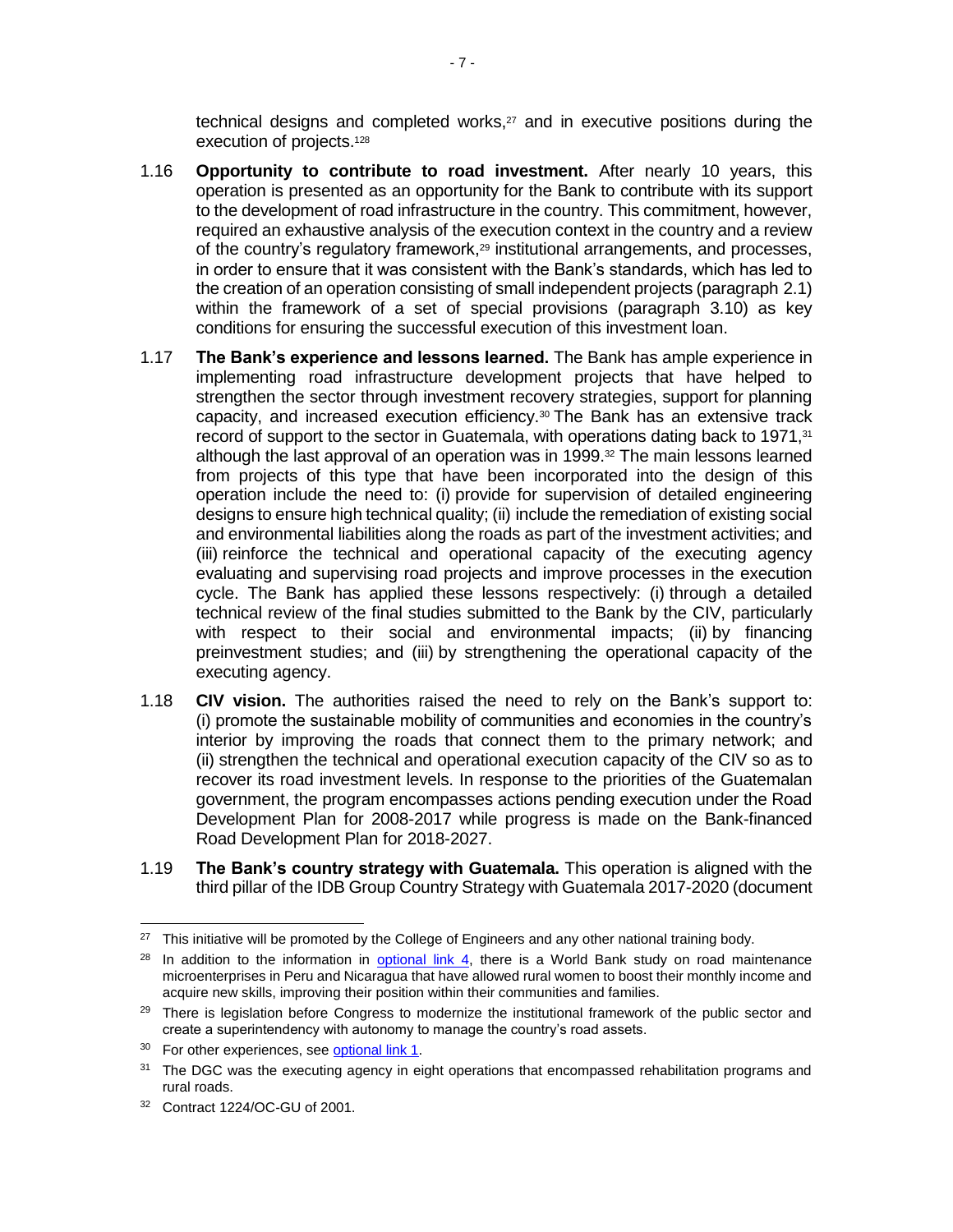GN-2899) inasmuch as it will expand and modernize the country's logistics infrastructure and reduce the high costs of transportation and logistics resulting from the deterioration of conditions in the national road network. The program focuses on improving the lives of indigenous rural communities by targeting roads that connect them to the primary network.

1.20 **Strategic alignment.** The program is consistent with the Update to the Institutional Strategy 2010-2020 (document AB-3008) and will contribute to the Corporate Results Framework 2016-2019 (document GN-2727-6) through the indicator "Roads built or upgraded (km)." The program is strategically aligned with the development challenge of productivity and innovation through the provision of adequate infrastructure and services, which will improve access and reduce transportation time and costs. In addition, the program is aligned with the social inclusion and equality challenge through the provision of adequate infrastructure and services to isolated areas and communities marked by poverty rates that exceed 40%. The program is aligned with the crosscutting issues of gender equality and diversity and of climate change and environmental sustainability inasmuch as it will incorporate considerations of gender diversity (paragraphs 1.5 and 1.15) and resilience to climate change (paragraph 1.4) into the execution of road investments. According to the [Joint Report on Multilateral Development Banks'](https://publications.iadb.org/handle/11319/8505) Climate Finance, approximately 60.20% of the operation's resources are invested in adaptation to climate change activities. These resources contribute to the IDB Group target of increasing financing for climate-related projects to 30% of approvals by the end of 2020. The program is consistent with the Sustainable Infrastructure for Competitiveness and Inclusive Growth Strategy (document GN-2710-5) by helping to provide quality infrastructure services and enhance efficiency in the delivery of infrastructure services. It is also consistent with the Transportation Sector Framework Document (document-GN-2740-7) by contributing to improvements in the capacity and quality of infrastructure and associated services, and it is aligned with the Transportation Division's strategic areas of climate change and gender. The operation is included in the Update of Annex III of the 2018 Operational Program Report (document GN-2915-2).

#### **B. Objectives, components, and cost**

- 1.21 The general objective of the program is to help boost productivity by providing adequate infrastructure and safe and reliable transportation services and facilitating access to markets and basic social services.
- 1.22 The specific objectives are to help improve the service and quality levels of the targeted network through improvement and rehabilitation works, with a view to reducing vehicle operating costs and average travel times and increasing traffic. To achieve these objectives, the program is structured as follows:
- 1.23 **Component I. Investments in the national road network (US\$145,000,000).** With the resources allocated to this component, the executing agency will procure national road network improvement and rehabilitation works via projects that meet the program's eligibility criteria (paragraph 2.3), ensuring quality standards for the design of structures, junctions, and pavements. Similarly, the executing agency will arrange for the supervision of design and works to ensure adherence to design standards that incorporate social and environmental considerations and road safety, disaster risk reduction, and climate change adaptation measures, as well as technical supervision services for the delivery of completed works.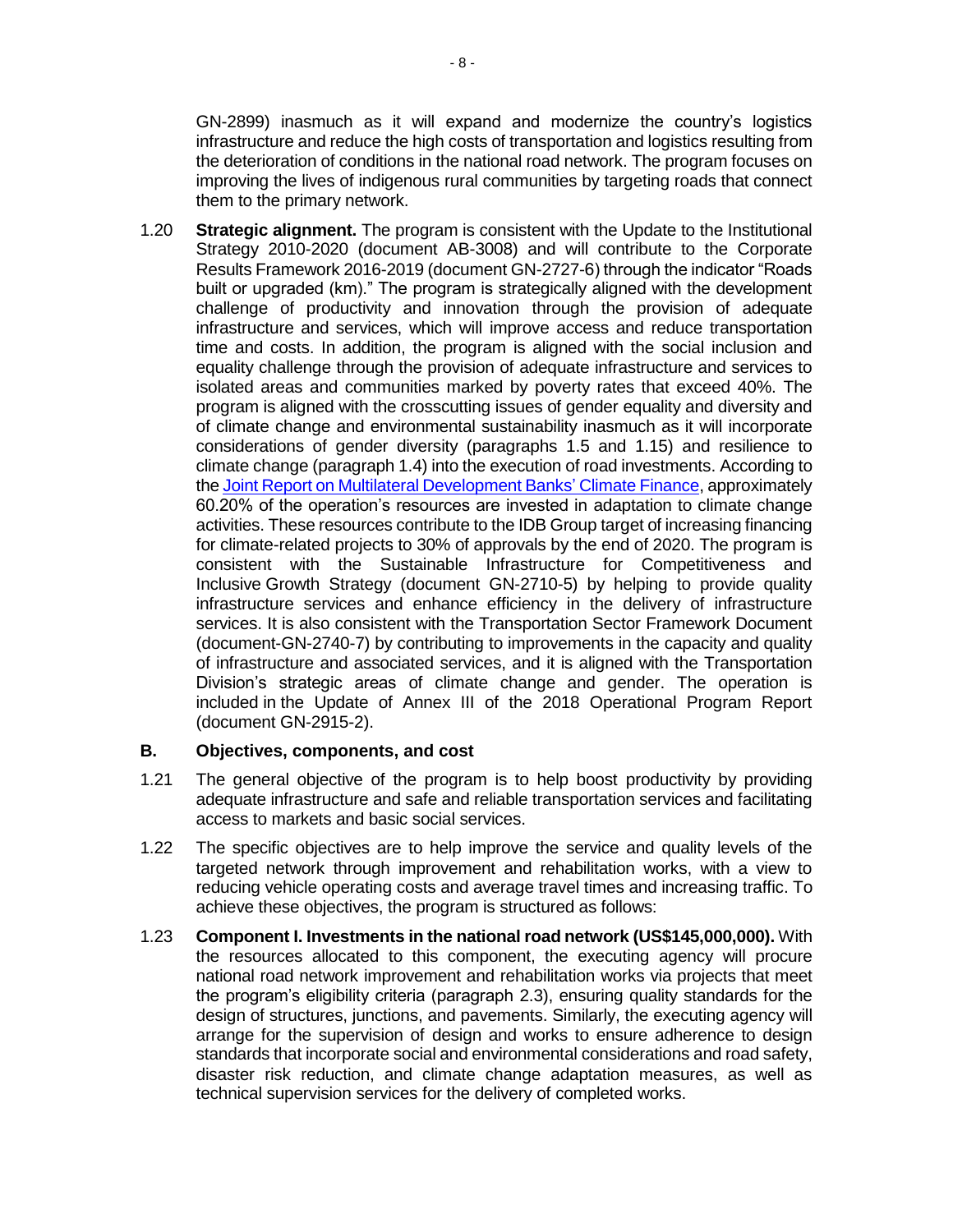- 1.24 The road works in the projects identified for the sample consist of upgrading the existing unpaved surface to a paved surface capable of bearing the cumulative load of the projected annual average daily traffic (AADT). In addition, they may include adjustments to the existing vertical and horizontal alignment, major and minor drainage, vulnerability reduction and climate change adaptation measures, road safety devices, and environmental protection measures [\(required link 3\)](http://idbdocs.iadb.org/wsdocs/getDocument.aspx?DOCNUM=EZSHARE-1990667305-17). The component will also finance the design, supervision, and execution of the works. Workshops on road safety education will be conducted for contractors during the construction stage. Financing will also be provided as part of this component for environmental and social mitigation works, along with the implementation of compensation plans for right-of-way acquisitions, as the case may be.
- 1.25 Under this component, the CIV has submitted three projects $^{33}$  for which the technical designs, to the level of detailed engineering specifications, have been completed [\(optional link 5,](http://idbdocs.iadb.org/wsdocs/getDocument.aspx?DOCNUM=EZSHARE-1990667305-29) [optional link 6,](http://idbdocs.iadb.org/wsdocs/getDocument.aspx?DOCNUM=EZSHARE-1990667305-30) an[d optional link 7\)](http://idbdocs.iadb.org/wsdocs/getDocument.aspx?DOCNUM=EZSHARE-1990667305-31) and which are part of the sample to be presented to the Board: (i) upgrade of road RN-12 South San Maricos-Guativil-El Quetzal-Sintaná, segment: Guativil-Sintaná (29.35 kilometers) [\(optional link](http://idbdocs.iadb.org/wsdocs/getDocument.aspx?DOCNUM=EZSHARE-1990667305-29) 5), with a beneficiary population of 34,762 inhabitants<sup>23</sup> in the municipios of El Quetzal and San Cristóbal Cucho, 12% of whom are indigenous; $24$  (ii) construction of road CA-1 OCC, Chichava to Chiche via Río Motagua, segment: Paquip-Río Motagua (12.7 kilometers) (optional link  $6$ ), with an estimated beneficiary population of 26,214 inhabitants in the Paquip, Villa Nueva, and Chuaracanjay communities, including a high proportion of indigenous people residing in rural areas; and (iii) upgrade of road RD CHM-4, Tecpán Guatemala-Patzún segment (10.7 kilometers) [\(optional link 7\)](http://idbdocs.iadb.org/wsdocs/getDocument.aspx?DOCNUM=EZSHARE-1990667305-31), with an estimated beneficiary population of 33,862 inhabitants in the municipios of Tecpán and Patzún, 93% of whom are indigenous and 70% of whom live in rural areas. The estimated initial investment amount for these projects is US\$49.4 million, an amount that may be updated when the contract is signed, to reflect cost variations.
- 1.26 The following are tentatively identified additional projects that have been prioritized based on the strategic plans of the CIV. Upon formalization of the loan contract, these projects will be selected by the CIV based on eligibility criteria agreed upon with the Bank: (i) upgrade of road RN-9 South, segment: Aldea Pett (Santa Eulalia)- San Sebastián Coatán-San Miguel Acatán-San Rafael la Independencia, Huehuetenango (37 kilometers); (ii) construction of segment: Santa Cruz Barillas-Río Espíritu (28 kilometers); (iii) upgrade of road RD-ESC-06, segment: RN-14 service road, El Rodeo-Bifurcación CA-02 Occidente, Siquinalá, Escuintla (26 kilometers); and (iv) upgrade of segment: Todos Santos Cuchumatán-Aldea San Martín-Concepción Huista, Huehuetenango (18 kilometers). A breakdown of the preliminary costs of these projects is presented in [optional link 13.](http://idbdocs.iadb.org/wsdocs/getDocument.aspx?DOCNUM=EZSHARE-1990667305-66)
- 1.27 In agreement with the Bank, the CIV may replace any of the projects indicated in paragraphs 1.25 and 1.26, provided that the new projects meet the eligibility criteria agreed upon by the parties, are duly justified, and will not the cause the total amount of financing under this operation to be exceeded.
- 1.28 **Component II. Capacity-building and preinvestment (US\$4,300,000).** With the resources allocated to this component, the executing agency will finance studies and technical tools to support the Highway Administration (DGC), ensuring further

<sup>33</sup> For the projects identified for the sample, only the lengths identified in this paragraph will be covered.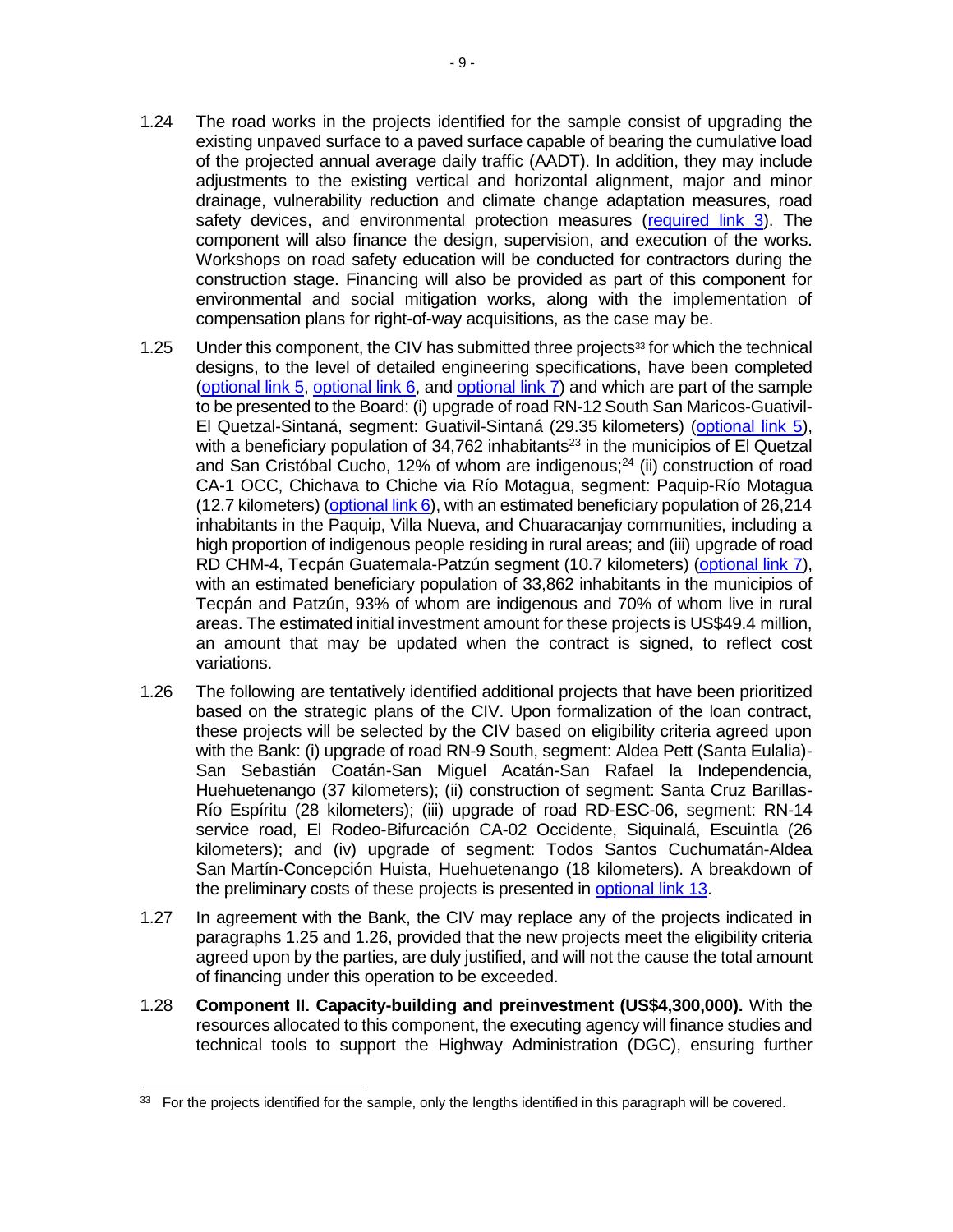development of technical capacities for the planning and management of projects at the CIV, with the following subcomponents:

- 1.29 **Subcomponent II.1. Management tools for road projects (US\$2,099,000).** This subcomponent will promote a modern and sustainable national road network management system by means of the following activities: (i) contracting of a firm specializing in technical assistance in project management, to improve technical and operational management capacity in the planning division at the CIV and at the DGC for execution of this program; (ii) training in tools and systems for the management of road projects and ongoing evaluation of road pavement conditions, including software, licenses, systems development, and methodologies for investment planning and prioritization and for updating the national road network inventory; (iii) extreme weather vulnerability assessment or blue spot analysis to integrate climate-related risks with a view to prioritizing interventions and ensuring the resilience of the national road network services; and (iv) activities to promote and publicize the program. Blue spot analysis will support decisions on competing measures (larger culverts, elevated roads, or redundant network links) and prioritize the proposed works in a context of growing climate uncertainty. In addition, steps will be taken to promote the participation of women in the execution of the program (paragraph 1.15).
- 1.30 **Subcomponent II.2. Goods and equipment (US\$1,065,000).** This subcomponent will support efforts to strengthen installed capacity in the area of planning at the CIV and the DGC through the procurement of goods and equipment, including, without limitation, computer equipment; vehicles; equipment, scales, and devices for weight and dimensions control; and development of control protocols to improve road asset maintenance and safety practices in accordance with program objectives.
- 1.31 **Subcomponent II.3. Preinvestment and technical assistance (US\$1,136,000).**  This subcomponent will support the executing agency with the financing of preinvestment studies that incorporate best practices in road project management, including strengthening of planning capacity and determination of the costs of investment and supervision independent of designs, works, and delivery, including best practices in social and environmental management, gender diversity, and climate change resilience, the latter through a comprehensive vulnerability assessment to determine the criteria to be included in the designs of roads. <sup>34</sup> As a support and institutional strengthening tool, the guidelines for infrastructure design will be updated to incorporate adaptation criteria and identify international good practices.
- 1.32 **Administration, audits, and evaluation (US\$700,000).** This consists of expenses to finance the administrative costs of the consultants hired to support the program coordination unit (PCU) at the DGC, audits, and the monitoring and evaluation of program results. The directors, financial officers, and other personnel who administer public funds and execute the loan proceeds will authorized as public servants and reporting personnel under line 011 or 022.
- 1.33 **Costs.** The total cost of the program is US\$150 million, financed with the Bank's Ordinary Capital and distributed as follows in Table 3. However, at the request of the executing agency, the borrower and the Bank may agree to changes in the amounts

 $\overline{a}$ 

<sup>&</sup>lt;sup>34</sup> Based on a hydrology analysis that will provide key information so that highway drainage designs can be prepared using surface runoff data and considering potential climate change impacts.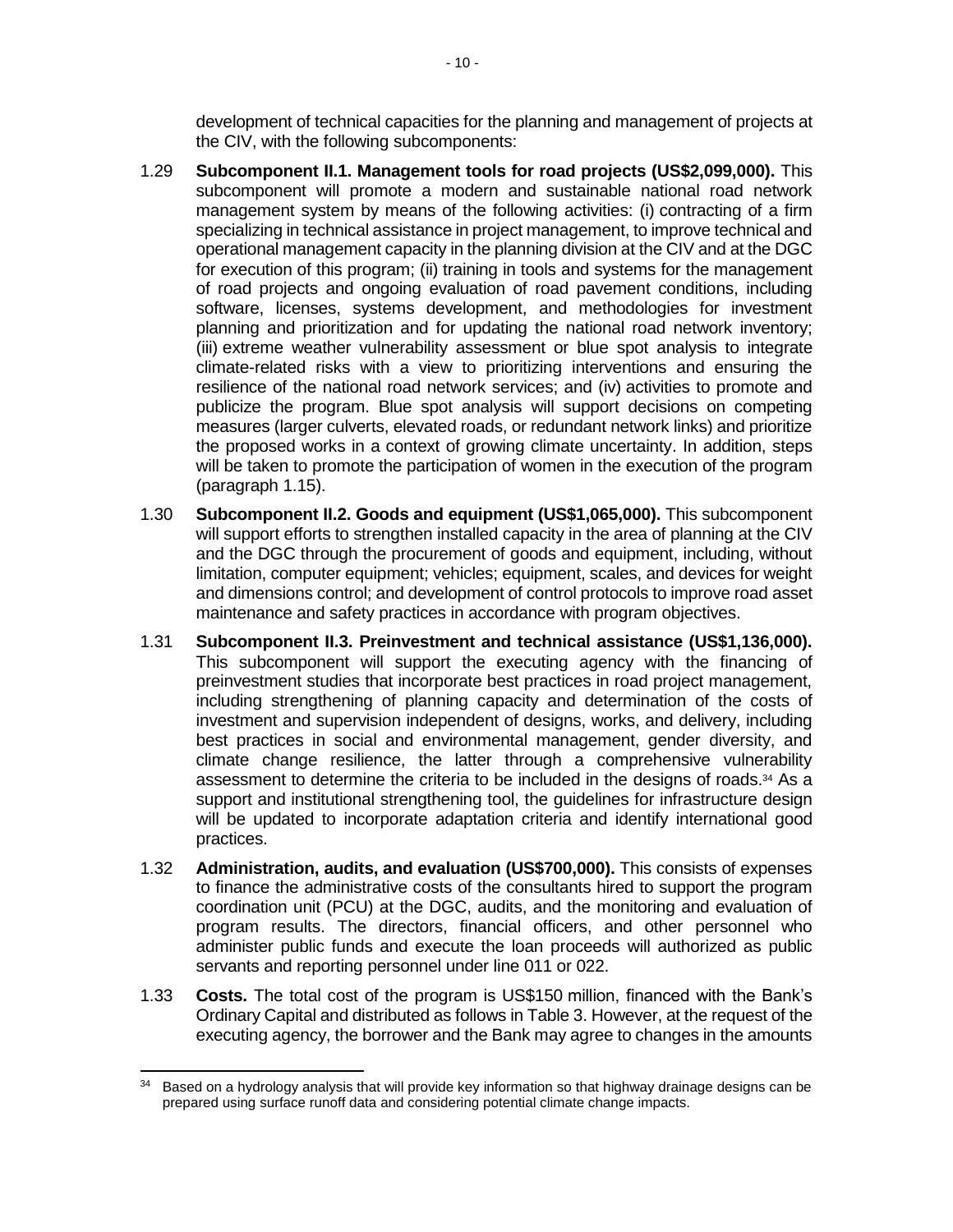allocated to the components and subcomponents as presented in the table of costs, by means of an exchange of letters, without such changes constituting a change in the financial terms of the loan or to the program objective or amount. There are no plans for a counterpart contribution. However, the borrower, through the executing agency, has made a commitment to contribute additional resources as needed to ensure full and uninterrupted execution of the program.

| <b>Components</b>                            | <b>Total IDB (Ordinary Capital)</b> |  |  |
|----------------------------------------------|-------------------------------------|--|--|
| I. Investments in the national road network  | 145,000,000                         |  |  |
| <b>I.1 Civil works</b>                       | 134,850,000                         |  |  |
| I.2 Works supervision                        | 10,150,000                          |  |  |
| II. Capacity-building and preinvestment      | 4,300,000                           |  |  |
| II.1 Management tools for road projects      | 2,099,000                           |  |  |
| II.2 Goods and equipment                     | 1,065,000                           |  |  |
| III.3 Preinvestment and technical assistance | 1,136,000                           |  |  |
| Administration, audits, and evaluation       | 700,000                             |  |  |
| <b>Total</b>                                 | 150,000,000                         |  |  |

**Table 3. Program cost (US\$)**

#### **C. Key results indicators**

- 1.34 The Results Matrix (Annex II) shows the program's: (i) impact; (ii) outcome; and (iii) output indicators, which have been selected to measure, respectively: (i) reduction in travel time to health centers and schools as a result of improved serviceability; (ii) reduction in vehicle operating costs and travel time and increase in AADT; and (iii) length (kilometers) of road upgraded and percentage of women hired in implementation of the works. In addition, the Results Matrix includes indicators to measure the results achieved through capacity-building in terms of including social and environmental, climate change adaptation, and gender diversity considerations in the technical designs.
- 1.35 **Technical and economic feasibility.** The Bank reviewed the technical and economic feasibility studies for projects in the sample and in each case added recommendations based on field visits during preparation [\(optional link 3\)](http://idbdocs.iadb.org/wsdocs/getDocument.aspx?DOCNUM=EZSHARE-1990667305-21). The evaluation used financial and economic returns and technical criteria to objectively verify the viability of the projects. Economic feasibility is assessed by listing and valuing the project costs on an annual basis and the benefits that would be generated in "without project" and "with project" scenarios. Vehicle operating costs and user time were established by means of the Road Economic Decision Model (RED).<sup>35</sup> This model is based on the same algorithms as used in the Highway Development and Management Model (HDM-4) to calculate vehicle operating costs and user time.
- 1.36 **Results of the cost-benefit analysis of the sample projects.** The economic internal rate of return (EIRR) is 20.8% and the economic net present value (ENPV) is US\$28.511 billion. The sensitivity analysis can be found in [optional link 3,](http://idbdocs.iadb.org/wsdocs/getDocument.aspx?DOCNUM=EZSHARE-1990667305-21) and the results of the independent evaluation of the sample projects are shown below.

<sup>&</sup>lt;sup>35</sup> For a description of the RED model, see [link to the document.](http://www.ssatp.org/sites/ssatp/files/publications/HTML/Models/RED_3.2/RED%20-%20Modelo%20RED%20Versi%C3%B3n%203.2/RED%20-%20Publicaion%20Tecnica.pdf)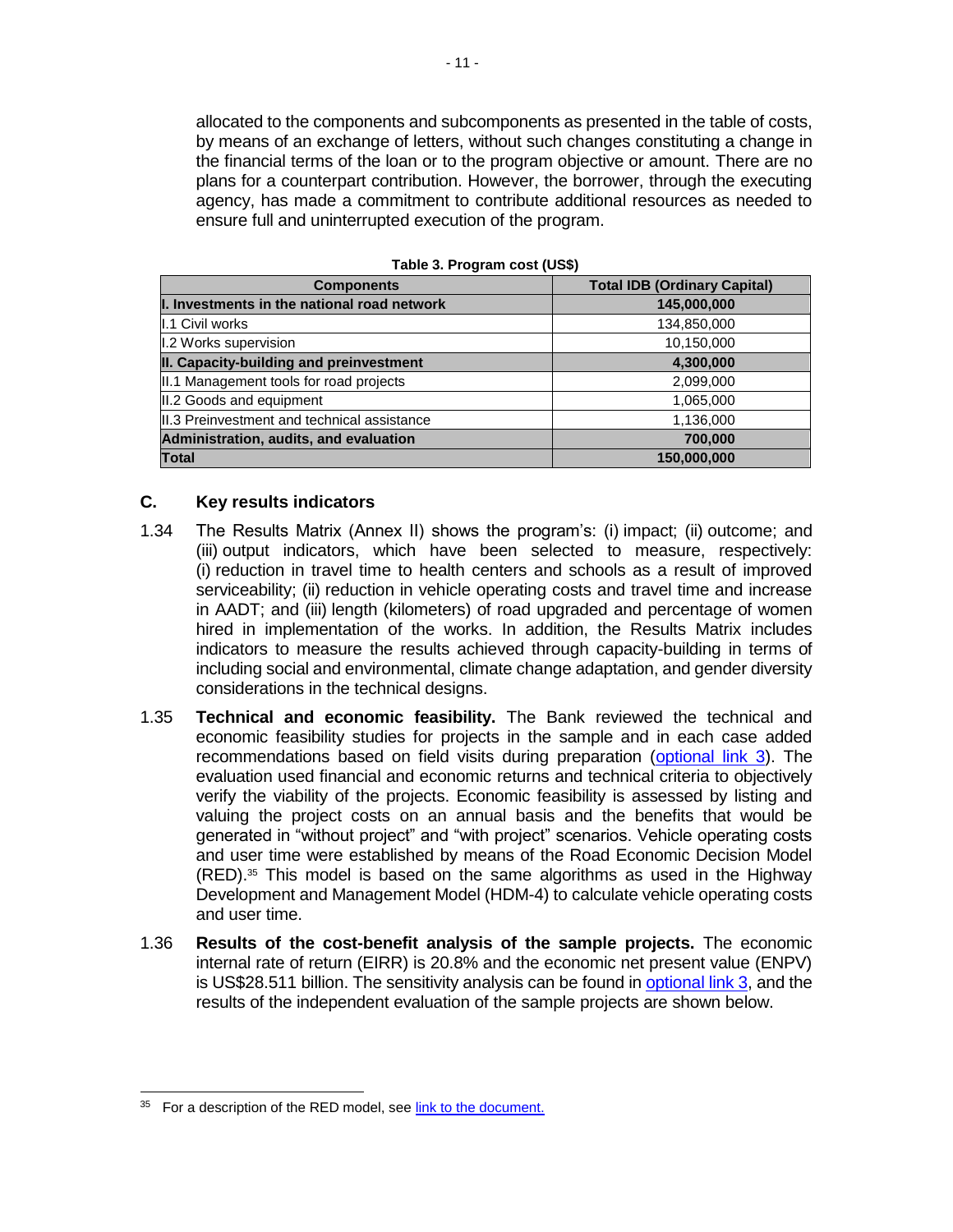| Table 4. Result of the cost-benefit analysis |  |  |  |
|----------------------------------------------|--|--|--|
|----------------------------------------------|--|--|--|

| <b>Project</b>                                   | <b>EIRR</b> | <b>ENPV</b><br><b>US\$ billion</b> |
|--------------------------------------------------|-------------|------------------------------------|
| Upgrade RN-12 South: Guativil-El Quetzal-Sintaná | 23.6%       | 21.311                             |
| Upgrade CR CHM-31: Paguip-Río Motagua            | 12.9%       | 0.600                              |
| Upgrade RD CHM-4: Tecpán-Patzún                  | 21.2%       | 6.599                              |

1.37 **Beneficiaries.** The main beneficiaries are the users of the road network, both local residents and merchandise producers and shippers, thanks to a reduction in overall transportation costs stemming from improved and paved roads, as well as reductions in travel times and vehicle operating costs. The paving works will provide continuous access to health centers and schools for communities that now have limited access, especially during rain events that flood the dirt roads. It is estimated that the works in the three identified projects will directly benefit seven municipios $36$ with an approximate population of 200,000. More specifically, the works will benefit residents living in proximity to the targeted roads. Including people living within 2.5 kilometers on either side of the roads, this means that the works will directly benefit approximately 95,000 people. The program will also benefit the transport of goods by facilitating the flow of commerce and promoting economic and social integration between communities and with the country's primary road network. Lastly, the program will benefit tourism and those who use these roads to connect with other areas [\(optional link 2\)](http://idbdocs.iadb.org/wsdocs/getDocument.aspx?DOCNUM=EZSHARE-1990667305-68).

# **II. FINANCING STRUCTURE AND MAIN RISKS**

# **A. Financing instruments**

2.1 **Modality.** The program will be financed by an investment loan for US\$150 million under the multiple works program modality<sup>37</sup> as it includes works that have similar characteristics but are independent from one another. During preparation, an analysis was conducted on a representative sample totaling US\$49.4 million, which is more than 30% of the program financing amount, in line with the requirements of the financing instrument (paragraph 1.25). The disbursement period is six years from the effective date of the respective contract, in accordance with the following tentative schedule:

| <b>Component</b>                           | Year | Year 2 | Year 3 | Year 4 | Year 5 | Year 6 | Total |  |  |  |
|--------------------------------------------|------|--------|--------|--------|--------|--------|-------|--|--|--|
| . Investments in the national road network | 15.8 | 25.6   | 32.6   | 30.0   | 25.0   | 16.0   | 145.0 |  |  |  |
| II. Capacity-building and preinvestment    | 1.3  | 1.0    | 0.8    | 0.6    | 0.4    | 0.2    | 4.3   |  |  |  |
| Administration, audits, and evaluation     | 0.1  |        | 0.1    | 0.1    | 0.1    | 0.2    | 0.7   |  |  |  |
| <b>Total</b>                               | 17.2 | 26.7   | 33.5   | 30.7   | 25.5   | 16.4   | 150.0 |  |  |  |

**Table 5. Disbursement schedule (US\$ million)**

 <sup>36</sup> The municipios encompass a large group of villages and hamlets. For example, the municipio of Tecpán has 1 city, 22 villages, and 36 hamlets.

<sup>&</sup>lt;sup>37</sup> These loans are designed to finance groups of similar works that are physically similar but independent of each other and whose feasibility does not depend on the execution of any particular number of the works projects. Because not all of the projects to be financed under the loan are known at the time of Bank approval of the loan, the borrower specifies a representative sample of projects prior to approval of the loan. This sample must constitute approximately 30% of the program cost. During implementation, individual investments are financed based on the eligibility criteria set in the loan proposal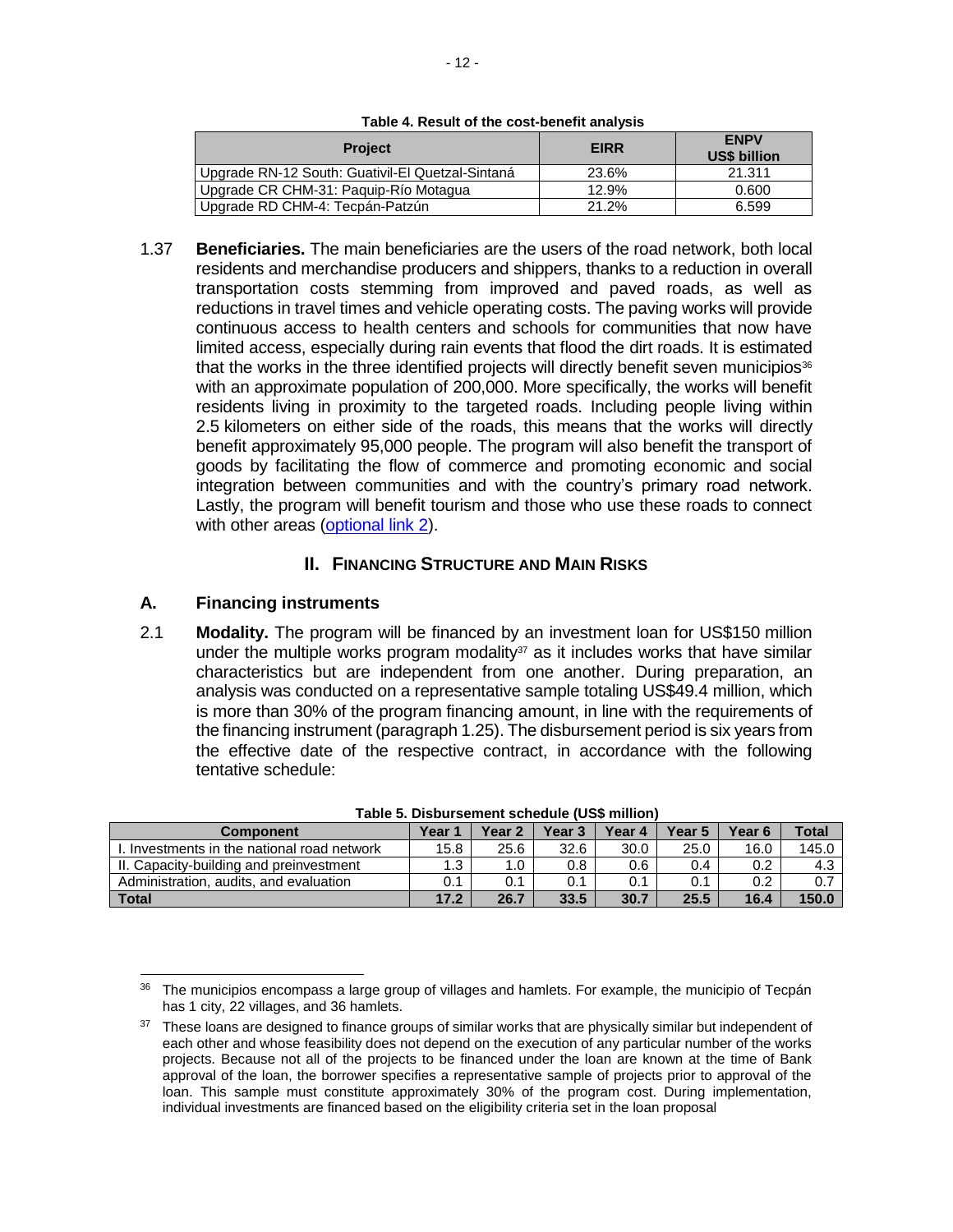- 2.2 **Representative sample.** According to the eligibility criteria for the program (paragraph 3.10) and in accordance with the financing instrument (paragraph 2.1), the representative sample consists of the following: (i) upgrade of road RN-12 South, Guativil-El Quetzal-Sintaná segment [\(optional link 5\)](http://idbdocs.iadb.org/wsdocs/getDocument.aspx?DOCNUM=EZSHARE-1990667305-29), in the department of San Marcos, which is part of the primary road network, is one of the few unpaved national roads, and connects the high plateau to the southern coast;<sup>38</sup> (ii) upgrade of CHM-31, Paquip-Río Motagua segment [\(optional link 6\)](http://idbdocs.iadb.org/wsdocs/getDocument.aspx?DOCNUM=EZSHARE-1990667305-30), in the department of Quiché, which provides an alternative route to the departmental capital of Quiché, including the bridge over the Motagua River;<sup>39</sup> and (iii) upgrade<sup>40</sup> of road RD CHM-4, Tecpán Guatemala-Patzún segment [\(optional link 7\)](http://idbdocs.iadb.org/wsdocs/getDocument.aspx?DOCNUM=EZSHARE-1990667305-31), which joins together two primary roads in the national road network, is located in an area of high production of fruits and vegetables for export, and facilitates access to tourist attractions in the Atitlán Lake region, a major travel destination in the west of the country. It should be noted that any of the projects identified in the sample may be replaced following the review that is conducted, as a function of the length of time that elapses between approval by the Bank's Board of Executive Directors and the entry into force of the loan contract.
- 2.3 **Eligibility criteria for inclusion of projects in the program.** The projects to be financed by Component 1 will require the Bank's no objection and will comply with each of the following criteria: (i) contribute to the development or improvement of the national road network; (ii) enhance regional connectivity to support better territorial integration of isolated areas and communities into the principal network; (iii) satisfy technical,<sup>41</sup> environmental,<sup>42</sup> and social<sup>43</sup> feasibility requirements and contribute to network resilience;<sup>44</sup> and (iv) achieve a positive impact in the respective areas of influence as measured through the EIRR (equal to or higher than 12%). These criteria will be specified along with the corresponding means of verification in the [program Operations Manual.](http://idbdocs.iadb.org/wsdocs/getDocument.aspx?DOCNUM=EZSHARE-1990667305-64)

#### **B. Environmental and social risks**

2.4 **Positive social and environmental impacts.** The program has been classified as a category "B" operation<sup>45</sup> in accordance with the Bank's Environment and

- $42$  Projects classifed as category "A" operations will be not eligible.
- 43 Approval of the resettlement plan based on the identification of impacts in accordance with the Bank's policies.
- 44 Based on standards drawn from the blue spot analysis commissioned as part of the program.
- <sup>45</sup> Any operation that is likely to cause significant negative environmental and associated social impacts, or have profound implications affecting natural resources, will be classified as Category "A." Category "A" operations are considered high safeguard risk. Operations that are likely to cause mostly local and shortterm negative environmental and associated social impacts and for which effective mitigation measures are readily available will be classified as Category "B." Operations that are likely to cause minimal or no negative environmental and associated social impacts will be classified as Category "C."

<sup>&</sup>lt;sup>38</sup> Upgrade of the asphalt surface course, 30-cm subbase, 20-cm base, lined ditches, major and minor drainage, cross and longitudinal tubes, and horizontal and vertical signage.

<sup>39</sup> Asphalt surface course, 30-cm subbase, 20-cm base, lined ditches, minor drainage, cross and longitudinal tubes, and horizontal and vertical signage.

<sup>&</sup>lt;sup>40</sup> The improvements will consist of the installation of an asphalt surface course, lined ditches, minor drainage works, cross and longitudinal tubes, and horizontal and vertical signage.

<sup>&</sup>lt;sup>41</sup> Approval of the detailed engineering designs for the project in accordance with core technical standards agreed upon with the Bank.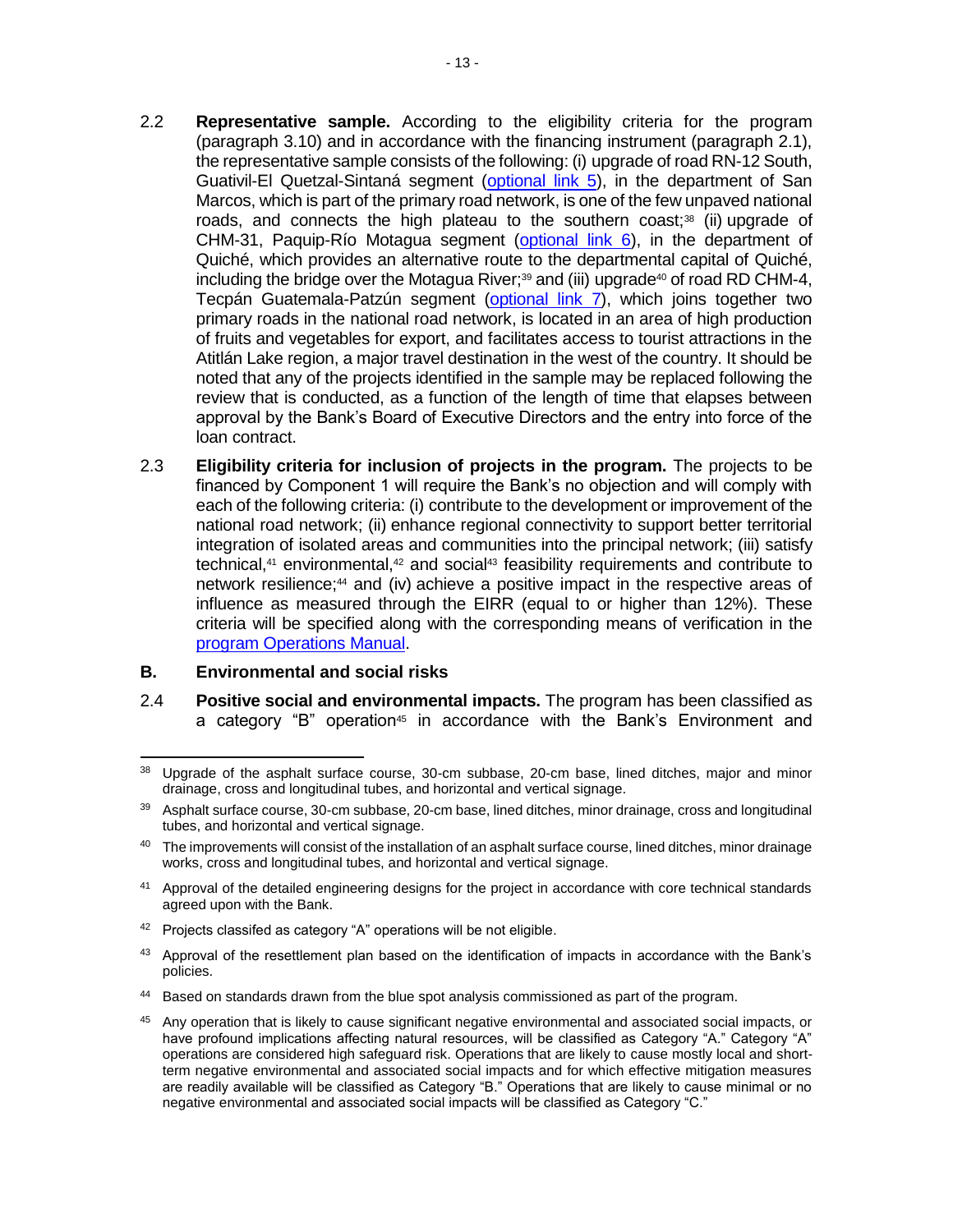Safeguards Compliance Policy (Operational Policy OP-703). The program seeks to achieve positive impacts and reduce vulnerability to potential risks arising from climate change.

- 2.5 **Negative environmental and social impacts and mitigation measures.** Strategic environmental and social assessments were prepared for the three sample projects and were posted on the Bank's website [\(required link 3\)](http://idbdocs.iadb.org/wsdocs/getDocument.aspx?DOCNUM=EZSHARE-1990667305-17). They include the environmental and social management framework (ESMF), a resettlement framework, and an indigenous peoples management framework, in accordance with the Bank's Access to Information Policy (OP-102) and the Environment and Safeguards Compliance Policy (OP-703). The ESMF includes detailed exclusion criteria for projects that will be financed under the program. A small land acquisition and/or expropriation is expected and could in certain cases require minor resettlement. In addition, due to the presence of indigenous peoples, culturally appropriate consultations were conducted. Component II includes studies that will be reviewed by the Bank with a view to obtaining the no objection. All studies and projects will need to comply with the Bank's safeguard policies. The DGC has recent experience addressing socioenvironmental issues, especially with respect to information, consultation, and participation processes with beneficiary communities of projects, which will help ensure that any effects or impacts resulting from the execution of program works are addressed in a timely and consensus-based manner. To this end, the executing agency will have, within its program coordination unit (PCU), personnel who are qualified to address social issues, and the Environmental Management Office at the DGC will focus on addressing possible impacts in its area of specialization.
- 2.6 A series of actions will be carried out to strengthen the DGC's capacity to implement the Bank's policies in order to ensure: (i) adequate communication with and reporting to communities regarding the projects and their potential impacts; (ii) implementation of the consultation processes; (iii) early identification and adequate management of potential resettlements; and (iv) introduction and dissemination of these policies. During program execution, the GDI and ESG teams will conduct periodic inspections (at least every six months) to ensure that these policies are being implemented as established in the environmental and social management plan.
- 2.7 Obtaining approval from the Consejo Nacional de Áreas Protegidas [National Council for Protected Areas] (CONAP) and the Ministry of Environment and Natural Resources (MARN) was identified as a medium environmental risk. The proposed mitigation measure is to familiarize MARN authorities, the Dirección de Gestión Ambiental [Environmental Management Office], and CONAP's Environment Office with the program.

# **C. Fiduciary risks**

2.8 While the CIV has a regulatory framework and an integrated financial management system, as well as institutional processes, in place, in practice there are challenges and a series of regulations that restrict the execution of projects. The fiduciary analysis identified the following high risks: (i) lack of sufficient, adequate, and timely budget space and financial quotas to satisfy the payment of obligations, to be mitigated by adequate planning by the DGC, with the support of a firm specializing in technical assistance in project management and the assignment of a specific code for the program in the CIV's budget; and (ii) hybrid application of the Bank's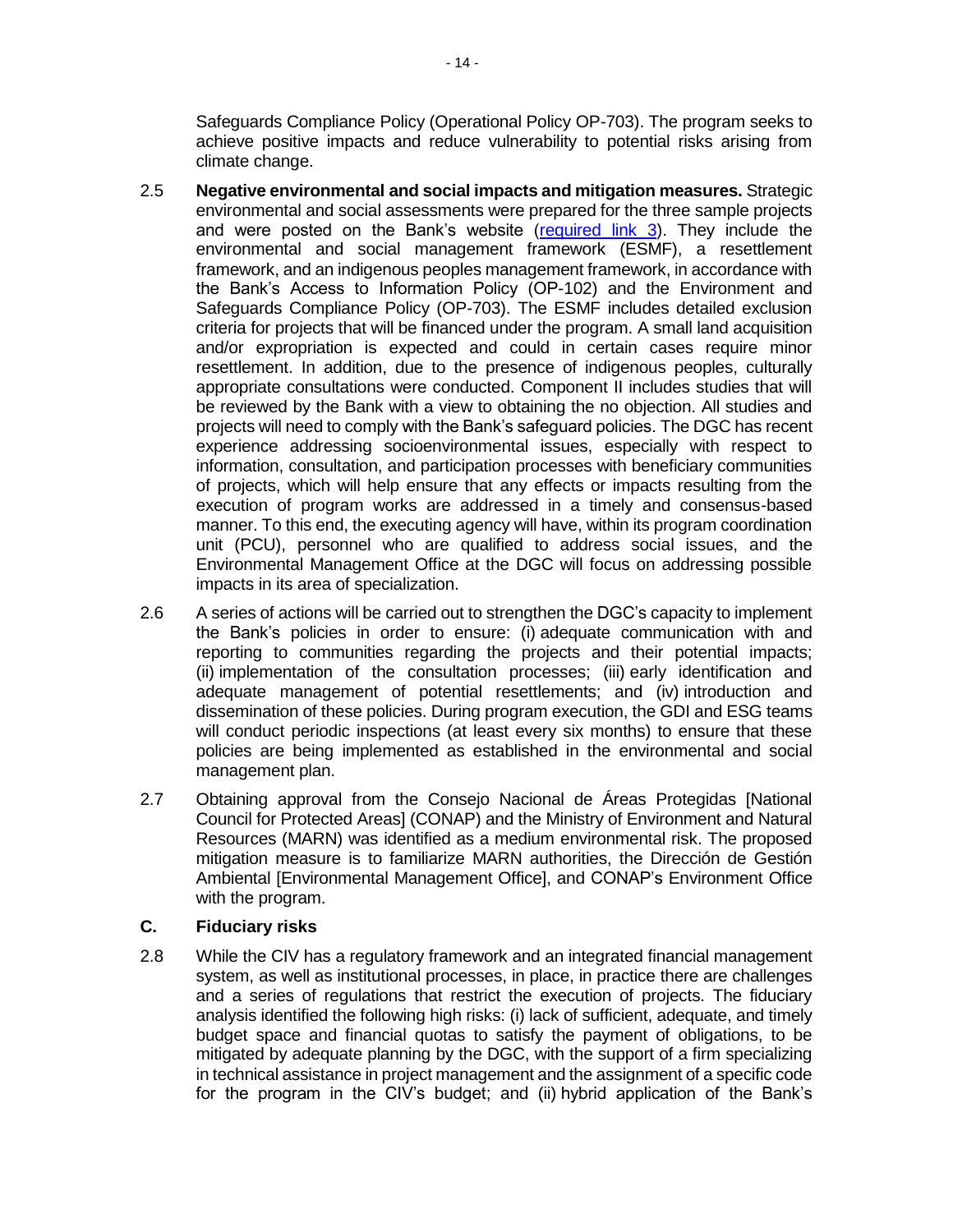procurement policies and the Public Procurement Law, creating delays, duplication, and uncertainty, to be mitigated by applying the Bank's procurement policies, including in matters that fall under the jurisdiction of the DGC, such as signing contracts with delegation of the maximum authority of the CIV, appointing bidding process committees and evaluation committees comprised of specialized technical staff with knowledge of these policies, and providing Bank support, advisory services, and training. The fiduciary analysis also identified a medium risk in the use of the Public Procurement Law for final acceptance of completed works; accordingly, it was established that, as a mitigation measure, the Bank's procurement policies would be applied.

#### **D. Other project risks**

- 2.9 **Public management and governance risks.** The following have been classified as high risks: (i) a change of authorities at the CIV and delays in approval of the loan by Congress; (ii) delays in financial, administrative, technical, and legal management; (iii) failure by the PCU to achieve the required coordination with the various technical and operational areas of the ministry in timely fashion to approve the projects; and (iv) delays in the start of the works, given the amount of time it takes to obtain ministerial resolutions approving contracts already signed by the highest authorities at the CIV. To mitigate these risks, the following were considered: (i) familiarize the new authorities with the program, since they have full technical support to steer policy decisions; (ii) strengthen the DGC by hiring specialized external consultants and the firm specializing in technical assistance in project management; (iii) define process flows for program execution in the program Operations Manual; and (iv) apply the Bank's procurement policies.
- 2.10 The following have been classified as medium risks: (i) lack of a DGC team with sufficient power and authority to execute the program; (ii) delays in the implementation of road works due to delays in fulfilling the requirements of the National Public Investment System (SNIP); and (iii) modifications of contracts in execution in terms of time frames and amounts. To mitigate these risks, the following were considered: (i) require a technical team exclusively dedicated to the program as a condition precedent to the first disbursement; (ii) supplement the technical studies required by SEGEPLAN from the initial phase; and (iii) carry out technical, social, and environmental studies to minimize the possibilities of changes and modifications during execution.
- 2.11 **Development risk.** The risk that the government will fail to provide timely maintenance for the works carried out under the program was classified as a high-level risk. It will be mitigated by the CIV's prioritization of maintenance of the completed works.

# **III. IMPLEMENTATION AND MANAGEMENT PLAN**

#### **A. Summary of implementation arrangements**

3.1 **Borrower and executing agency.** The borrower will be the Republic of Guatemala, and the executing agency will be the Ministry of Communications, Infrastructure, and Housing (CIV), acting through the Highway Administration (DGC), which will be reinforced in terms of its technical, operational, and financial capacities with the support of a firm specializing in technical assistance for project management to enable it to effectively fulfill its role of ensuring that program resources are managed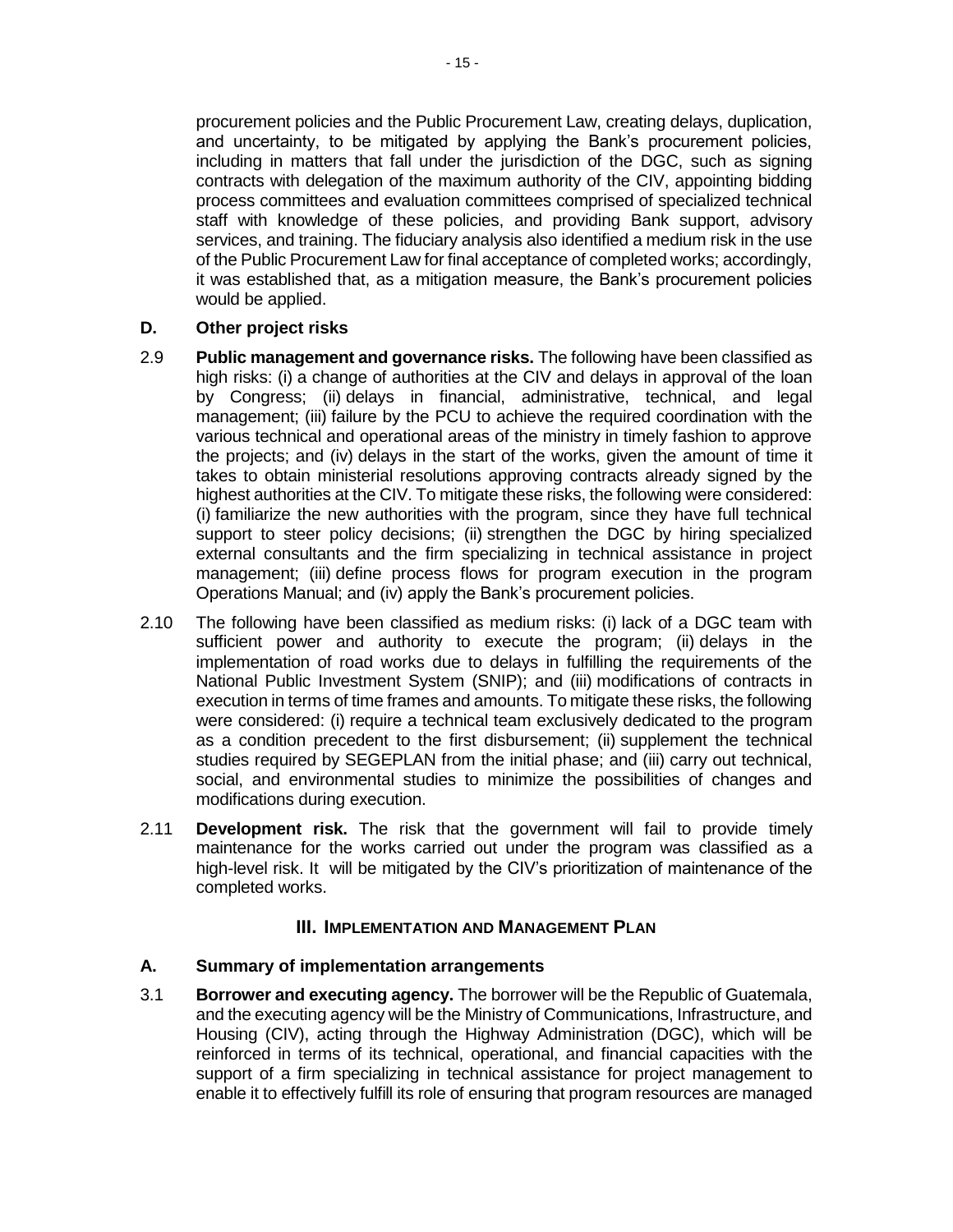and used in accordance with the corresponding loan contract. The PCU will have an execution mechanism focused on improving sector planning (technical, financial, and procurement-related), execution efficiency (management of time frames and costs), coordination with the other areas of the DGC, and reinforcement of its powers [\(optional link 1\)](http://idbdocs.iadb.org/wsdocs/getDocument.aspx?DOCNUM=EZSHARE-1990667305-19). In addition, this mechanism may be supported by specialized consultants. The program will include assistance activities in technical and management training areas, as well as support activities in works supervision and contract management, under a technical planning approach for the transportation sector that will benefit the executing agency as a whole.<sup>46</sup> This strengthening is aimed at establishing a decision-making process based on technical aspects and making use of sufficient human and financial resources.

- 3.2 **Roles and responsibilities of the PCU.** The PCU will be responsible for managing procedures and activities for the execution of the program and coordination with the organizational structure of the DGC, i.e., its technical, supervision, financial, administrative, and other divisions.
- 3.3 The program Operations Manual sets out the main procedures that will govern PCU coordination with the various administrative units and technical divisions of the CIV in the context of executing this operation. This coordination refers to PCU management of activities to strengthen the DGC in technical areas (including the social and environmental area) and to strengthen itself in terms of managing the procurement process. These activities are to be carried out with the assistance of a group of program-financed external consultants with pre-identified technical profiles to support the process of preparing technical documentation and decision-making and the assistance of a consulting firm hired to support the PCU with execution processes. The coordination mechanisms with the unit will be described in the program Operations Manual.
- 3.4 **Operational processes – execution cycle.** The program Operations Manual will describe the activities forming part of the execution cycle and the operating processes, including the following: (i) planning; (ii) procurement; (iii) physical and financial execution; and (iv) supervision. The execution cycle activities and indicators for each project, as well as the associated management instruments (Results Matrix, itemized work structure, execution plan, procurement plan, financial plan, and others) will be set out in the program Operations Manual.
- 3.5 **[Program Operations](http://idbdocs.iadb.org/wsdocs/getDocument.aspx?DOCNUM=EZSHARE-1990667305-64) Manual.** The program will have a program Operations Manual that will establish technical, environmental, fiduciary, financial, and other operational aspects to be implemented as part of the program's execution arrangements.
- 3.6 **Financial management.** Financial, budget, accounting, and cash management, including payments under the program, will be coordinated by the executing agency and governed by the provisions of the loan contract and the internal rules and regulations of the borrower. The PCU will be supported by suitable specialists and will be governed by the provisions of the loan contract and the rules and regulations governing the executing agency. The fiduciary arrangements for the program are described in Annex III.
- 3.7 **Procurement.** The procurement of goods, works, and services arising from the program will be coordinated by the executing agency, and the Bank's procurement

 $\overline{a}$ <sup>46</sup> The measures will be implemented through various procurements outlined in Component II of the program (capacity-building), generally focusing on strengthening human capital in the transportation sector.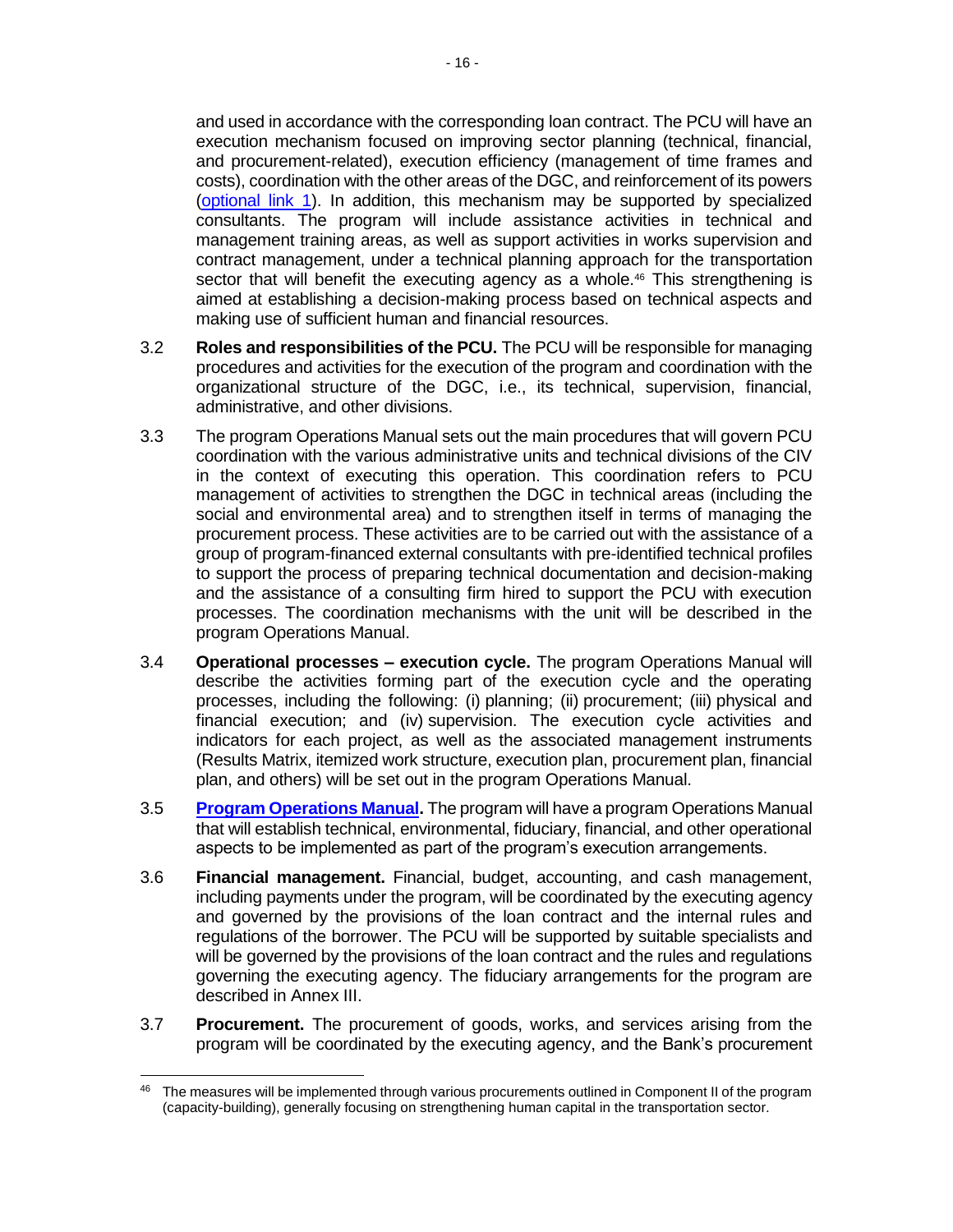policies (documents GN-2349-9 and GN-2350-9) will apply, in accordance with the loan contract. The procurement processes will be evaluated by the technical staff appointed by the DGC, trained and knowledgeable in the Bank's policies and the dynamics of the program. The procurement agreements and requirements will be made and fulfilled as provided in Annex III.

- 3.8 **External audits.** Within 120 days of the end of each fiscal year, the executing agency will submit to the Bank annual financial statements for the program, audited by an independent firm acceptable to the Bank.<sup>47</sup> The audit costs will be funded with program resources. The terms of reference for contracting the audits will be previously agreed upon and require the Bank's no objection.
- 3.9 **Special contractual conditions precedent to the first disbursement of the loan: (i) approval and entry into force of the program Operations Manual agreed upon with the Bank; (ii) creation of a program coordination unit (PCU) within the DGC and identification of the core structure needed for it to function, based on professional profiles previously agreed upon with the Bank; and (iii) submittal of a request for proposals to the firms specializing in technical assistance for project management that comprise the short list, in accordance with terms of reference previously agreed upon with the Bank.** These conditions are considered essential, since the Bank and the borrower must: (i) be in agreement with the regulatory manual that will govern program execution; and (ii) have identified the unit and the strengthening required to execute the program.
- 3.10 **Special contractual conditions for execution:** (i) the program, in terms of scope and execution, will be governed by the provisions of the loan contract, its annexes, the program Operations Manual, and any modifications agreed upon by the parties, as well as applicable national legislation; (ii) the CIV will contract the firm specializing in technical assistance for project management within the first 90 days on or after the date on which the Bank regards as fulfilled the conditions precedent to the first disbursement of the loan contract; (iii) budgetary execution of the program will be conducted on the basis of adequate planning at the DGC with the support of a firm specializing in technical assistance for project management and the assignment of a specific budget code to identify the loan; and (iv) the PCU will be comprised of an exclusively dedicated professional technical team, whose costs may be financed with program resources. These conditions are essential due to the challenges associated with program execution in Guatemala and based on a review of the country's regulatory framework and institutional arrangements and the Bank's procedures.

# **B. Summary of results monitoring arrangements**

3.11 **Monitoring and evaluation.** The executing agency will submit to the Bank quarterly consolidated progress reports, indicating the advances made on each component and including the agreed upon indicators set out in Annex II (Results Matrix). The reports will include, among other things: (i) a description of activities carried out; (ii) an updated schedule of physical execution and disbursements; (iii) the extent of fulfillment of agreed-upon execution indicators; (iv) activities plan for the next quarter; and (v) potential events that could jeopardize execution of the program. The borrower will deliver to the Bank a midterm evaluation (when 50% of program

 $47$  The audits may be performed by the Office of the Comptroller General (CGC), if eligible.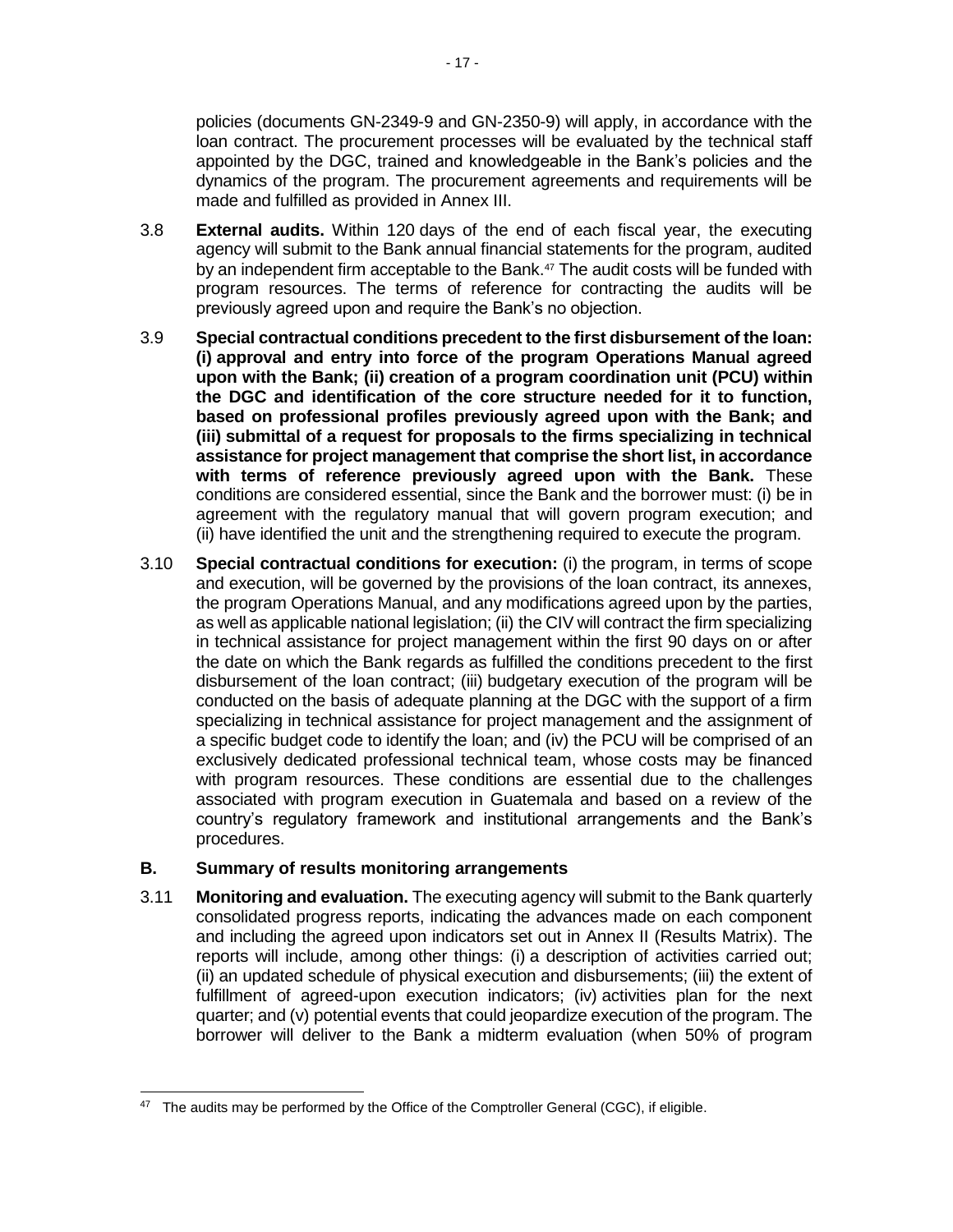disbursements have been made) and a final evaluation (when 90% of execution has been achieved) of the program.

3.12 Before-and-after methodologies and ex ante cost-benefit analyses will be used for monitoring and evaluation [\(required link 2\)](http://idbdocs.iadb.org/wsdocs/getDocument.aspx?DOCNUM=EZSHARE-1990667305-16) of the expected results of the program. Vehicle operating costs and user times were established using the RED model, which is based on the same algorithms as used by the HDM-4 model to calculate vehicle operating costs and user time.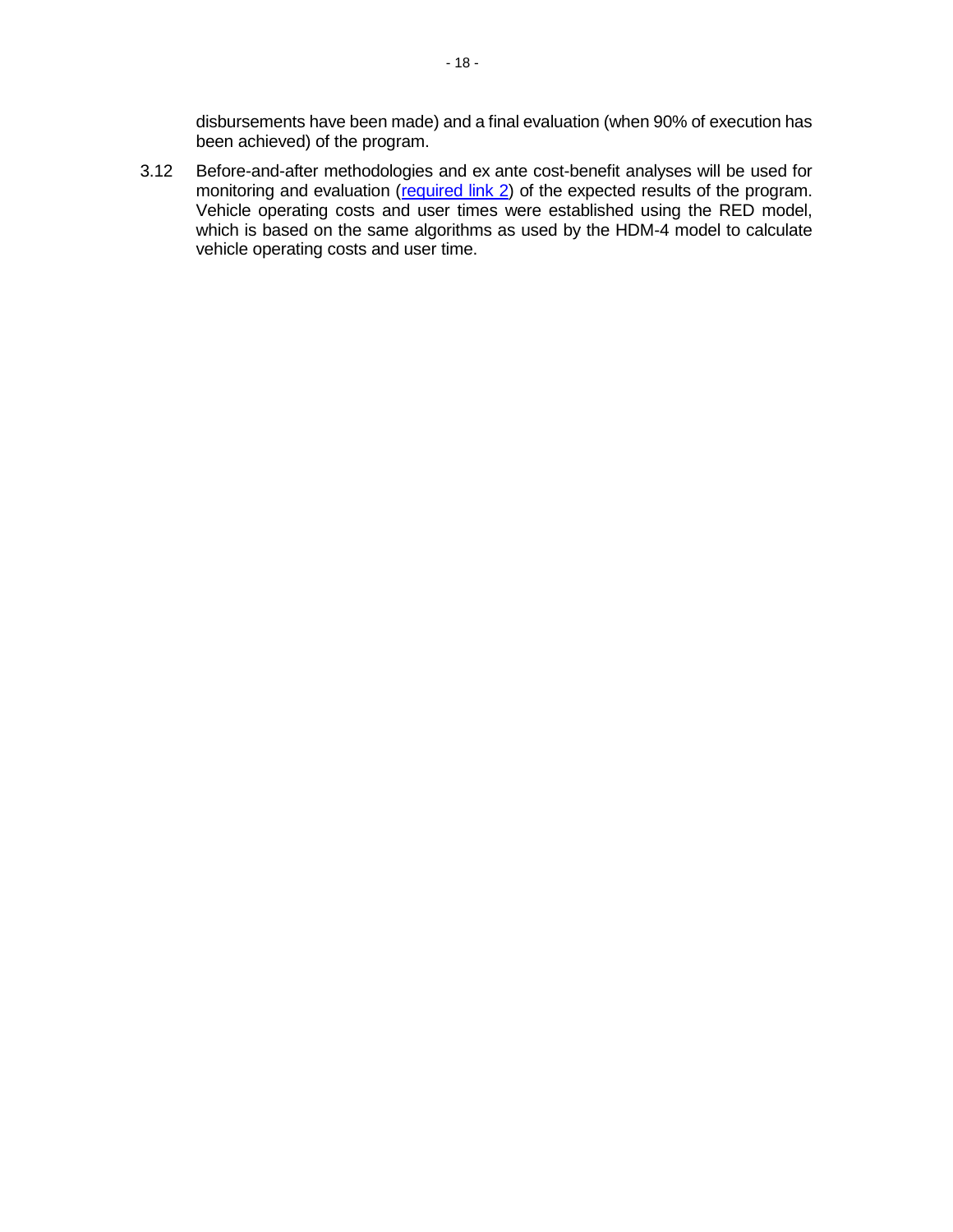| <b>Development Effectiveness Matrix</b>                                                                                                                                     |                                                                                                                                                                                                              |                                                                      |  |  |  |  |  |
|-----------------------------------------------------------------------------------------------------------------------------------------------------------------------------|--------------------------------------------------------------------------------------------------------------------------------------------------------------------------------------------------------------|----------------------------------------------------------------------|--|--|--|--|--|
| <b>Summary</b>                                                                                                                                                              |                                                                                                                                                                                                              |                                                                      |  |  |  |  |  |
| <b>Corporate and Country Priorities</b>                                                                                                                                     |                                                                                                                                                                                                              |                                                                      |  |  |  |  |  |
| 1. IDB Development Objectives                                                                                                                                               |                                                                                                                                                                                                              | Yes                                                                  |  |  |  |  |  |
| <b>Development Challenges &amp; Cross-cutting Themes</b>                                                                                                                    | Social Inclusion and Equality<br>-Productivity and Innovation<br>-Gender Equality and Diversity<br>-Climate Change and Environmental Sustainability                                                          |                                                                      |  |  |  |  |  |
| <b>Country Development Results Indicators</b>                                                                                                                               | Formal employment of women (%)<br>-Roads built or upgraded (km)*<br>-Government agencies benefited by projects that strengthen technological and<br>managerial tools to improve public service delivery (#)* |                                                                      |  |  |  |  |  |
| 2. Country Development Objectives                                                                                                                                           |                                                                                                                                                                                                              | Yes                                                                  |  |  |  |  |  |
| <b>Country Strategy Results Matrix</b>                                                                                                                                      | GN-2899                                                                                                                                                                                                      | Ampliar y modernizar la infraestructura logística                    |  |  |  |  |  |
| <b>Country Program Results Matrix</b>                                                                                                                                       | GN-2915-2                                                                                                                                                                                                    | The intervention is included in the 2018 Operational<br>Program.     |  |  |  |  |  |
| Relevance of this project to country development challenges (If not aligned to country<br>strategy or country program)                                                      |                                                                                                                                                                                                              |                                                                      |  |  |  |  |  |
| II. Development Outcomes - Evaluability                                                                                                                                     |                                                                                                                                                                                                              | Evaluable                                                            |  |  |  |  |  |
| 3. Evidence-based Assessment & Solution                                                                                                                                     |                                                                                                                                                                                                              | 7.9                                                                  |  |  |  |  |  |
| 3.1 Program Diagnosis                                                                                                                                                       |                                                                                                                                                                                                              | 1.8                                                                  |  |  |  |  |  |
| 3.2 Proposed Interventions or Solutions                                                                                                                                     |                                                                                                                                                                                                              | 3.6                                                                  |  |  |  |  |  |
| 3.3 Results Matrix Quality                                                                                                                                                  | 2.5                                                                                                                                                                                                          |                                                                      |  |  |  |  |  |
| 4. Ex ante Economic Analysis                                                                                                                                                | 9.0                                                                                                                                                                                                          |                                                                      |  |  |  |  |  |
| 4.1 Program has an ERR/NPV, or key outcomes identified for CEA                                                                                                              | 3.0                                                                                                                                                                                                          |                                                                      |  |  |  |  |  |
| 4.2 Identified and Quantified Benefits and Costs                                                                                                                            | 3.0                                                                                                                                                                                                          |                                                                      |  |  |  |  |  |
| 4.3 Reasonable Assumptions<br>4.4 Sensitivity Analysis                                                                                                                      | 0.0<br>2.0                                                                                                                                                                                                   |                                                                      |  |  |  |  |  |
| 4.5 Consistency with results matrix                                                                                                                                         |                                                                                                                                                                                                              | 1.0                                                                  |  |  |  |  |  |
| <b>Monitoring and Evaluation</b>                                                                                                                                            |                                                                                                                                                                                                              | 7.2                                                                  |  |  |  |  |  |
| 5.1 Monitoring Mechanisms                                                                                                                                                   |                                                                                                                                                                                                              | 2.5                                                                  |  |  |  |  |  |
| 5.2 Evaluation Plan                                                                                                                                                         |                                                                                                                                                                                                              | 4.7                                                                  |  |  |  |  |  |
| <b>Risks &amp; Mitigation Monitoring Matrix</b>                                                                                                                             |                                                                                                                                                                                                              |                                                                      |  |  |  |  |  |
| Overall risks rate = magnitude of risks*likelihood                                                                                                                          |                                                                                                                                                                                                              | <b>Medium</b>                                                        |  |  |  |  |  |
| Identified risks have been rated for magnitude and likelihood                                                                                                               | Yes                                                                                                                                                                                                          |                                                                      |  |  |  |  |  |
| Mitigation measures have been identified for major risks                                                                                                                    |                                                                                                                                                                                                              | Yes                                                                  |  |  |  |  |  |
| Mitigation measures have indicators for tracking their implementation<br>Environmental & social risk classification                                                         |                                                                                                                                                                                                              | Yes<br>в                                                             |  |  |  |  |  |
| IV. IDB's Role - Additionality                                                                                                                                              |                                                                                                                                                                                                              |                                                                      |  |  |  |  |  |
| The project relies on the use of country systems                                                                                                                            |                                                                                                                                                                                                              |                                                                      |  |  |  |  |  |
| Fiduciary (VPC/FMP Criteria)                                                                                                                                                | Yes                                                                                                                                                                                                          | Financial Management: Budget, Treasury, Accounting and<br>Reporting. |  |  |  |  |  |
|                                                                                                                                                                             |                                                                                                                                                                                                              | Procurement: Information System.                                     |  |  |  |  |  |
| Non-Fiduciary                                                                                                                                                               |                                                                                                                                                                                                              |                                                                      |  |  |  |  |  |
| The IDB's involvement promotes additional improvements of the intended beneficiaries<br>and/or public sector entity in the following dimensions:                            |                                                                                                                                                                                                              |                                                                      |  |  |  |  |  |
| Additional (to project preparation) technical assistance was provided to the public<br>sector entity prior to approval to increase the likelihood of success of the project |                                                                                                                                                                                                              |                                                                      |  |  |  |  |  |

Note: (\*) Indicates contribution to the corresponding CRF's Country Development Results Indicator.

This US\$ 150 million operation finances a Multiple Works Program whose general objective is to contribute to the improvement of Guatemala's productivity through the provision of adequate<br>infrastructure and transportation s seasons, and to eliminate the number of days where roads are closed due to rain. This will reduce travel and transport costs and improve access to markets and basic services. Additionally, *the program seeks to strengthen the institutional capacity in the road building and maintenance sector.*

The ex-ante economic analysis of the intervention, carried out on a representative sample, is appropriate, with adequate assumptions for this type of project, and with reasonable sensitivity<br>analyzes. The net present value

The project proposes an evaluation plan that proposes an ex-post cost-benefit analysis that is well presented and developed. This type of analysis does not allow the ex-post effectiveness to<br>be measured, but the efficiency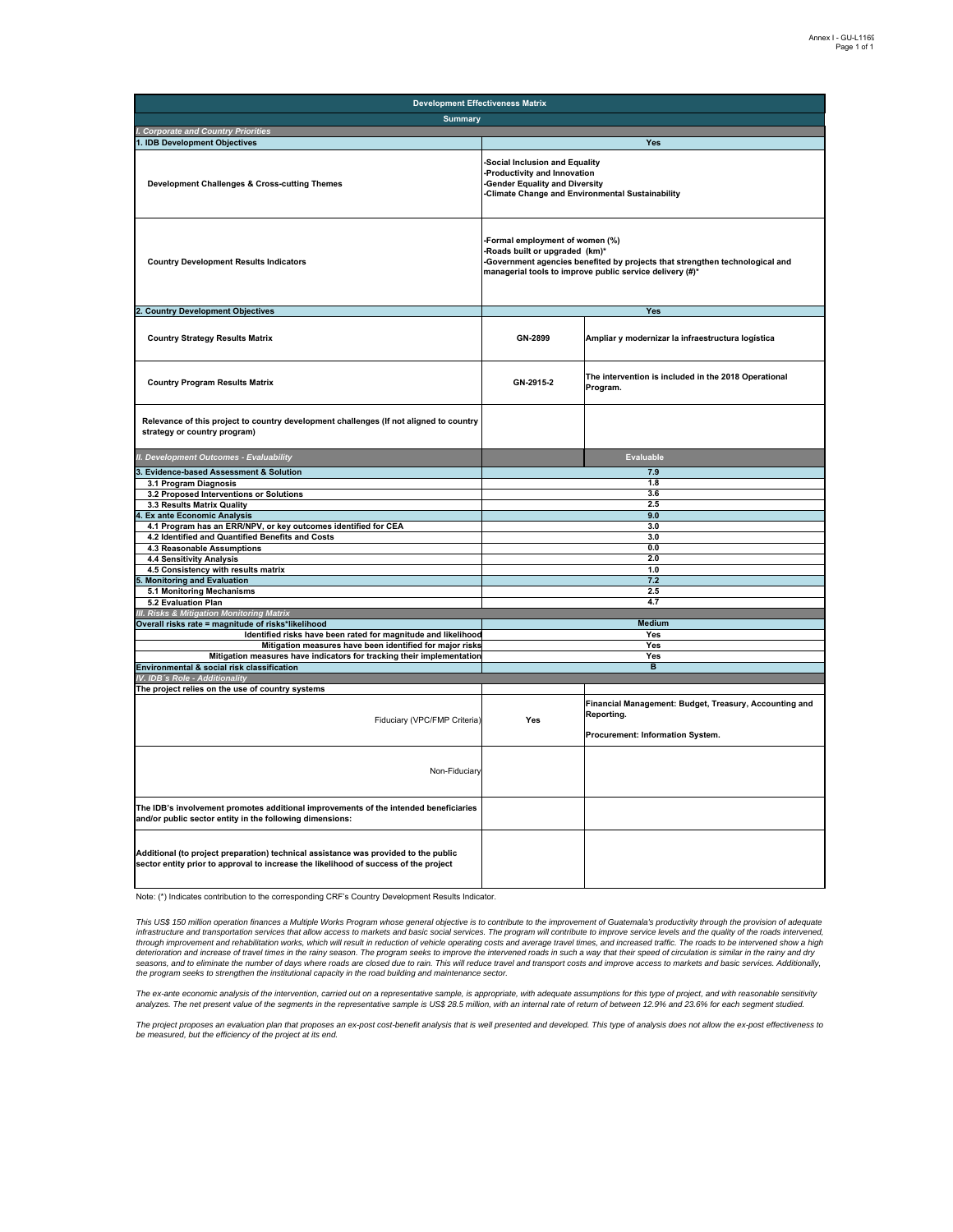# **RESULTS MATRIX**

| <b>Project objective:</b> | The general objective of the program is to help boost productivity by providing adequate infrastructure and safe and reliable         |
|---------------------------|---------------------------------------------------------------------------------------------------------------------------------------|
|                           | transportation services and facilitating access to markets and basic social services. The specific objectives are to help improve the |
|                           | service and quality levels of the targeted network through improvement and rehabilitation works, with a view to reducing vehicle      |
|                           | operating costs and average travel times and increasing traffic.                                                                      |

| <b>Indicators</b>                                                                                         | Unit of<br>measure | <b>Baseline</b> | <b>Baseline</b><br>vear | <b>Final target</b><br>(2022) | <b>Means of</b><br>verification | <b>Comments</b>                                                                                          |  |  |  |  |  |
|-----------------------------------------------------------------------------------------------------------|--------------------|-----------------|-------------------------|-------------------------------|---------------------------------|----------------------------------------------------------------------------------------------------------|--|--|--|--|--|
| Impact #1. Sustainable mobility of individuals and improved access to basic services and consumer markets |                    |                 |                         |                               |                                 |                                                                                                          |  |  |  |  |  |
| Average time to reach health<br>centers and schools                                                       | Minutes            | $ND^*$          | 2018                    | <b>ND</b>                     | Surveys                         | Baseline and target values to be measured prior to the<br>start of the works                             |  |  |  |  |  |
| Average time to reach consumer<br>markets                                                                 | <b>Minutes</b>     | $ND^*$          | 2018                    | <b>ND</b>                     | Surveys                         | To be measured through disaggregated user surveys<br>(income, location, age, etc.)                       |  |  |  |  |  |
| Average time for women to reach<br>health centers and schools**                                           | <b>Minutes</b>     | $ND^*$          | 2018                    | <b>ND</b>                     | Surveys                         | Baseline and target values to be measured prior to the<br>start of the works                             |  |  |  |  |  |
| Average time for women to reach<br>consumer markets**                                                     | Minutes            | $ND^*$          | 2018                    | <b>ND</b>                     | Surveys                         | To be measured through disaggregated user surveys<br>(gender, ethnic group, income, location, age, etc.) |  |  |  |  |  |
| Average time to reach health<br>centers and schools, by ethnic<br>group**                                 | <b>Minutes</b>     | $ND^*$          | 2018                    | <b>ND</b>                     | Surveys                         | Baseline and target values to be measured prior to the<br>start of the works                             |  |  |  |  |  |
| Average time to reach consumer<br>markets, by ethnic group **                                             | <b>Minutes</b>     | $ND^*$          | 2018                    | <b>ND</b>                     | Surveys                         | Will be measured through disaggregated user surveys<br>(income, location, age, etc.)                     |  |  |  |  |  |

\* The baseline measurement will be a function of the methodology, which will be determined on the basis of a consulting assignment to be contracted with resources from the audits and evaluation component. The potential sources of information are described in paragraph 3.3.1 of th[e monitoring and evaluation plan.](http://idbdocs.iadb.org/wsdocs/getDocument.aspx?DOCNUM=EZSHARE-1990667305-16)

\*\* These indicators are considered tracking indicators, in the sense that they characterize the impact of the program on certain population groups.

#### **EXPECTED IMPACT**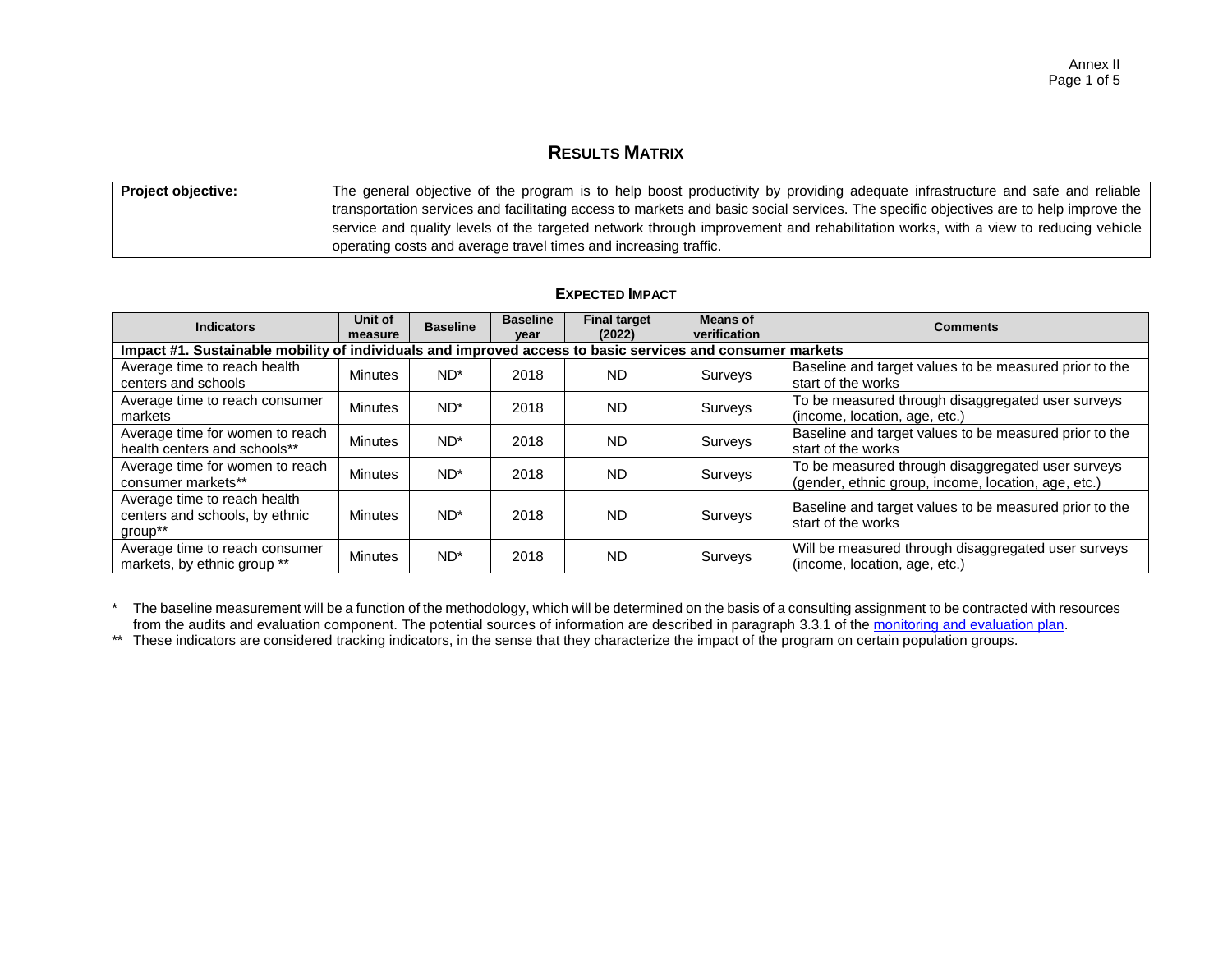#### **EXPECTED OUTCOMES**

| <b>Indicators</b>                                                                            | Unit of<br>measure    | <b>Baseline</b> | <b>Baseline</b><br>vear | <b>Final target</b><br>(2022) | <b>Means of</b><br>verification                                                                       | <b>Comments</b>                               | <b>Alignment with</b><br>institutional results                                                                                                    |
|----------------------------------------------------------------------------------------------|-----------------------|-----------------|-------------------------|-------------------------------|-------------------------------------------------------------------------------------------------------|-----------------------------------------------|---------------------------------------------------------------------------------------------------------------------------------------------------|
| Outcome 1. Reduction in vehicle operating costs on the road segments targeted by the program |                       |                 |                         |                               |                                                                                                       |                                               |                                                                                                                                                   |
| Vehicle operating cost in the<br>Paquip-Río Motagua segment                                  | US\$/Veh-<br>km       | 1.09            | 2018                    | 0.68                          |                                                                                                       |                                               | The DGC/CIV has,<br>within its mandates,                                                                                                          |
| Vehicle operating cost in the<br>San Marcos-Sintaná segment                                  | US\$/Veh-<br>km       | 0.97            | 2018                    | 0.58                          |                                                                                                       | The ex post economic                          | responsibility for<br>construction.                                                                                                               |
| Vehicle operating cost in the<br>Tecpán Guatemala-Patzún<br>segment                          | US\$/Veh-<br>km       | 0.91            | 2018                    | 0.51                          | Ex post economic<br>evaluation will be<br>evaluation<br>included in the project<br>completion report. |                                               | maintenance, and<br>improvement of the<br>national road<br>network, which<br>includes lowering<br>vehicle operating<br>costs. <sup>1</sup>        |
| Outcome 2. Reduction in user travel times on the road segments targeted by the program       |                       |                 |                         |                               |                                                                                                       |                                               |                                                                                                                                                   |
| Reduction in travel time in the<br>Paquip-Río Motagua segment                                | <b>Minutes</b>        | 33              | 2018                    | 19                            |                                                                                                       | The ex post economic                          | Another DGC                                                                                                                                       |
| Reduction in travel time in the<br>San Marcos-Sintaná segment                                | <b>Minutes</b>        | 76              | 2018                    | 42                            | Ex post economic<br>evaluation                                                                        | evaluation will be<br>included in the project | mandate is to have a<br>highway system that                                                                                                       |
| Reduction in travel time in the<br>Tecpán Guatemala-Patzún<br>segment                        | <b>Minutes</b>        | 27              | 2018                    | 15                            |                                                                                                       | completion report.                            | facilitates the mobility<br>of the population.                                                                                                    |
| Outcome 3. Increase in sustainable mobility on the road segments targeted by the program     |                       |                 |                         |                               |                                                                                                       |                                               |                                                                                                                                                   |
| Annual average daily traffic<br>(AADT) in the Paquip-Río<br>Motagua segment                  | Number of<br>vehicles | 329             | 2018                    | 498                           |                                                                                                       |                                               | Among its lines of<br>activity, the DGC/CIV<br>is responsible for                                                                                 |
| AADT in the San Marcos-<br>Sintaná segment                                                   | Number of<br>vehicles | 675             | 2018                    | 1,035                         | Ex post economic                                                                                      | The ex post economic<br>evaluation will be    | designing and<br>executing road                                                                                                                   |
| AADT in the Tecpán<br>Guatemala-Patzún segment                                               | Number of<br>vehicles | 652             | 2018                    | 1,005                         | evaluation                                                                                            | included in the project<br>completion report. | infrastructure that<br>enables access to<br>services and<br>facilitates connectivity<br>between rural areas.                                      |
| Increase in the number of days<br>per year that the roads are<br>serviceable                 | Number of<br>days     | 280             | 2018                    | 365                           | Amount of<br>precipitation                                                                            | Meteorological service<br>reports             | All plans, programs,<br>and projects will<br>include analysis and<br>measures for<br>mitigation and<br>adaptation to adverse<br>phenomena and the |

 1 Institutional Strategic Plan 2016-2023 of the Ministry of Communications.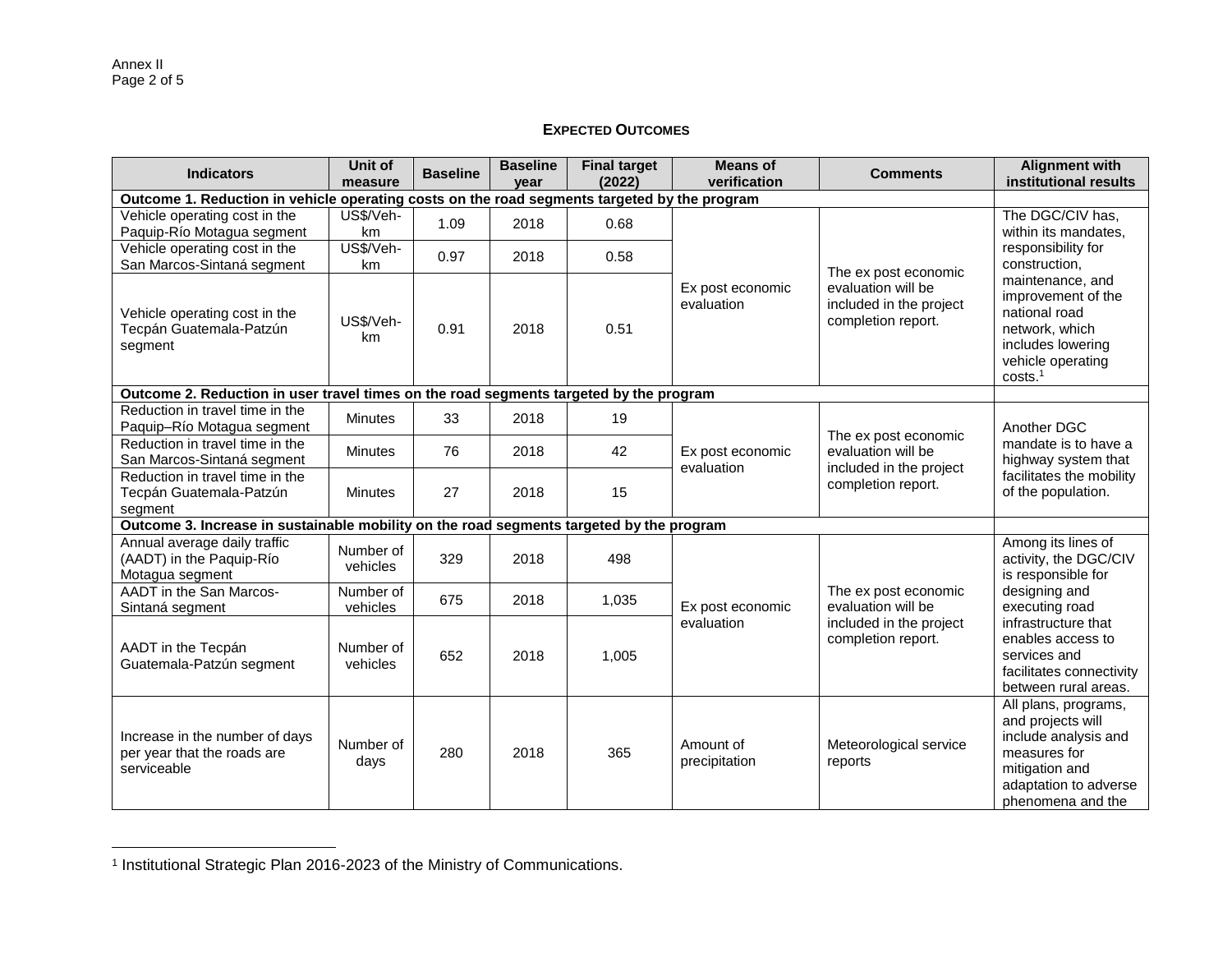| <b>Indicators</b>                                                                                                                               | Unit of<br>measure                | <b>Baseline</b> | <b>Baseline</b><br>year | <b>Final target</b><br>(2022) | Means of<br>verification                                      | <b>Comments</b> | <b>Alignment with</b><br>institutional results                                                                                                                                     |
|-------------------------------------------------------------------------------------------------------------------------------------------------|-----------------------------------|-----------------|-------------------------|-------------------------------|---------------------------------------------------------------|-----------------|------------------------------------------------------------------------------------------------------------------------------------------------------------------------------------|
|                                                                                                                                                 |                                   |                 |                         |                               |                                                               |                 | effects of climate<br>change.                                                                                                                                                      |
| <b>Component 2. Capacity-building and preinvestment</b>                                                                                         |                                   |                 |                         |                               |                                                               |                 |                                                                                                                                                                                    |
| Number of bidding processes<br>for projects with additionality in<br>terms of infrastructure resilience<br>to climate change and road<br>safety | Number of<br>bidding<br>processes | 0               | 2018                    | 8                             | Terms and<br>conditions for<br>completed bidding<br>processes |                 | All plans, programs,<br>and projects will<br>include analysis and<br>measures for<br>mitigation and<br>adaptation to adverse<br>phenomena and the<br>effects of climate<br>change. |

# **OUTPUTS**

| <b>Outputs</b>                                                                        | Unit of<br>measure             | <b>Baseline</b> | <b>Baseline</b><br>vear | Year 1         | Year <sub>2</sub> | Year <sub>3</sub> | Year 4   | <b>Final</b><br>target | <b>Means of verification</b>                                               | <b>Comments</b>                                                                                                                            |  |
|---------------------------------------------------------------------------------------|--------------------------------|-----------------|-------------------------|----------------|-------------------|-------------------|----------|------------------------|----------------------------------------------------------------------------|--------------------------------------------------------------------------------------------------------------------------------------------|--|
| <b>Component 1. Investments in the national road network</b>                          |                                |                 |                         |                |                   |                   |          |                        |                                                                            |                                                                                                                                            |  |
| Paquip-Río Motagua<br>segment upgraded                                                | K <sub>m</sub>                 | $\Omega$        | 2018                    | 5.3            | 7.4               | $\Omega$          | $\Omega$ | 12.7                   | Semiannual reports<br>and works acceptance<br>certificates                 |                                                                                                                                            |  |
| San Marcos-Sintaná<br>segment upgraded                                                | Km                             | 0               | 2018                    | 5              | 17.9              | $\mathbf 0$       | 0        | 22.9                   | Semiannual reports<br>and works acceptance<br>certificates                 |                                                                                                                                            |  |
| Tecpán Guatemala-<br>Patzún segment<br>upgraded                                       | Km                             | $\Omega$        | 2018                    | 4              | 6.7               | $\mathbf 0$       | $\Omega$ | 10.7                   | Semiannual reports<br>and works acceptance<br>certificates                 |                                                                                                                                            |  |
| Upgraded segments to<br>be added                                                      | Km                             | $\mathbf 0$     | 2018                    | $\pmb{0}$      | 8                 | 16                | 34.2     | 58.2                   |                                                                            |                                                                                                                                            |  |
| <b>Component 2. Capacity-building and preinvestment</b>                               |                                |                 |                         |                |                   |                   |          |                        |                                                                            |                                                                                                                                            |  |
| Number of people<br>trained to improve their<br>technical and<br>operational capacity | Number of<br>people<br>trained | $\mathbf 0$     | 2018                    | 10             | 10                | 15                | 15       | 50                     | Certificates of<br>acceptance of the<br>services                           |                                                                                                                                            |  |
| Female staff hired to<br>supervise works                                              | $\frac{0}{0}$                  | 0               | 2018                    | $\overline{2}$ | $\overline{2}$    | $\overline{c}$    | 4        | 10 <sup>1</sup>        | Project reports,<br>invitations to bid,<br>employee payroll,<br>agreements | Conducting<br>communication,<br>publicity, and<br>dissemination<br>campaigns, as<br>well as signing<br>agreements with<br>universities and |  |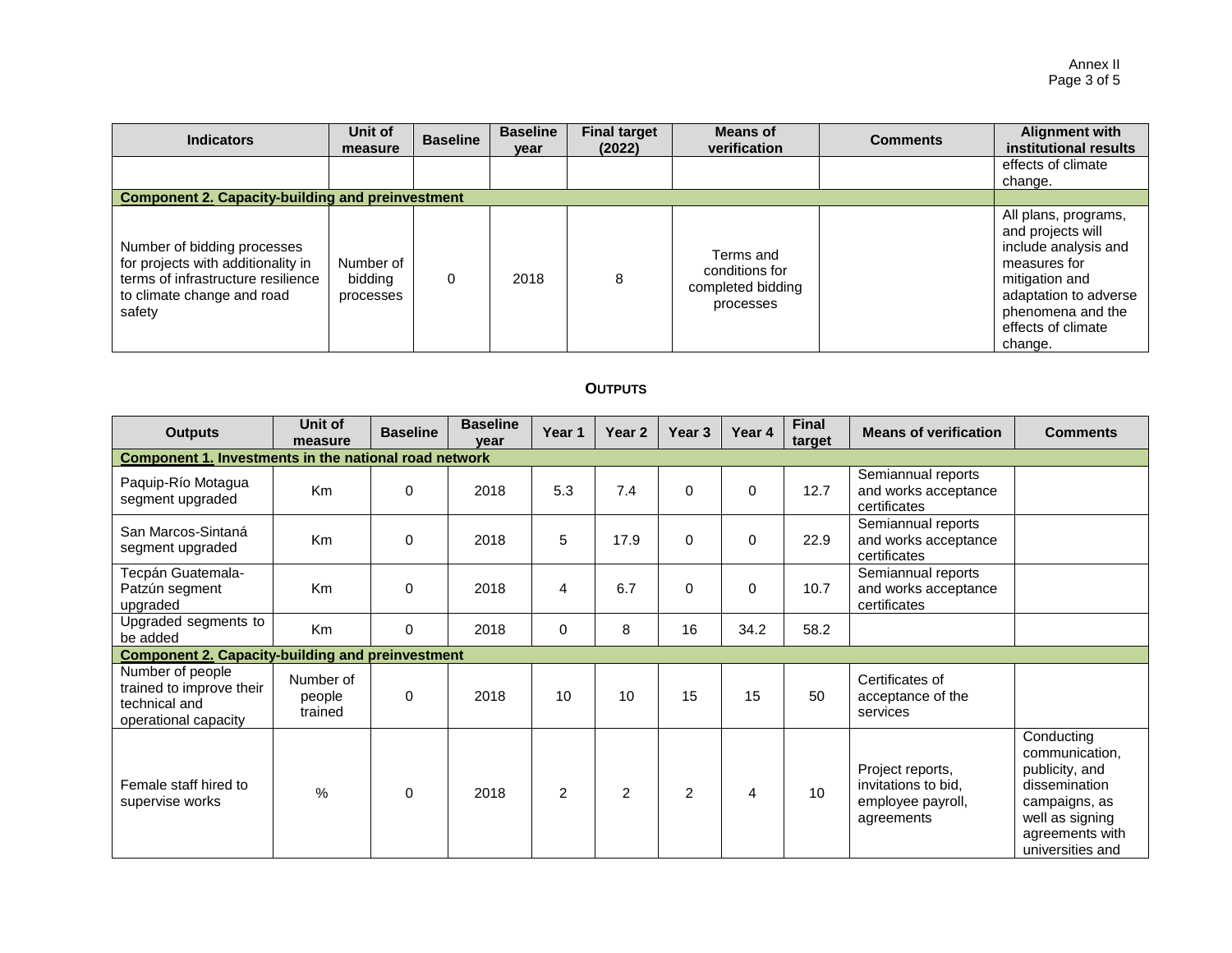| <b>Outputs</b>                                                                  | Unit of<br>measure  | <b>Baseline</b> | <b>Baseline</b><br>year | Year <sub>1</sub> | Year <sub>2</sub> | Year 3         | Year 4         | <b>Final</b><br>target | <b>Means of verification</b>                      | <b>Comments</b>                              |
|---------------------------------------------------------------------------------|---------------------|-----------------|-------------------------|-------------------|-------------------|----------------|----------------|------------------------|---------------------------------------------------|----------------------------------------------|
|                                                                                 |                     |                 |                         |                   |                   |                |                |                        |                                                   | engineering<br>programs                      |
| Preinvestment studies<br>conducted                                              | <b>Studies</b>      | 0               | 2018                    | 2                 | $\overline{2}$    | $\overline{2}$ | $\overline{2}$ | 8                      | Certificates of<br>acceptance of the<br>studies   |                                              |
| Vehicles procured                                                               | Vehicle             | $\mathbf 0$     | 2018                    | $\overline{4}$    | 4                 | $\Omega$       | $\mathbf 0$    | 8                      | Certificates of<br>acceptance of the<br>equipment |                                              |
| Computers procured                                                              | Computer            | 0               | 2018                    | 8                 | 12                | 13             | $\Omega$       | 33                     | Certificates of<br>acceptance of the<br>equipment |                                              |
| Laser printers<br>procured                                                      | Printer             | $\mathbf 0$     | 2018                    | $\overline{7}$    | 0                 | $\Omega$       | $\mathbf 0$    | $\overline{7}$         | Certificates of<br>acceptance of the<br>equipment |                                              |
| Photocopiers procured                                                           | Photocopier         | $\mathbf 0$     | 2018                    | 2                 | 0                 | $\Omega$       | $\Omega$       | $\overline{2}$         | Certificates of<br>acceptance of the<br>equipment |                                              |
| Software licenses<br>procured                                                   | Software<br>license | $\Omega$        | 2018                    | $\overline{4}$    | 0                 | $\Omega$       | $\Omega$       | $\overline{4}$         | Certificates of<br>acceptance of the<br>licenses  |                                              |
| Facilities remodeled<br>and maintained                                          | <b>Units</b>        | $\Omega$        | 2018                    | $\mathbf 0$       | 1                 | $\Omega$       | 0              | $\overline{1}$         | Certificates of<br>acceptance of the units        |                                              |
| Technical (weight-in-<br>motion measurement<br>and other) equipment<br>procured | Unidad              | $\Omega$        | 2018                    | 2                 | 1                 | $\mathbf{1}$   | $\Omega$       | $\overline{4}$         | Certificates of<br>acceptance of the<br>equipment |                                              |
| Contracted<br>consultants,<br>disaggregated by<br>gender                        | Consultant          | $\mathbf 0$     | 2018                    | 12                | 12                | 6              | 6              | 36                     | Consultancy<br>agreements signed                  | Contracting will<br>promote gender<br>parity |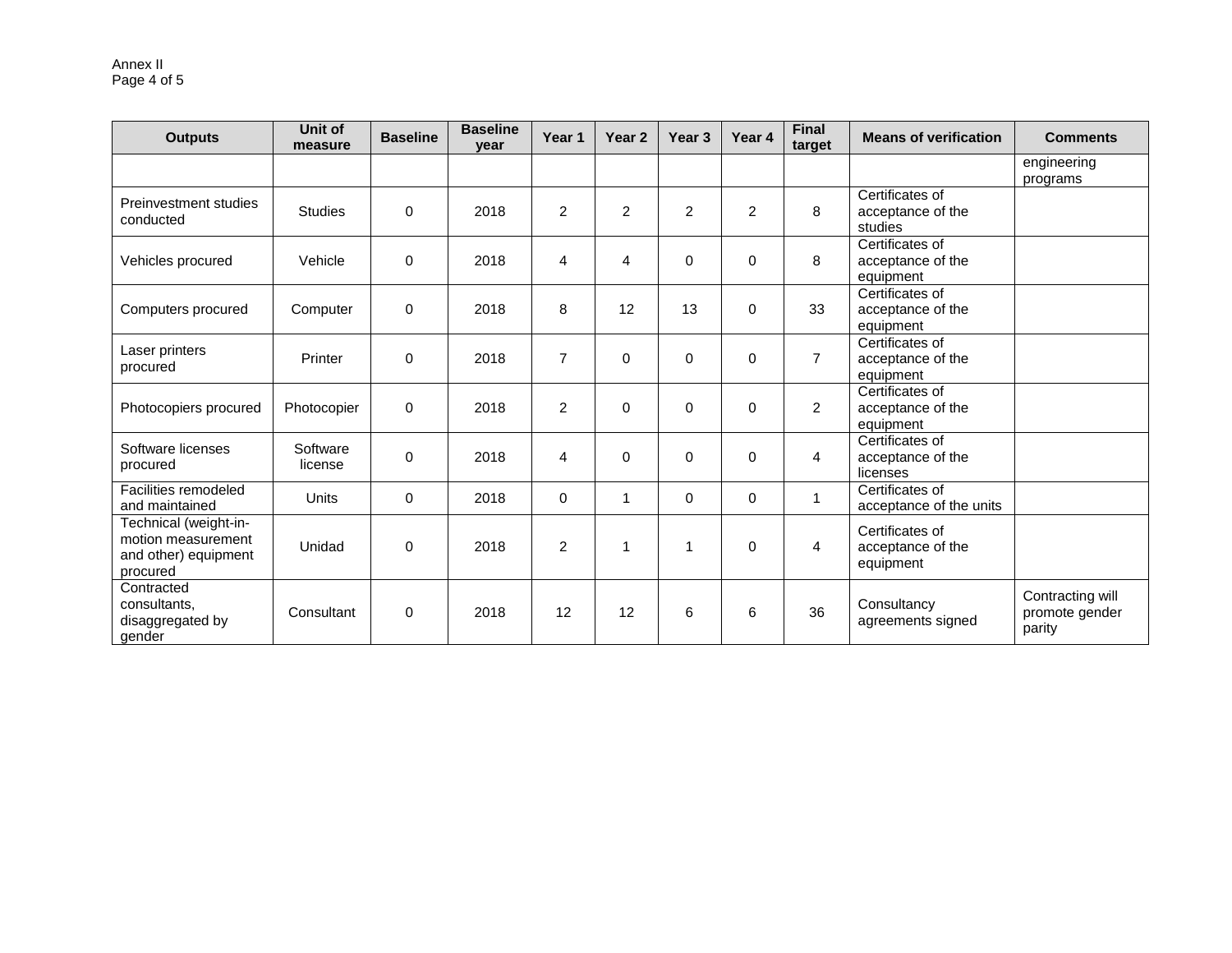#### **FIDUCIARY AGREEMENTS AND REQUIREMENTS**

| Country:                 | Republic of Guatemala                                            |
|--------------------------|------------------------------------------------------------------|
| Name:                    | Road Infrastructure Development Program                          |
| <b>Operation:</b>        | GU-L1169                                                         |
| <b>Executing agency:</b> | Ministry of Communications, Infrastructure, and Housing<br>(CIV) |
| Prepared by:             | Lilena Martínez / Rodrigo Castro (FMP/CGU)                       |

# **I. EXECUTIVE SUMMARY**

- 1.1 The Ministry of Communications, Infrastructure, and Housing (CIV)<sup>1</sup> is the institution responsible for setting policies and enforcing the legal regime applicable to the establishment, maintenance, and development of communications and transportation systems in Guatemala; the use and development of radioelectric frequencies and airspace; public works; meteorology, volcanology, seismology, and hydrology information services; and housing and human settlements. Its duties include managing the contracting, concession, and other decentralized forms of delivery of public services within its jurisdiction and supervising their implementation.
- 1.2 An assessment of the fiduciary aspects for the execution of externally financed projects, including aspects related to regulations, organization, financial and procurement management, internal control, and expertise and availability of human resources, concludes that while the CIV was previously responsible for the execution of Bank-financed projects and is currently executing loan operation 1733/OC-GU Project to Support the Rural Economic Development Program, its execution capacity is limited, since it lacks autonomy and a staff exclusively dedicated to the execution of the program, which is subject to the bureaucracy and red tape of the Highway Administration (DGC) and of the CIV in turn. In that regard, mitigation measures are needed to reduce the fiduciary risk, which is considered high.
- 1.3 Financial management will be performed in accordance with the Guidelines for financial management of Bank-financed projects (OP-273-6) and the Sistema Integrado de Administración Financiera [Integrated Financial administration System] (SIAF), accepted as the country system. Procurements will be handled in accordance with the Policies for the procurement of works and goods financed by the IDB (document GN-2349-9) and the Policies for the selection and contracting of consultants financed by the IDB (document GN-2350-9). The portal of the Sistema de Adquisiciones y Contrataciones del Estado de Guatemala [Guatemalan Public Procurement System] (Guatecompras) will be accepted solely as an information system for posting procurement processes below the thresholds for international competitive bidding (ICB) and national firms.
- 1.4 Responsibility for program execution will lie with a program coordination unit (PCU), which it will perform based on adequate planning at the DGC with the support of a firm specializing in technical assistance and the assignment of a specific code for the program. The total cost of the program is US\$150 million, financed with resources from the Bank's Ordinary Capital.

[http://www.civ.gob.gt](http://www.civ.gob.gt/)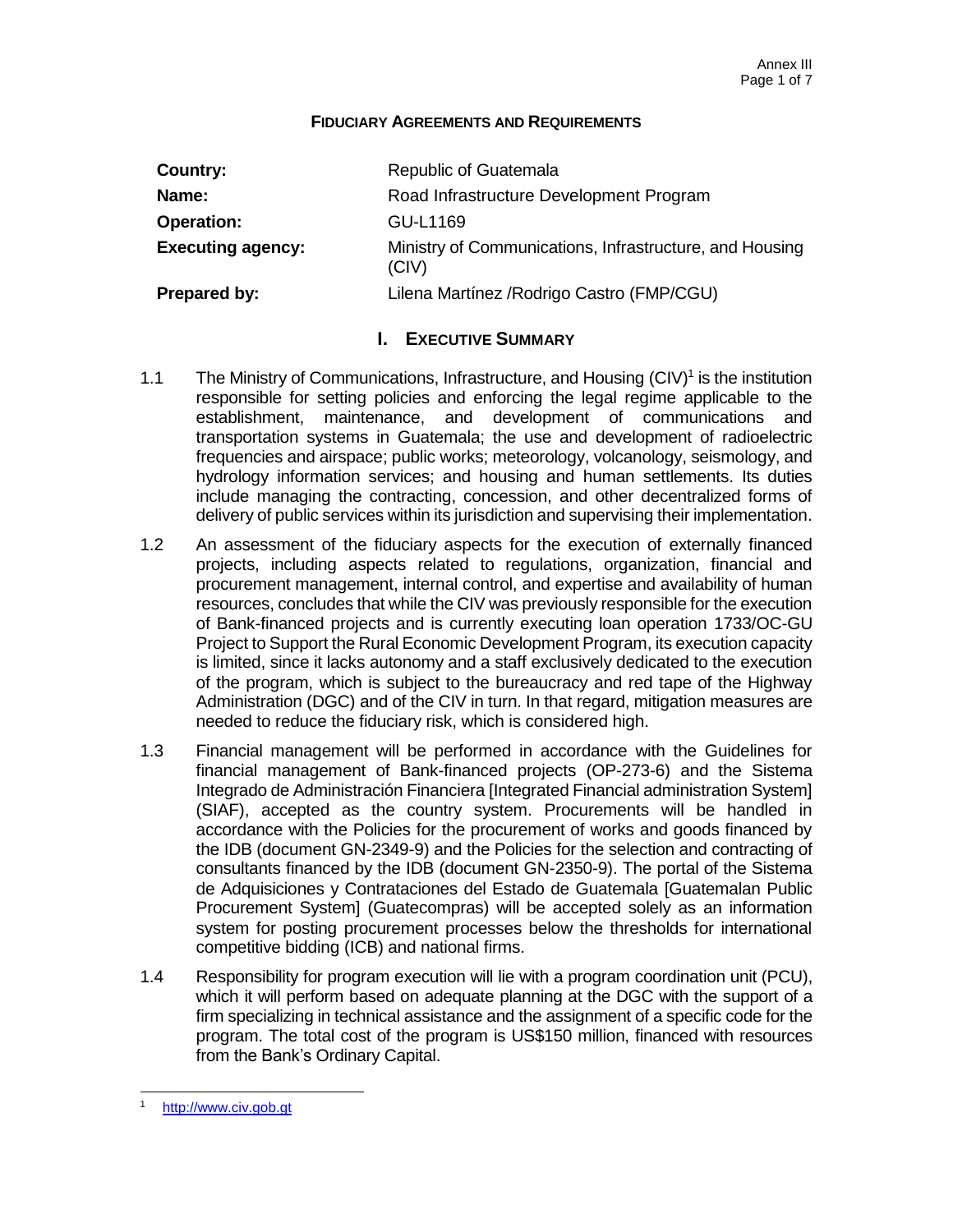# **II. FIDUCIARY CONTEXT OF THE EXECUTING AGENCY**

2.1 The Budget Law of Guatemala regulates the budget, accounting, treasury, and public credit subsystems which comprise the SIAF and operate under the principle of regulatory centralization and operational decentralization. The CIV is a central government entity. Accordingly, it is subject to all budget, accounting, and treasury regulations applicable to entities of that type and requires the approval of the Ministry of Public Finance for most procedures. The assessment of fiduciary capacities determined that there is a lack of sufficient staff with the necessary expertise to execute the program. In addition, the financial and procurement processes are very lengthy due to the involvement of multiple entities outside the PCU, creating a mix of Bank policies and national legislation that results in excessive delays and jeopardizes the success of the procurement processes.

# **III. FIDUCIARY RISK EVALUATION AND MITIGATION MEASURES**

- 3.1 An assessment of the program's financial fiduciary risk concluded that, while the CIV has a regulatory framework and an integrated financial management system, as well as institutional processes, in place, in practice there are challenges and a series of regulations that restrict project execution and create significant delays in fulfilling payment obligations: (i) there is a lack of sufficient, adequate, and timely budget space and financial quotas to satisfy the payment of obligations. Consequently, the financial risk is high, but it can be mitigated by setting up a PCU endowed with the staff, power, and authority required for the performance of its duties and by the assignment of a code for the program.
- 3.2 In terms of procurement, the CIV lacks sufficient human resources to carry out the processes applying Bank policies. As a result, procurement processes are carried out using Bank policies and national legislation on a hybrid basis, leading to delays and duplication and creating uncertainty in contract management<sup>2</sup> as well as delays in contract execution and in final acceptance of and payment for works. Thus, the risk is considered high. As a mitigation measure, execution should be carried out through the PCU with the support of a firm specializing in technical assistance for project management to implement the processes and sign contracts with delegation of the maximum authority of the CIV, ensuring that procurement personnel have experience in applying the Bank's procurement policies and ensuring that personnel responsible for evaluating the procurement processes have technical expertise and knowledge of the Bank's procurement policies. These requirements will be set out in the loan contract. The fiduciary analysis also identified application of the Public Procurement Law (LCE), with respect to the acceptance of completed works, as a medium risk, and as a mitigation measure, the Bank's procurement policies will apply.
- 3.3 In conclusion, the fiduciary team believes that, if the proposed measures are implemented, the overall fiduciary risk of the program may be considered mediumlevel.

 <sup>2</sup> Through the use of contract suspension, among other things.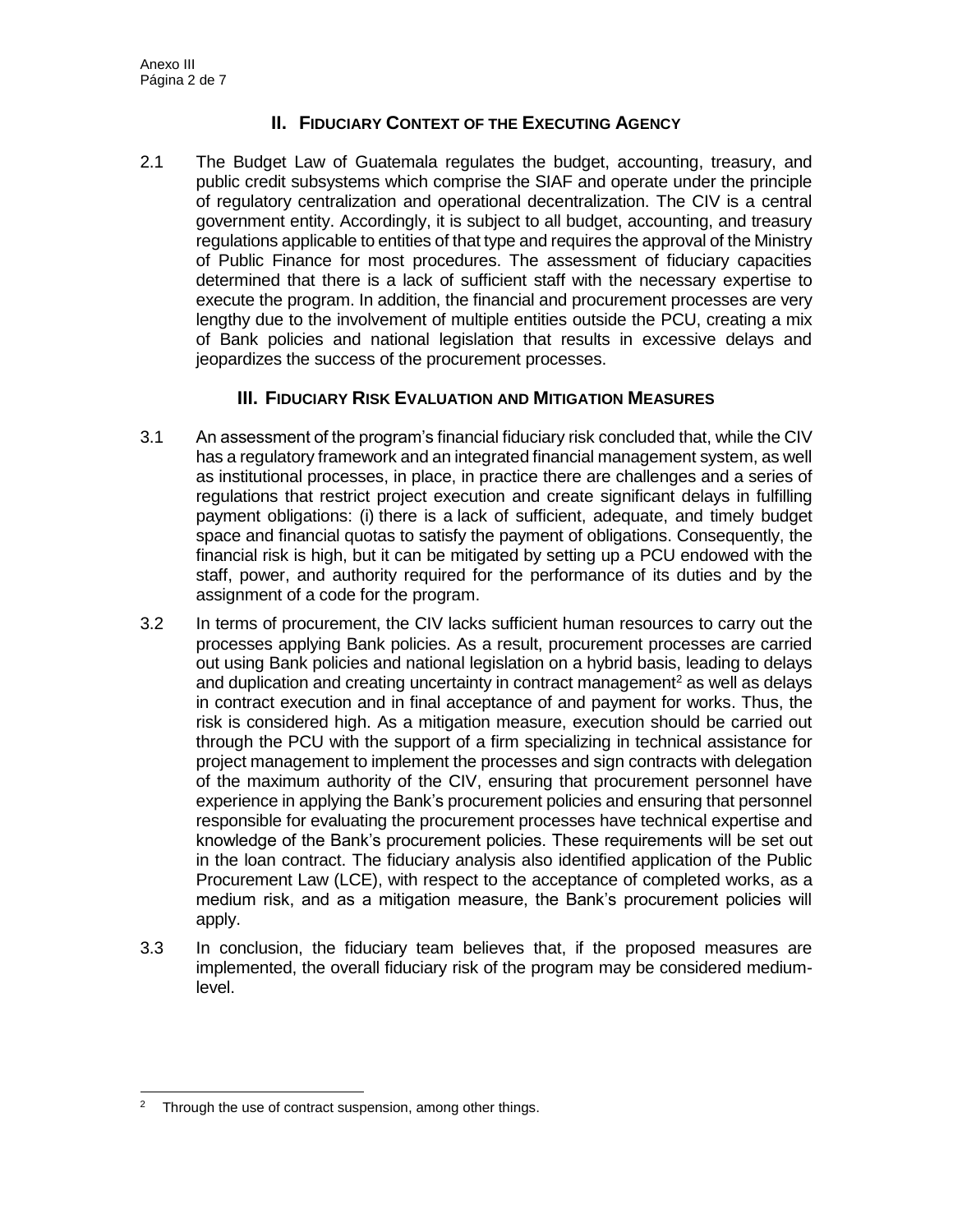### **IV. CONSIDERATIONS FOR THE SPECIAL PROVISIONS OR EXECUTION ANNEX OF THE CONTRACT**

- 4.1 The following will be special contractual conditions for execution:
- 4.2 Opening of a specific subaccount in United States dollars (US\$) under the Single Treasury Account (STA) at the Bank of Guatemala, into which disbursements will be deposited and payments will be issued in the framework of the program, and any foreign exchange gains or interest earned during program execution may be used to finance activities relevant to the program objectives. This is in response to a request made by the borrower, which is included in all loan contracts, so that the Bank of Guatemala will authorize the opening of an account in U.S. dollars.
- 4.3 A specific code will be assigned for the loan within the CIV budget, with a structure that reflects the components included in the chart of costs of the loan contract. This is to ensure the use of the financial management country system without the need to keep subsidiary or parallel ledgers in Excel, providing for easier program execution and rendering of accounts.
- 4.4 For program execution, a PCU will be created, consisting of a professional technical team devoted exclusively to the program, whose costs may be financed with program resources. This is to ensure the proper technical profiles and exclusive dedication with a view to effective program execution.
- 4.5 In the framework of the proposed program, the DGC may sign contracts for works, goods, and services of multiyear duration, for which the annual and multiyear budgetary allocations will be arranged based on the commitment and obligations assumed in the framework of the program and in accordance with rules and regulations in force. This is to give the executing agency the option of signing multiyear contracts and thus avoid an unnecessary fragmentation of contracts that include execution beyond the current fiscal year. The Bank's procurement policies will apply, in order to avoid the uncertainty created by hybrid use of the Public Procurement Law (LCE).
- 4.6 For program procurement, there will be no restrictions on the participation of individuals or legal entities from Bank member countries, nor will there be any registration or professional association membership requirements in the country for purposes of participating in calls for bids or proposals. This is to ensure that no restrictions are placed on the participation of companies, firms, or consultants from Bank member countries.
- 4.7 The bid evaluation boards or committees will be appointed by the PCU coordinator and will be comprised of technical staff familiar with the dynamics of the program and the Bank's procurement policies. This is to ensure that the LCE is not applied on a hybrid basis to evaluate bids or proposals.
- 4.8 These conditions need to be included in order to avoid the uncertainty generated by the hybrid use of the LCE.
- 4.9 Use of disbursement modalities established in the Guidelines for financial management of Bank-financed projects (OP-273-6). As a general rule, the program will disburse resources using the advance of funds modality, based on an actual financial plan for six months or other reasonable period to be evaluated during execution, subject to documented fulfillment of payments. A subsequent disbursement may be processed when supporting documentation has been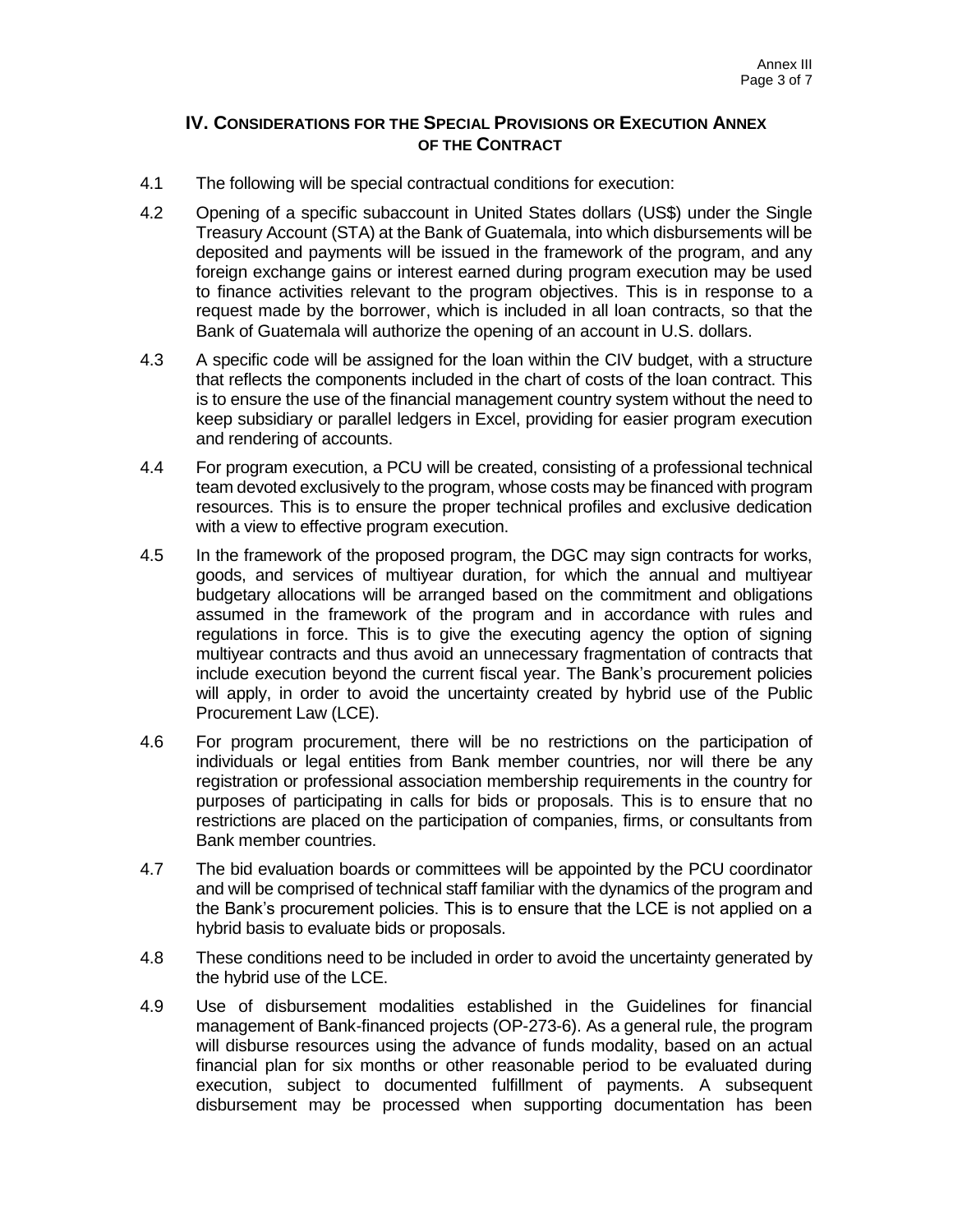provided for 80% of the previous advance of funds. Disbursements will be reviewed on an ex post basis.

4.10 The exchange rate to be used for rendering accounts of program resources will be the rate reported by the Bank of Guatemala on the date of payment. Any foreign exchange gains and interest earned will be used to finance expenditures related to the program objectives.

# **V. AGREEMENTS AND REQUIREMENTS FOR PROCUREMENT EXECUTION**

- 5.1 The Policies for the procurement of works and goods financed by the IDB (document GN-2349-9) and the Policies for the selection and contracting of consultants financed by the IDB (document GN-2350-9) will be applied, as follows:
	- a. **Procurement of works, goods, and nonconsulting services:** Works, goods, and nonconsulting services arising under the program and subject to international competitive bidding (ICB) will be procured using the standard bidding documents issued by the Bank. Bidding processes subject to national competitive bidding (NCB) will be executed using bidding documents agreed upon with the Bank. The program sector specialist is responsible for reviewing the technical specifications for procurement during the preparation of selection processes. No direct contracting or contracting requiring bidder prequalification is anticipated in this program.
	- b. **Selection and contracting of consultants:** Consulting service contracts arising under the program will be executed using the standard request for proposals issued by or agreed upon with the Bank. The program sector specialist is responsible for reviewing the terms of reference for the contracting of consulting services. No direct contracting is anticipated in this program.
	- c. **Selection of individual consultants:** Individual consultants may be selected on the basis of their qualifications, based on a comparison of the qualifications of at least three candidates.
	- d. **Use of the country procurement system:** To date, the Bank has not approved any Guatemalan procurement system or subsystem, or any other system to be used in procurements financed with Bank resources, with the exception of the Guatecompras information system, solely for advertising purposes.
	- e. **Threshold amounts applicable to the program:** The recommended threshold amounts for this operation with respect to international advertising are those established by VPC/PDP for Guatemala.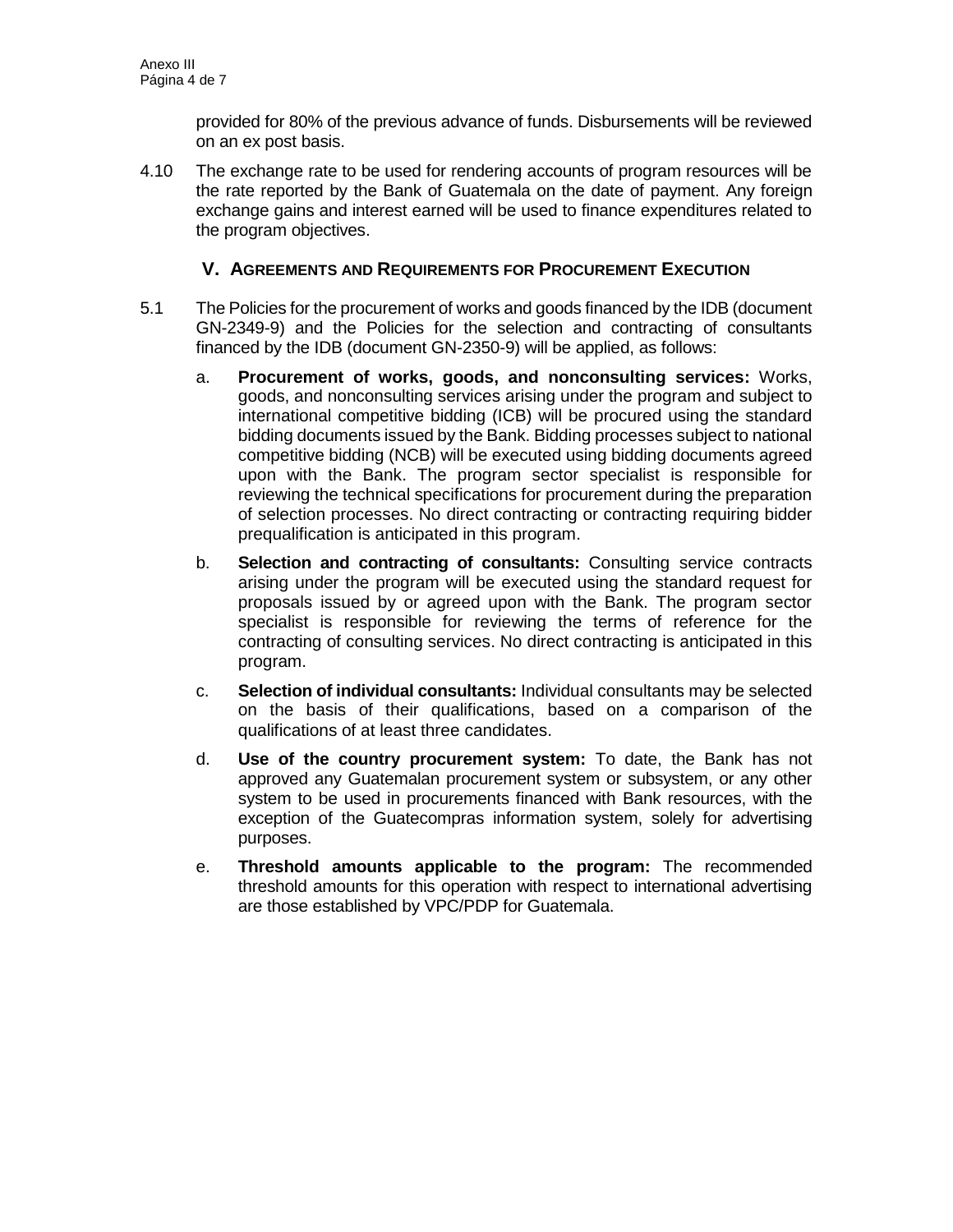| International<br>advertising<br>(works) | Shopping<br>(works) | International<br>advertising<br>(goods) <sup>3</sup> | Shopping<br>(goods) | International<br>advertising<br>(consulting) | Shortlist 100%<br>national |
|-----------------------------------------|---------------------|------------------------------------------------------|---------------------|----------------------------------------------|----------------------------|
| $\geq$ US\$1.500                        | $<$ US\$150         | $\geq$ US\$150                                       | $<$ US\$25          | $\geq$ US\$200                               | $<$ US\$200                |

| Table 1. Threshold amounts (US\$ thousands) |  |
|---------------------------------------------|--|
|---------------------------------------------|--|

**Notes:** 

ICB and NCB for works and goods and selection of consulting firms will be supervised on an ex ante basis. Shopping and selection of individual consultants may be supervised ex post after three processes in each case have been satisfactorily reviewed on an ex ante basis.

Ex post supervision requires that inspection visits be carried out every six months. The ex post review reports will include at least one physical inspection visit,<sup>4</sup> selected from among the processes subject to ex post review (at least 10% of the reviewed contracts will be physically inspected).

#### А. **Main procurements**

5.2 The largest procurements under the program are related to road infrastructure, preinvestment studies, and goods. Once the loan is approved, the PCU will be responsible for preparing the procurement plan<sup>5</sup> generated from the multiyear execution plan, and the procurement specialist will ensure that it is appropriate and of the quality required under the loan contract and the Bank's procurement policies by issuing a binding opinion.

| <b>Activity</b>                                                                                                                         | Type of<br>procurement | <b>Estimated</b><br>invitation<br>date | <b>Estimated</b><br>amount<br><b>US\$000</b> |
|-----------------------------------------------------------------------------------------------------------------------------------------|------------------------|----------------------------------------|----------------------------------------------|
| Goods                                                                                                                                   |                        |                                        |                                              |
| Vehicles                                                                                                                                | ICB                    | 2019                                   | 168                                          |
| Computer equipment                                                                                                                      | <b>NCB</b>             | 2019                                   | 97                                           |
| Equipment for weight-in-motion<br>measurement                                                                                           | <b>ICB</b>             | 2021                                   | 800                                          |
| Works                                                                                                                                   |                        |                                        |                                              |
| Upgrade of road RN 12 south, phase I,<br>San Marcos-Guativil-El Quetzal-Sintaná<br>segment                                              | ICB                    | 2019                                   | 23.479                                       |
| Upgrade of Paquip-Río Motagua road<br>segment                                                                                           | <b>ICB</b>             | 2019                                   | 10,975                                       |
| Upgrade of road RD CHM-4, Tecpán<br>Guatemala-Patzún segment                                                                            | <b>ICB</b>             | 2019                                   | 9.244                                        |
| Upgrade of segments: (to be determined,<br>subject to fulfillment of the program eligibility<br>criteria - estimate of three processes) | ICB                    | 2019                                   | 91,042                                       |

#### **Table 2. Main procurements**

<sup>3</sup> Includes nonconsulting services.

<sup>&</sup>lt;sup>4</sup> The inspection verifies the existence of the procurement, leaving verification of quality and compliance with specifications to the sector specialist.

<sup>&</sup>lt;sup>5</sup> Document [GN-2349-9](http://idbdocs.iadb.org/wsdocs/getDocument.aspx?DOCNUM=774396) (paragraph 1.16); and document [GN-2350-9](http://idbdocs.iadb.org/wsdocs/getDocument.aspx?DOCNUM=774399) (paragraph 1.23). The borrower shall prepare and, before loan negotiations, furnish to the Bank for its approval, a Procurement Plan acceptable to the Bank [for an] initial period of at least 18 months.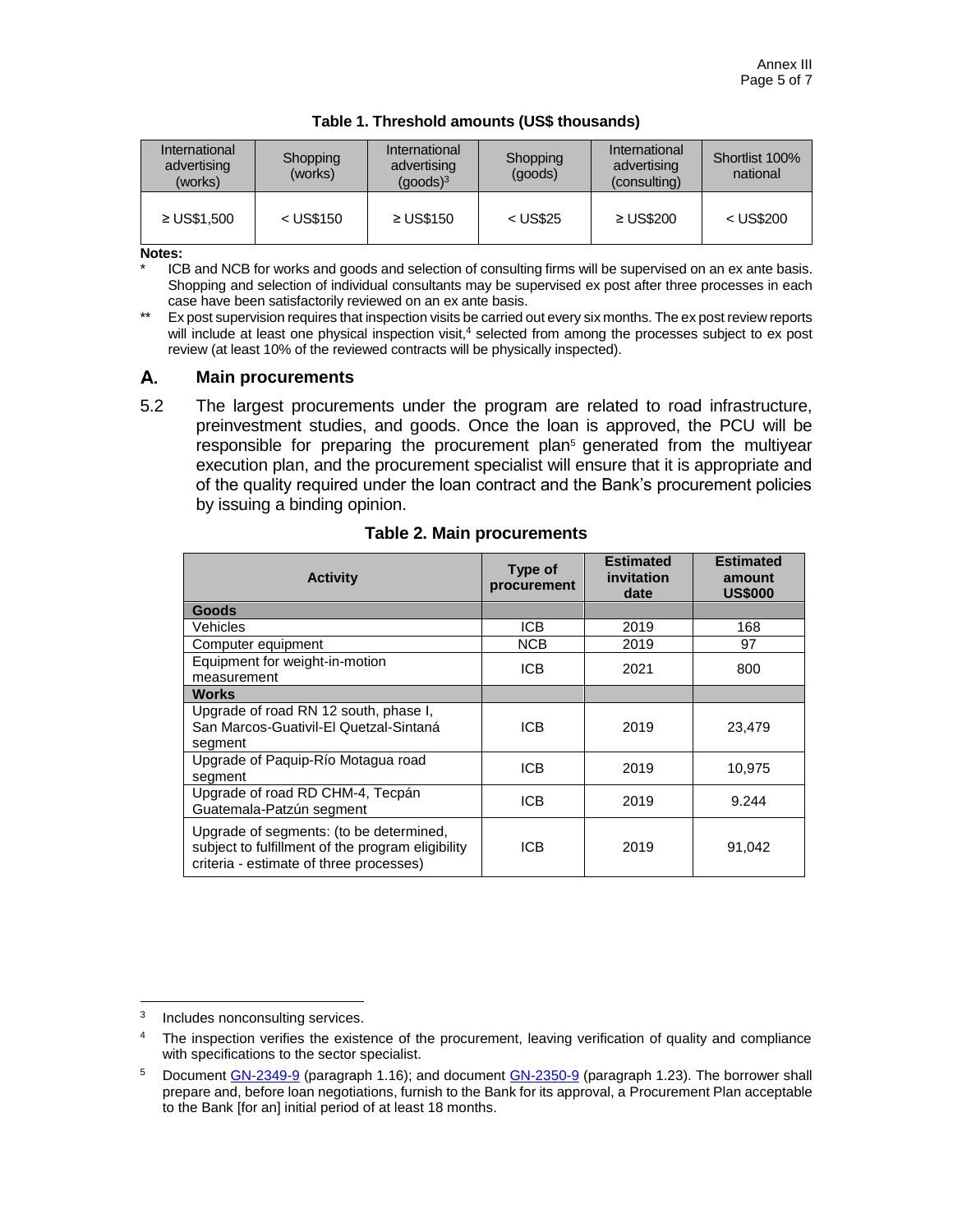| <b>Activity</b>                                                                                                                                            | Type of<br>procurement | <b>Estimated</b><br>invitation<br>date | <b>Estimated</b><br>amount<br><b>US\$000</b> |
|------------------------------------------------------------------------------------------------------------------------------------------------------------|------------------------|----------------------------------------|----------------------------------------------|
| <b>Consulting services (firms)</b>                                                                                                                         |                        |                                        |                                              |
| Preinvestment studies                                                                                                                                      | <b>QCBS</b>            | 2019                                   | 1,136                                        |
| Supervision of upgrade of road RN 12 South,<br>phase I, San Marcos-Guativil-El Quetzal-<br>Sintaná segment                                                 | <b>QCBS</b>            | 2019                                   | 1,640                                        |
| Supervision of upgrade of road segment<br>Paquip-Río Motagua                                                                                               | <b>QCBS</b>            | 2019                                   | 710                                          |
| Supervision of upgrade of road RD CHM-4,<br>Tecpán Guatemala-Patzún segment                                                                                | <b>QCBS</b>            | 2019                                   | 599                                          |
| Supervision of projects (for projects to be<br>determined, subject to fulfillment of the<br>program eligibility criteria - estimate of three<br>processes) | <b>QCBS</b>            | 2019                                   | 7,201                                        |
| Consulting firm to provide support                                                                                                                         | QCBS                   | 2019                                   | 1,000                                        |
| <b>Consulting services (individual)</b>                                                                                                                    |                        |                                        |                                              |
| Individual consultants                                                                                                                                     | NICQ/3CV               | 2019-2020-<br>2021                     | 739                                          |

- 5.3 **Initial procurement plan.** To consult the 18-month procurement plan, see [required](http://idbdocs.iadb.org/wsdocs/getDocument.aspx?DOCNUM=EZSHARE-1990667305-18)  [link 4.](http://idbdocs.iadb.org/wsdocs/getDocument.aspx?DOCNUM=EZSHARE-1990667305-18)
- 5.4 **Procurement supervision.** Procurement will be supervised using the information recorded in the multiyear execution plan. In addition, there will be at least one fiduciary supervision visit per year.
- 5.5 **Records and files.** The PCU will be responsible for keeping the program files and records. The support consultants for procurement under the program will be responsible to the PCU for ensuring institutional capacity in terms of procurement and process integrity. The internal work flows will be prepared and annexed to the program Operations Manual.

# **VI. FINANCIAL EXECUTION AGREEMENTS AND REQUIREMENTS**

- 6.1 **Programming and budget.** Operational budget management will be carried out in the Sistema de Contabilidad Integrado [Integrated Accounting System] (SICOIN), in accordance with the specific regulations to be included in the loan contract. For program execution, a specific code will be assigned within the CIV budget, with a structure that reflects the components included in the cost table in the loan contract.
- 6.2 **Accounting and information systems.** The program's accounting and records will be managed on a decentralized basis at the executing agency, using SICOIN, the only source of information on the use of program funds. The existing structure of expenditures and financial accounts will be used and there will not be a special chart of accounts. The supporting documentation for payment transactions will remain on file at the executing agency, which will be responsible for making the accounting entries and payments to be charged to the program. The transaction amounts will be converted using the exchange rate reported by the Bank of Guatemala on the transaction date.
- 6.3 **Disbursements and cash flow.** The STA mechanism is acceptable for consistently managing the Bank-financed resources. The resources received in the form of advances of funds will be deposited in a secondary U.S. dollar account under the STA, from which payments will be made to suppliers, beneficiaries, and contractors.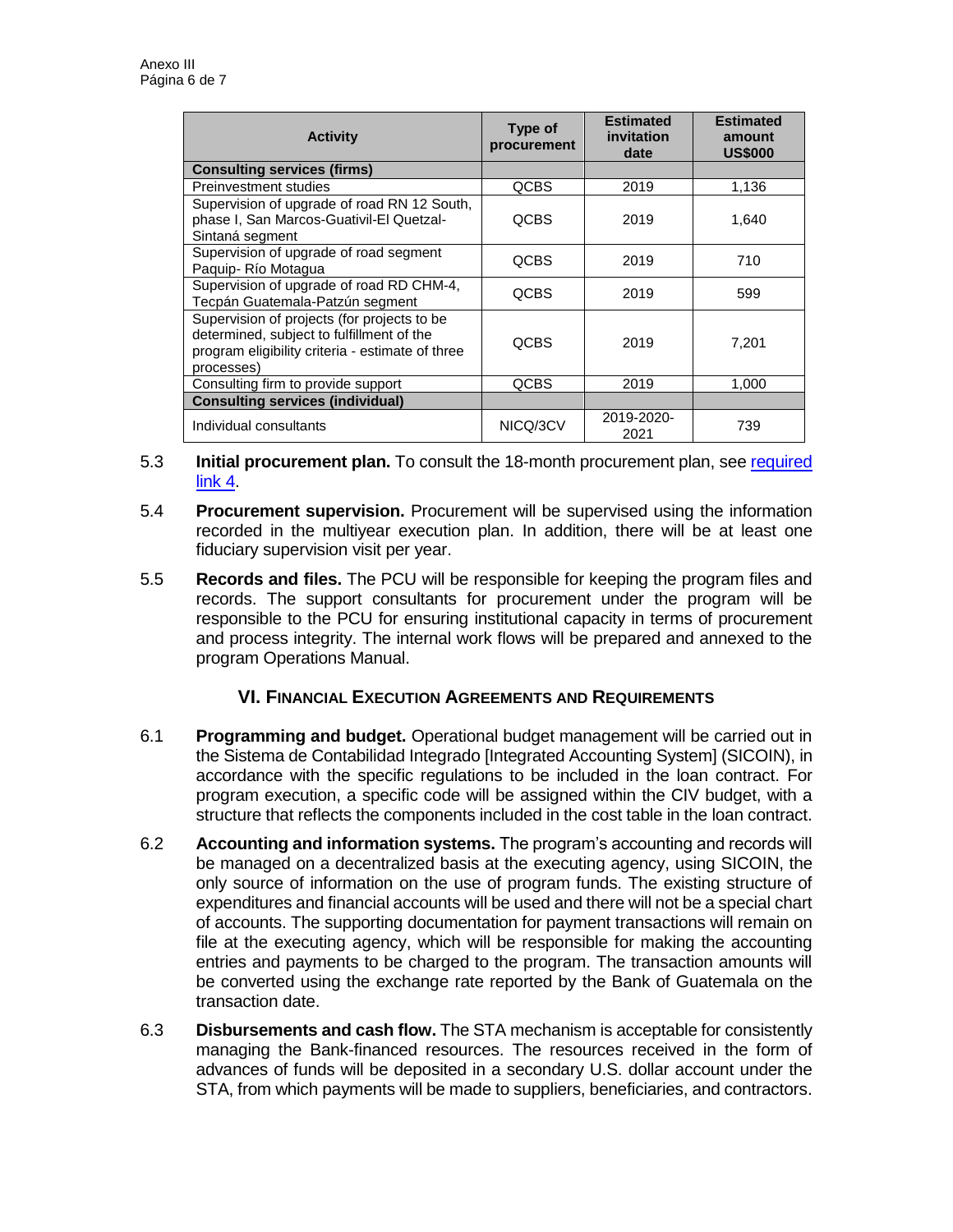- 6.4 The Bank will disburse resources in the form of advances of funds or through other modalities as established in OP-273-6. Advances of funds will be made on the basis of a financial plan generated from the multiyear execution plan for the following six months or other reasonable period, once payments have been duly made and documented. Subsequent disbursements may be processed when supporting documentation has been provided for 80% of the previous advances. If necessary, the possibility of using the flexibilization arrangements established in OP-273-6 may be examined.
- 6.5 **Internal control and internal audits.** Program execution will be overseen by the internal control structure established in the program Operations Manual. Guatemala's internal control subsystem will not be used in view of its fledgling level of development.
- 6.6 **External control and reports.** The program financial statements will be annually audited by an independent, private auditing firm acceptable to the Bank, in accordance with the terms of reference and standard model contract, or by the Office of the Comptroller General (CGC), which is eligible to audit Bank-financed projects.
- 6.7 **Financial supervision.** It will be carried out by consulting budget, payment, and accounting information in the SICOIN and the multiyear execution plan. At present, plans call for conducting at least one fiduciary financial supervision visit per year and reviewing the unaudited financial information prepared by the executing agency.
- 6.8 **Execution mechanism**. Execution will be decentralized and entrusted to the PCU, which will be responsible for procurement and for budget, accounting, and cash management, including payments. The PCU will have the skilled human resources, powers, duties, and systems management for effective execution of the program, and will be given the core personnel structure, permits, and delegation of authority required to carry out administrative and financial management on a deconcentrated basis. For procurement purposes, the PCU will have a procurement specialist with experience in Bank policies. Procurement processes will be evaluated by technically trained PCU staff with knowledge of Bank policies.
- 6.9 **Other financial management agreements and requirements.** N/A.